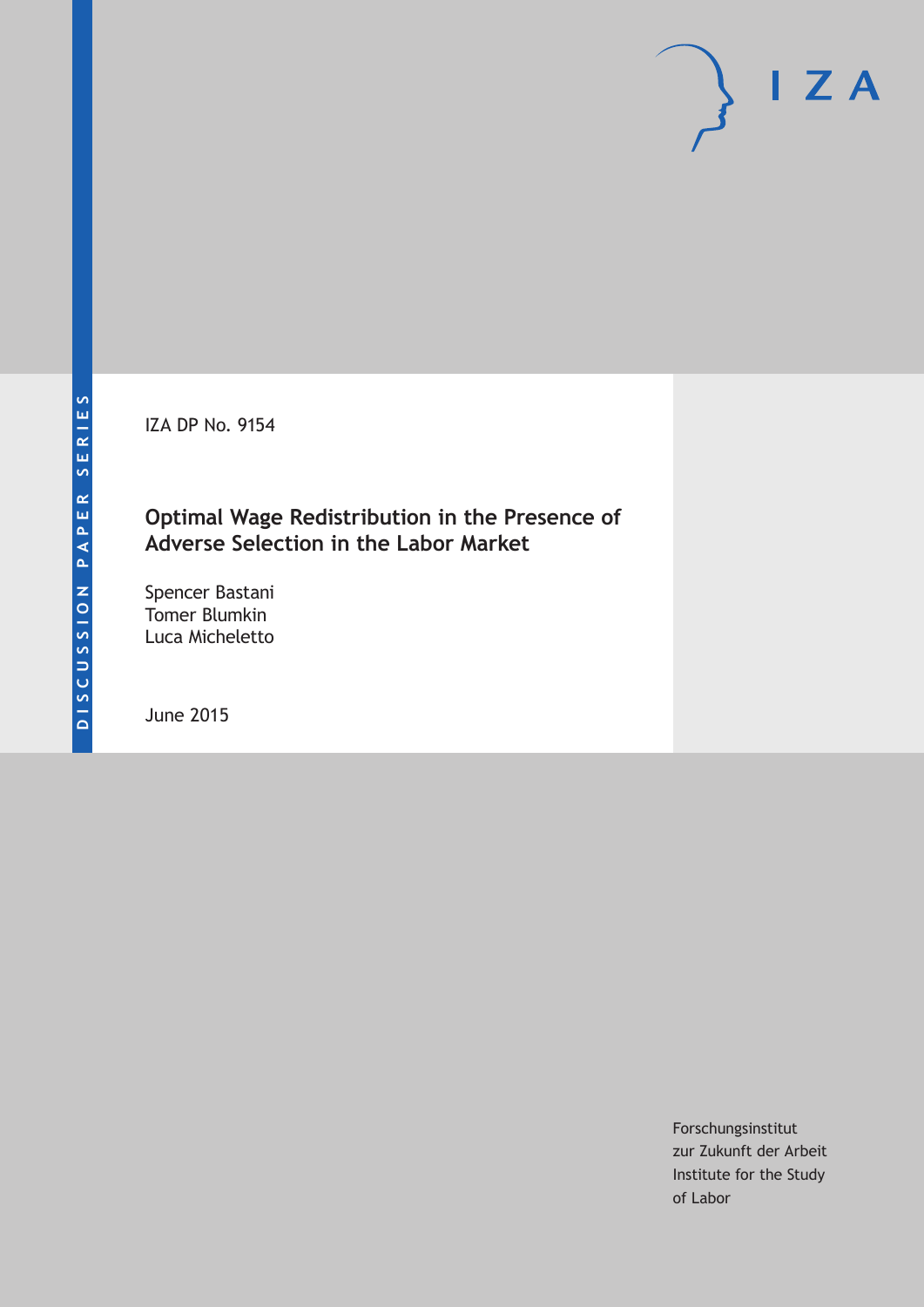# **Optimal Wage Redistribution in the Presence of Adverse Selection in the Labor Market**

### **Spencer Bastani**

*Uppsala University, Uppsala Center for Fiscal Studies, Uppsala Center for Labor Studies and CESifo*

### **Tomer Blumkin**

*Ben Gurion University, CESifo and IZA*

### **Luca Micheletto**

*University of Milan, Uppsala Center for Fiscal Studies and CESifo*

Discussion Paper No. 9154 June 2015

IZA

P.O. Box 7240 53072 Bonn **Germany** 

Phone: +49-228-3894-0 Fax: +49-228-3894-180 E-mail: iza@iza.org

Any opinions expressed here are those of the author(s) and not those of IZA. Research published in this series may include views on policy, but the institute itself takes no institutional policy positions. The IZA research network is committed to the IZA Guiding Principles of Research Integrity.

The Institute for the Study of Labor (IZA) in Bonn is a local and virtual international research center and a place of communication between science, politics and business. IZA is an independent nonprofit organization supported by Deutsche Post Foundation. The center is associated with the University of Bonn and offers a stimulating research environment through its international network, workshops and conferences, data service, project support, research visits and doctoral program. IZA engages in (i) original and internationally competitive research in all fields of labor economics, (ii) development of policy concepts, and (iii) dissemination of research results and concepts to the interested public.

<span id="page-1-0"></span>IZA Discussion Papers often represent preliminary work and are circulated to encourage discussion. Citation of such a paper should account for its provisional character. A revised version may be available directly from the author.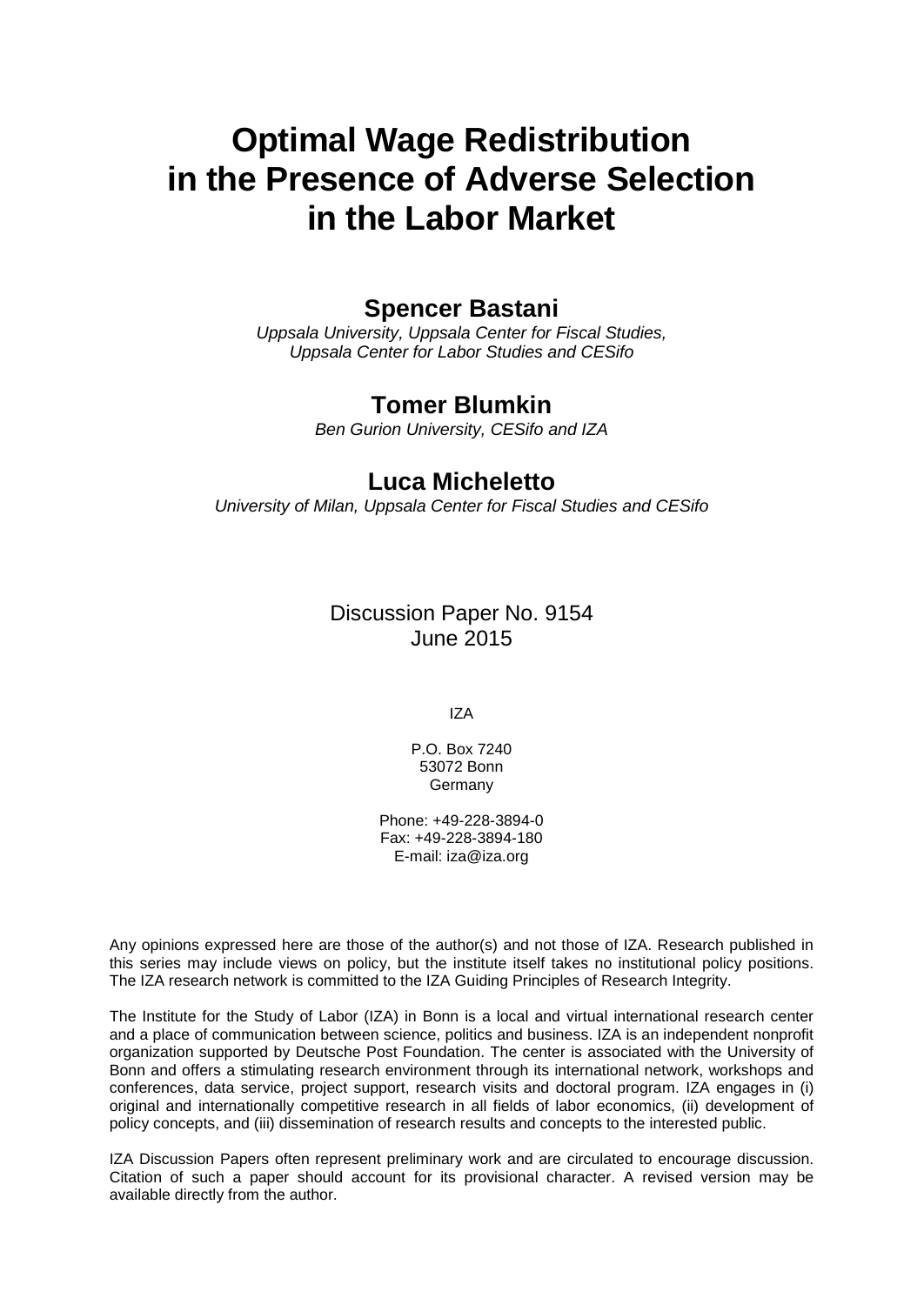IZA Discussion Paper No. 9154 June 2015

# **ABSTRACT**

# **Optimal Wage Redistribution in the Presence of Adverse Selection in the Labor Market[\\*](#page-1-0)**

In this paper we allude to a novel role played by the non-linear income tax system in the presence of adverse selection in the labor market due to asymmetric information between workers and firms. We show that an appropriate choice of the tax schedule enables the government to affect the wage distribution by controlling the transmission of information in the labor market. This represents an additional channel through which the government can foster the pursuit of its redistributive goals.

JEL Classification: D82, H21, J31

Keywords: adverse selection, labor market, optimal taxation, pooling, redistribution

Corresponding author:

Tomer Blumkin Department of Economics Ben-Gurion University P.O. Box 653 Beer-Sheva 8410501 Israel E-mail: [tomerblu@exchange.bgu.ac.il](mailto:tomerblu@exchange.bgu.ac.il)

\* We are grateful to two anonymous referees for very helpful comments.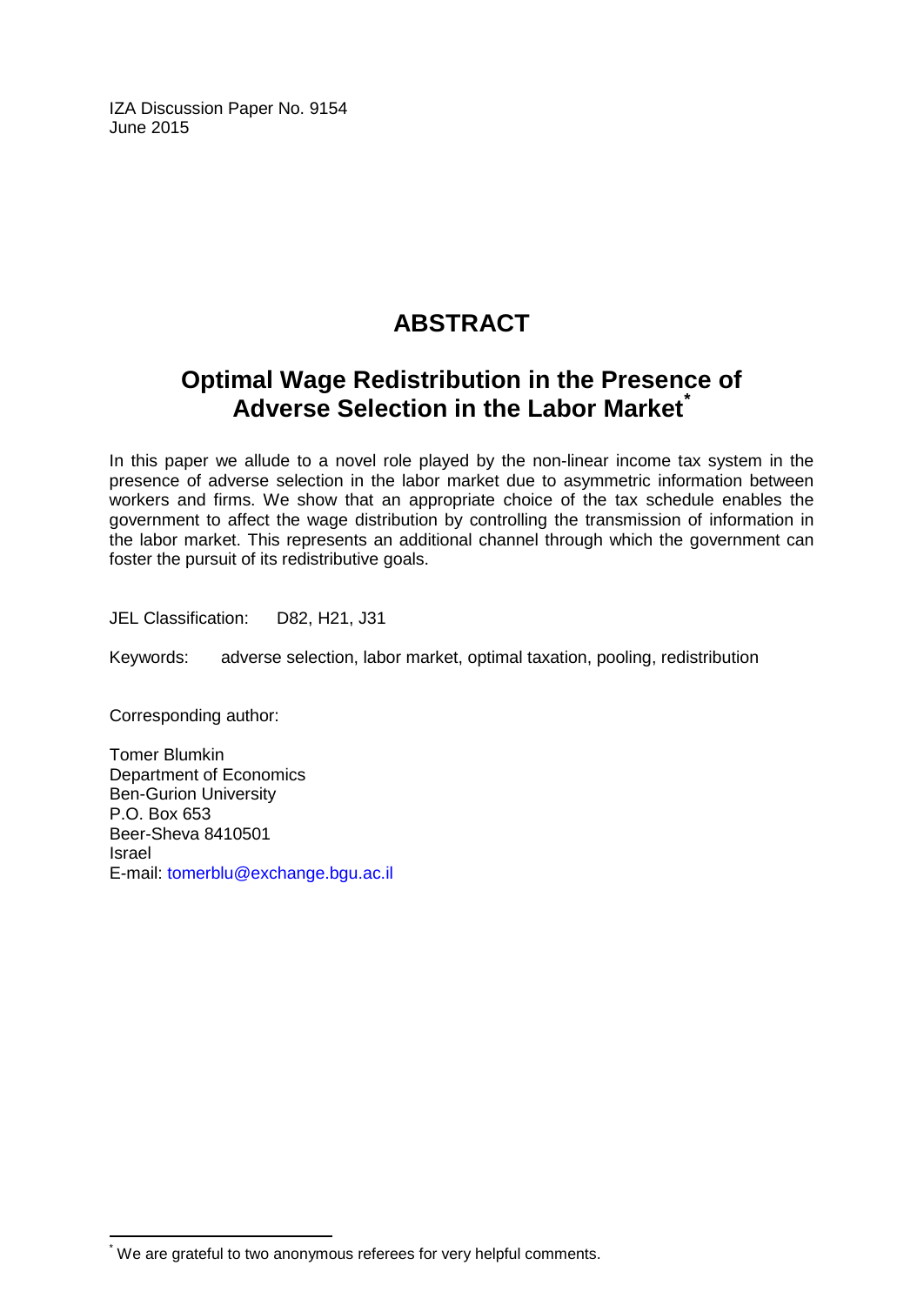# **1 Introduction**

The modern approach to taxation emphasizes information as the fundamental constraint on public policy. The key assumption in the standard Mirrlees (1971) framework is that the government is unable to observe individual productivities (earning capacities) and hence has to redistribute based on observed levels of income. This might invite high-skilled workers to engage in "mimicking", that is, to reproduce the earned income of a low-skilled worker, in order to benefit from a more lenient tax treatment and thereby derive a higher utility. This means that the income tax must be designed in a way which renders such mimicking unattractive; namely, the income tax must be incentive-compatible.

A standard assumption in the optimal tax literature is that there is symmetric information between workers and firms. In a recent paper, Stantcheva (2014) relaxes this assumption by assuming that firms cannot observe the productivities of workers. Assuming in addition that higher-skilled workers have a weaker taste for leisure, firms have the possibility to screen between high- and low-skilled workers by offering an increased compensation conditional on a higher labor effort. This gives rise to adverse selection where high-skilled agents work more than the efficient amount. Stantcheva (2014) shows that when the government is sufficiently egalitarian, social welfare would be higher in the presence of adverse selection than under the Mirrleesian benchmark with symmetric information. The reason for this is that under adverse selection, as labor contracts cannot be conditioned on (unobserved) labor productivity, high-skilled mimickers are not fully remunerated for their higher earning capacity. That is, they have to work longer hours than under a symmetric information regime in order to reproduce the income of the low-skilled workers. This makes less tempting for the high-skilled workers to mimic their low-skilled counterparts and thereby enhances redistribution.

In principle, the government can promote redistributive goals through two different channels: (i) by changing the income distribution, and/or (ii) by affecting the underlying wage distribution. In the standard Mirrlees (1971) setting, the production technology is assumed to be linear, which implies that the wage distribution is exogenous, thereby leaving no scope for the government to further equity goals through the wage channel. By relaxing the assumption of linearity, the subsequent literature has introduced a role for the income tax to affect the wage distribution. Stiglitz (1982) demonstrates that, when skill types are complements in the production technology, it is socially optimal to marginally subsidize the labor supply of high-skilled workers in order to reduce wage dispersion. This in turn renders the optimal taxes less progressive than under the standard Mirrlees setup with a linear production technology. More recently, [Rothschild and Scheuer](#page-33-0) [\(2013\)](#page-33-0) have extended the discrete Stiglitz (1982)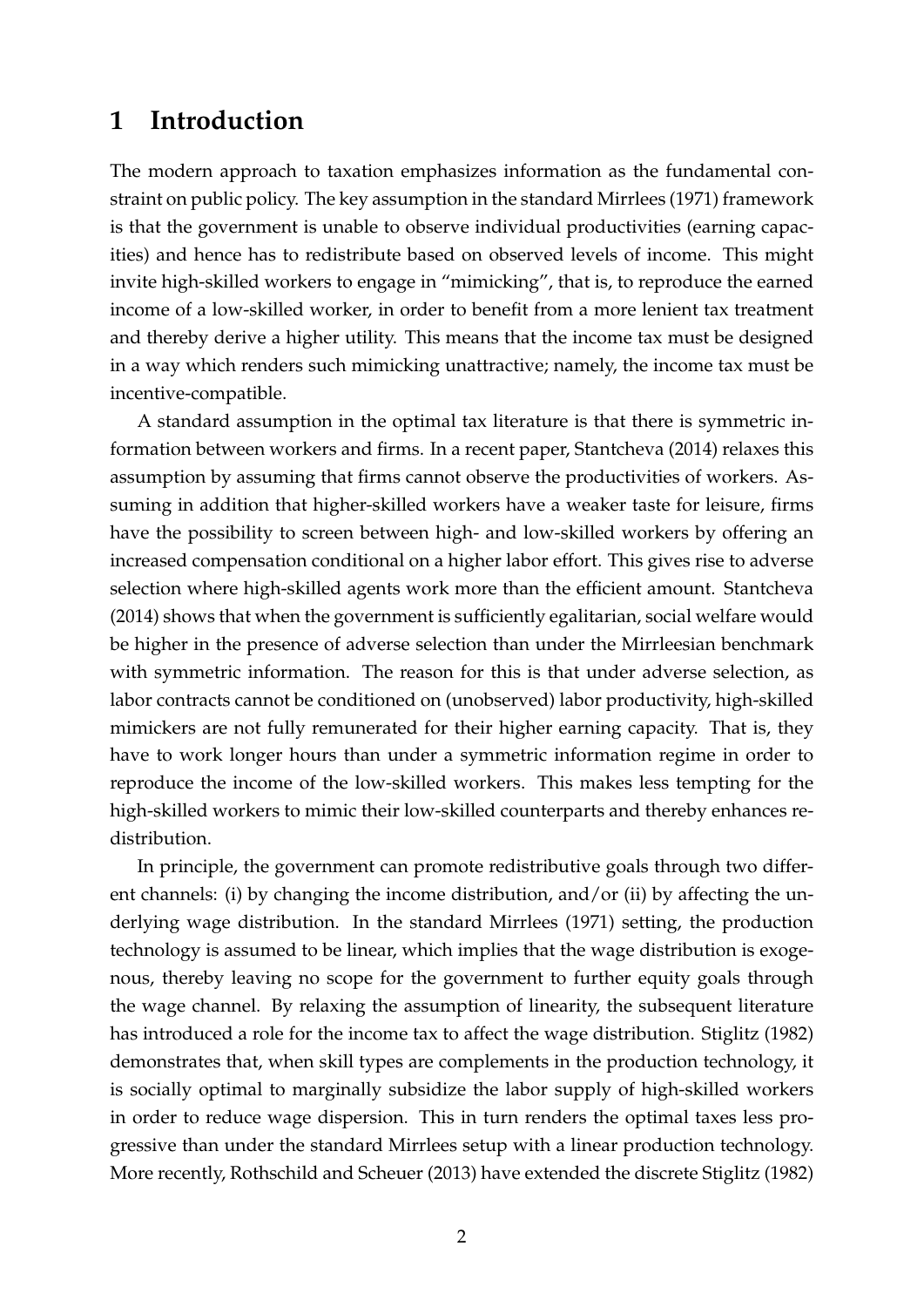framework to a continuum of types that differ along a multidimensional skill vector and have allowed for endogenous occupational choices. They show that the redistributive wage channel emphasized by Stiglitz carries over to the more general setting. However, the additional features associated with the occupational choice margin mitigate the general equilibrium effects and make the optimal taxes more progressive (but still less progressive than under the standard Mirrleesian setting).<sup>1</sup>

In this paper we connect the analysis of Stantcheva (2014) with the aforementioned strand of the literature, which emphasizes the wage channel for redistribution. Stantcheva considers a standard linear production technology and restricts attention to separating allocations, in which each type of worker is offered a distinct consumption-labor bundle. In a separating equilibrium, when the relevant equilibrium concept is of the Rothschild-Stiglitz (*RS*) type, each worker is remunerated according to his/her marginal productivity. This implies that no redistribution is carried out through the wage channel.<sup>2</sup> Employing a similar framework, we show that the government can, by choosing an appropriate tax system, make it more difficult for firms to engage in screening, and thereby implement wage pooling. $3$  When designing the optimal redistributive policy the government has to balance the efficiency gains from screening, associated with implementing a separating allocation, and the equity gains from wage

<sup>&</sup>lt;sup>1</sup>The above mentioned literature has limited attention to the role of income taxation in affecting the wage distribution by relying on the complementarity between production factors. [Cremer et al.](#page-32-0) [\(2011\)](#page-32-0) consider a setting with a linear production technology (that is, no complementarities) but where the government can supplement the nonlinear income tax with education policy that affects the wage distribution. They show that, for a given mean of the individual earning abilities, social welfare is a convex function of the variance of the individual earning abilities. In particular, the most unequal distribution of wages is desirable from the standpoint of social welfare maximisation when the permissible degree of wage differentiation is large. When the permissible degree of wage differentiation is small, they demonstrate that an equal-wage outcome (which obviates the redistributive role of income taxation) may be socially desirable. Notice that in their model, independently on whether redistribution is achieved through the tax or the educational policy, each worker is always paid a wage rate equal to his/her marginal productivity. In the model developed in our paper, productivities are exogenously given and the government has no instrument to affect them. Moreover, in our setting, the difference between tax-and-transfer redistribution and wage redistribution is that in the second case a wedge is created between the gross wage rate paid by firms to a given worker and the worker's marginal productivity.

 $^{2}$ An alternative equilibrium concept developed in the literature is the so-called Miyazaki-Wilson-Spence (*MWS*) equilibrium [following [Miyazaki](#page-33-1) [\(1977\)](#page-33-1), [Wilson](#page-33-2) [\(1977\)](#page-33-2) and [Spence](#page-33-3) [\(1978\)](#page-33-3)]. The crucial difference between the *RS* and *MWS* equilibrium concepts is in the degree of cross-subsidization across types that derives in a separating equilibrium given the permissible forms of contracts that can be signed between the firms and the workers. Under the *RS* equilibrium concept each contract offered in equilibrium has to break even separately (yielding zero profits); whereas, under the alternative *MWS* equilibrium concept, firms make zero profits on their overall portfolio of contracts.

<sup>3</sup>In her contribution, Stantcheva (2014) mostly relies on the *MWS* equilibrium concept and confines to the online Appendix the analysis of the *RS* equilibrium. Our focus on the *RS* equilibrium is justified by our purpose of comparing income (ex-post) redistribution and wage (ex-ante) redistribution as alternative redistributive channels that can be exploited by the government through the design of an appropriate tax policy. As we will see, this comparison will be undertaken by contrasting a separating tax regime (where, due to our focus on a *RS* equilibrium concept, wage redistribution cannot exist) with a pooling tax regime.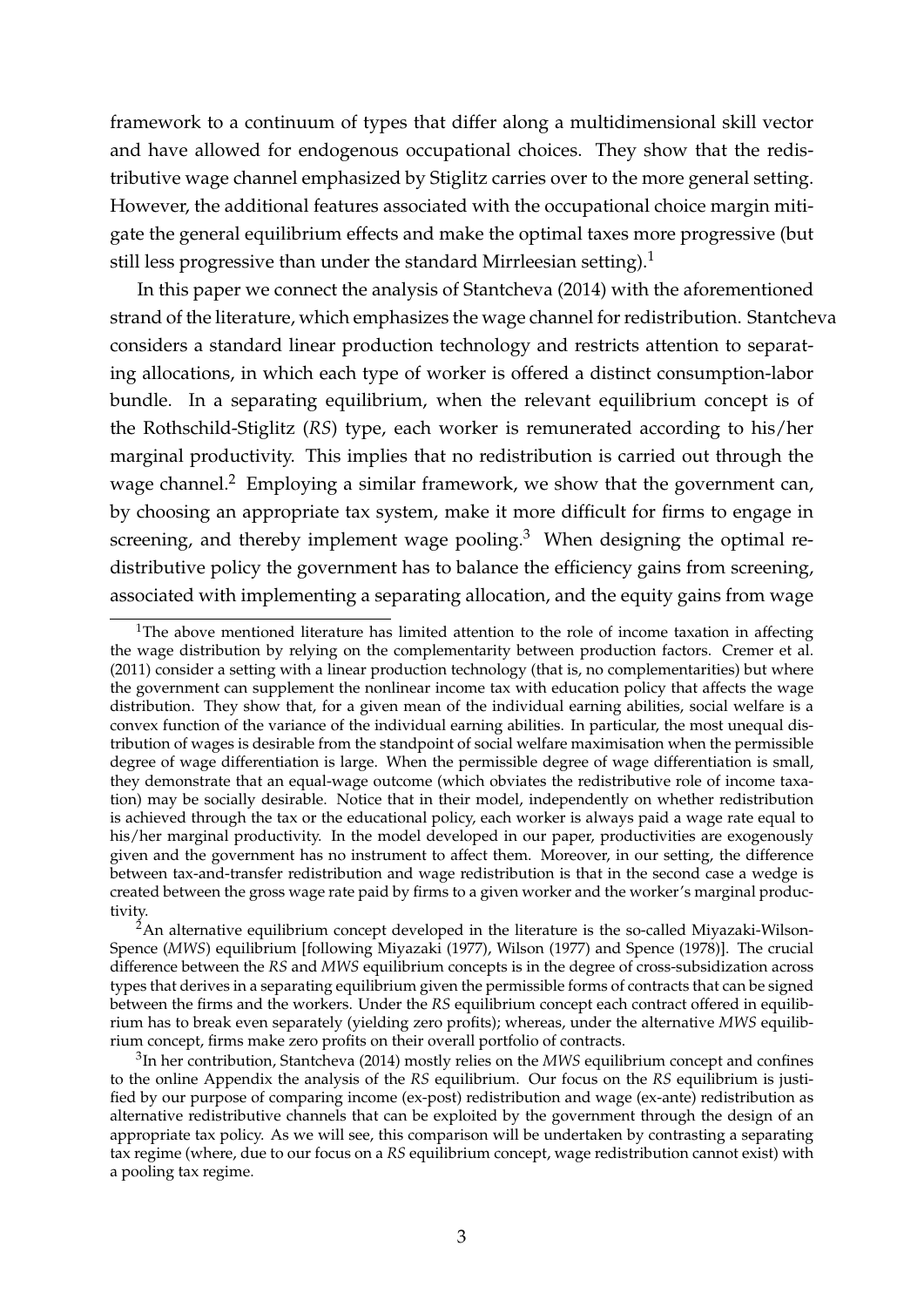pooling.

We first consider a two-type model and show that when optimizing the tax schedule the government can implement a pooling allocation with full wage equalization. This pooling allocation turns out to be socially superior when both the differences in productivities and the differences in labor-leisure preferences are not too large. In a setting with two types we are limited to comparing the welfare effects of the separating equilibrium and the equilibrium where both types are pooled together. To gain insights into the possibility of having an equilibrium involving partial pooling of types we then consider two extensions of our benchmark model. First, we analyze a threetype model and provide numerical examples where the optimal policy of the government is to implement a hybrid equilibrium (where two out of three types are pooled together). Second, we show analytically that in a model with a continuum of types, full pooling is never optimal and that some redistribution through the wage channel is always desirable.

The general message of our analysis is that one can highlight a novel role played by the non-linear income tax system in the presence of adverse selection in the labor market due to asymmetric information between workers and firms. Under symmetric information, firms observe workers' productivities and therefore remunerate each worker according to his/her marginal productivity in a competitive labor market. Under asymmetric information, however, the translation of differences in productivities into differences in wage rates hinges on the mechanism by which workers and firms exchange information. In line with Stantcheva (2014) we focus on the particular mechanism in which firms screen workers through non-linear labor contracts and work effort is used as a screening device for unobserved talent.<sup>4</sup> In this case we show that the optimal nonlinear income tax is not only used to redistribute income, but also enables the government to perform redistribution through the wage channel as the nonlinear tax allows the government to affect the transmission of information (and thereby the remuneration of workers) in the labor market. Under certain circumstances, this additional role for the income tax enhances the redistributive capacity of the government.

The screening device that we focus on is empirically justified by the 'rat-races' occurring in many work places where employees are required to work long hours in order to be eligible for a high compensation. For example, [Landers et al.](#page-33-4) [\(1996\)](#page-33-4) report on the long working hours required by lawyers for them to become eligible as partners in law-firms. Another example is the segmentation of the labor market into career jobs

<sup>&</sup>lt;sup>4</sup>Notice that screening through nonlinear labor contracts is an example of an indirect screening mechanism which is relevant when other (direct) screening measures based on observable characteristics (such as age or gender) are rendered infeasible by anti-discrimination legislation. Another example of an indirect screening mechanism is job training programs. The screening through nonlinear labor contracts is most relevant at the stage of hiring or the early stages of employment, as later on, firms get familiarized with their workers' abilities and may choose to promote/remunerate them accordingly.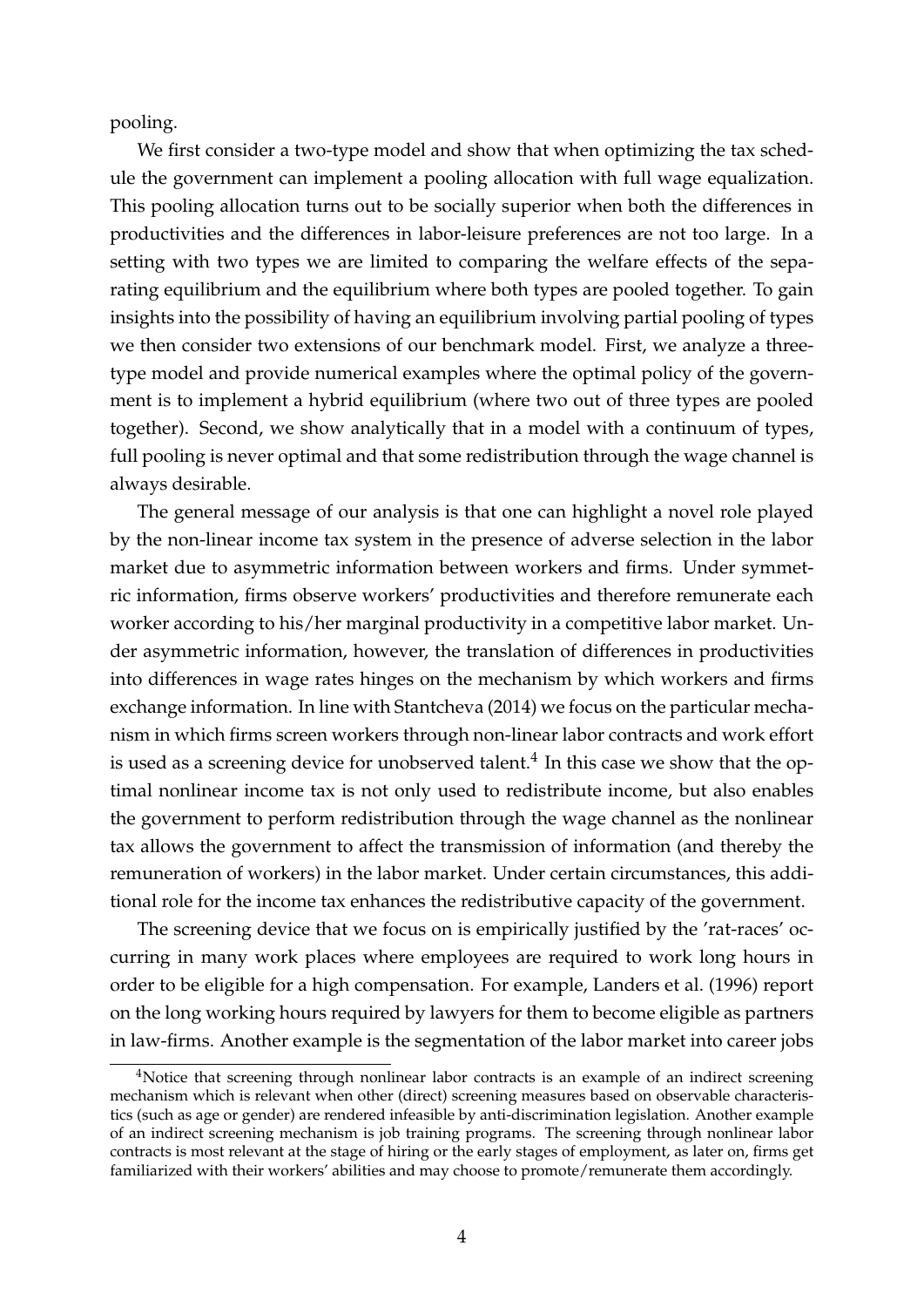and part-time jobs to allow the separation between workers who are more family oriented versus those who are more career oriented. Such screening through nonlinear labor contracts may arise if discrimination based on family status/number of children is ruled out by antidiscrimination legislation.

Clearly, a key assumption in our framework is that there exists asymmetric information in the labor market. This is the case whenever incumbent firms have more information about worker quality than other potential employers do. This is supported by [Gibbons and Katz](#page-33-5) [\(1991\)](#page-33-5) who found that workers who were laid off experienced a larger wage loss than workers who were displaced by plant closings. [Acemoglu](#page-32-1) [and Pischke](#page-32-1) [\(1998\)](#page-32-1) find evidence of adverse selection in the labor market for German apprentices. More recently, [Kahn](#page-33-6) [\(2013\)](#page-33-6) estimates a model of employer learning using data on nationally representative sample of workers and finds strong support for asymmetric information in the labor market.

The paper is organized as follows. In section [2](#page-6-0) we first consider the two-type model. In section [3](#page-19-0) we generalize our model to three types and in section [4](#page-29-0) we discuss how our model generalizes to a continuum of types. Finally, section [5](#page-31-0) offers concluding remarks.

# <span id="page-6-0"></span>**2 The Two-Type Case**

We use the simplest possible model with just the key ingredients necessary to demonstrate our point. Consider an economy with low- and high-skilled workers (indexed by *l* and *h*, respectively) that produce a single consumption good (the price of which is normalized to unity) using a production technology exhibiting constant returns to scale and perfect substitutability between the two skill levels. We normalize the workers' population to a unit measure and let the measures of low- and high-skilled workers be given, respectively, by  $\gamma^l$  and  $\gamma^h$ .

Let the productivity (which is equal to the hourly wage rate under a perfectly competitive labor market) of a low- and a high-skilled worker be denoted by *w<sup>l</sup>* and *w<sup>h</sup>* respectively, where  $w^h > w^l \geq 0$ .

The two types of workers differ in their labor-leisure preferences. The utility of the high-skilled workers is given by  $u^h \equiv c^h - g(n^h)$  where *c* represents consumption, *n* represents working hours, and where,  $g(0) = 0$ ,  $g' > 0$ ,  $g'' > 0$  and  $\lim_{n\to 0} g'(n) = 0$ . The utility of the low-skilled workers is given by  $u^l \equiv c^l - k g(n^l)$ , where  $k > 1$ . That is, low-skilled workers incur a higher disutility (both total and marginal) from work relative to their high-skilled counterparts for the same working hours supplied.<sup>5</sup>

 $5$ The quasi-linear specification, which is common in the literature [see [Diamond](#page-32-2) [\(1998\)](#page-32-2) and Salanié [\(2011\)](#page-33-7) amongst others], is invoked for tractability. Our qualitative results remain robust to incorporation of income effects on labor supply.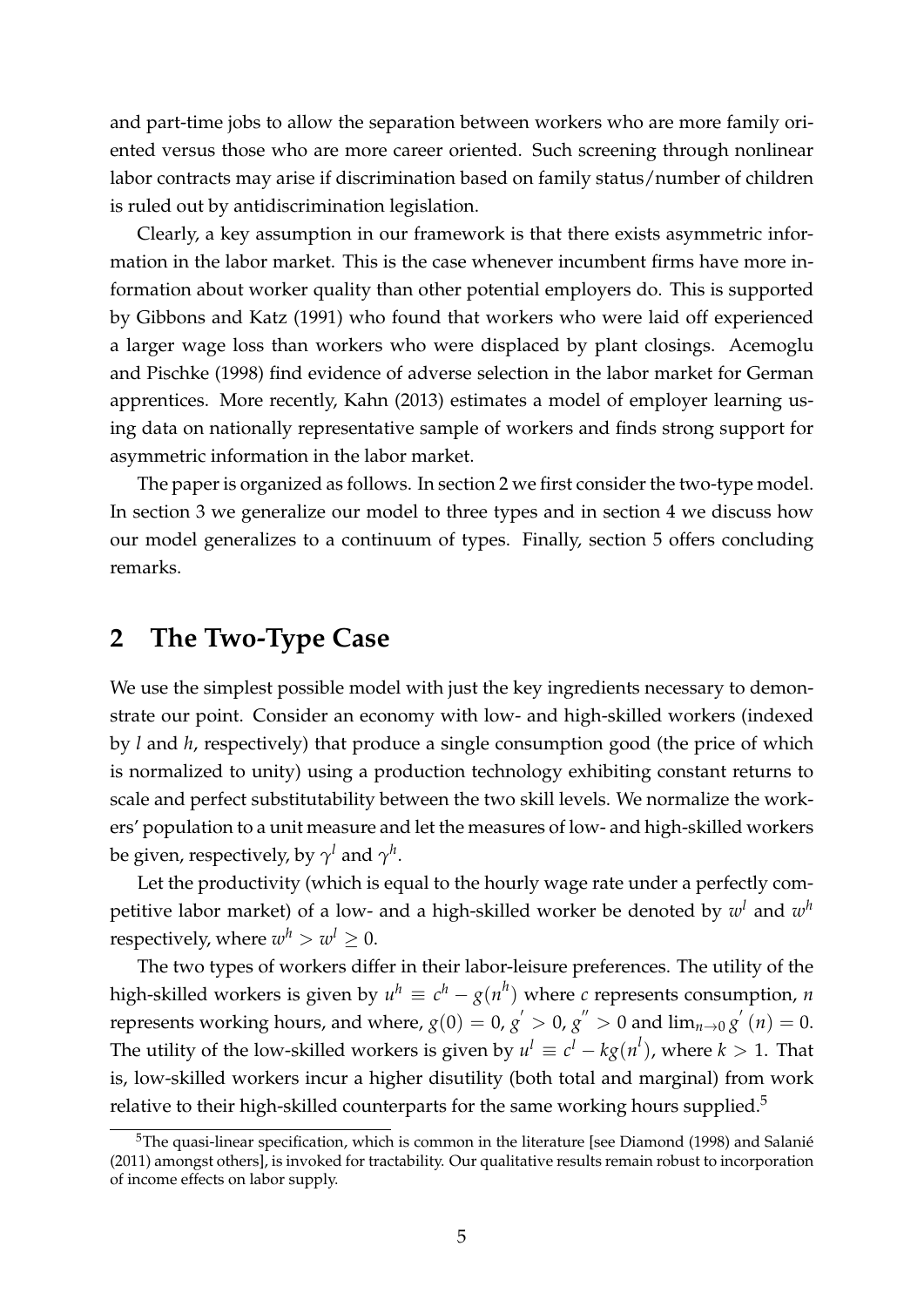#### **2.1 Labor Market Equilibrium under Asymmetric Information**

We deviate from the standard [Mirrlees](#page-33-8) [\(1971\)](#page-33-8) framework and assume that firms cannot observe the types of their workers when signing a labor contract.<sup>6</sup> An alternative interpretation of the setting would be that firms do observe the types but are not allowed to offer separate contracts due to anti-discrimination legislation. As is well known since the seminal contribution of [Rothschild and Stiglitz](#page-33-9) [\(1976\)](#page-33-9), adverse selection may arise in such contexts. Before turning to present the optimal tax problem we briefly characterize the *laissez-faire* equilibrium (adopting the Rothschild and Stiglitz (*RS*) equilibrium concept) and demonstrate the resulting market failure.

#### <span id="page-7-2"></span>**2.2 The** *RS* **Equilibrium**

A typical labor contract specifies the number of working hours, *n*, and the corresponding total compensation, *c*. Crucially, a labor contract cannot be made conditional on the type of worker, which is assumed to be private information of the worker and hence unobservable by the hiring firm. The *RS* equilibrium is defined by a set of labor contracts satisfying two properties: (i) firms make non-negative profits on each contract; and, (ii) there is no other potential contract that would yield non-negative profits if offered (in addition to the equilibrium set of contracts).

Having defined the equilibrium, we turn next to show that the *laissez-faire* allocation under symmetric information may become non incentive-compatible in the presence of asymmetric information.

In a competitive labor market with symmetric information each worker would be remunerated according to his/her earning capacity. Formally, a competitive equilibrium allocation is given by the two consumption-labor bundles  $(c^{i*}, n^{i*})$ ;  $i = l, h$ , which satisfy:

<span id="page-7-1"></span><span id="page-7-0"></span>
$$
c^{i*} = w^i n^{i*}; i = l, h,
$$
\n<sup>(1)</sup>

$$
w^{i} = k^{i}g'(n^{i*}); \quad i = l, h; \quad k^{l} = k \text{ and } k^{h} = 1.
$$
 (2)

The first condition is the individual budget constraint driven by the zero-profit free entry requirement, whereas the second condition states that workers optimally choose their labor supply by equating the marginal disutility from work with their hourly wage rate.

To be implementable in a setting with asymmetric information between firms and workers, the set of allocations defined in [\(1\)](#page-7-0)-[\(2\)](#page-7-1) must also satisfy two incentive compat-

 $6As$  we already mentioned, this was also a key assumption in Stantcheva's (2014) contribution. A more thorough discussion of the differences between her and our set-up will be provided at the end of Section 2.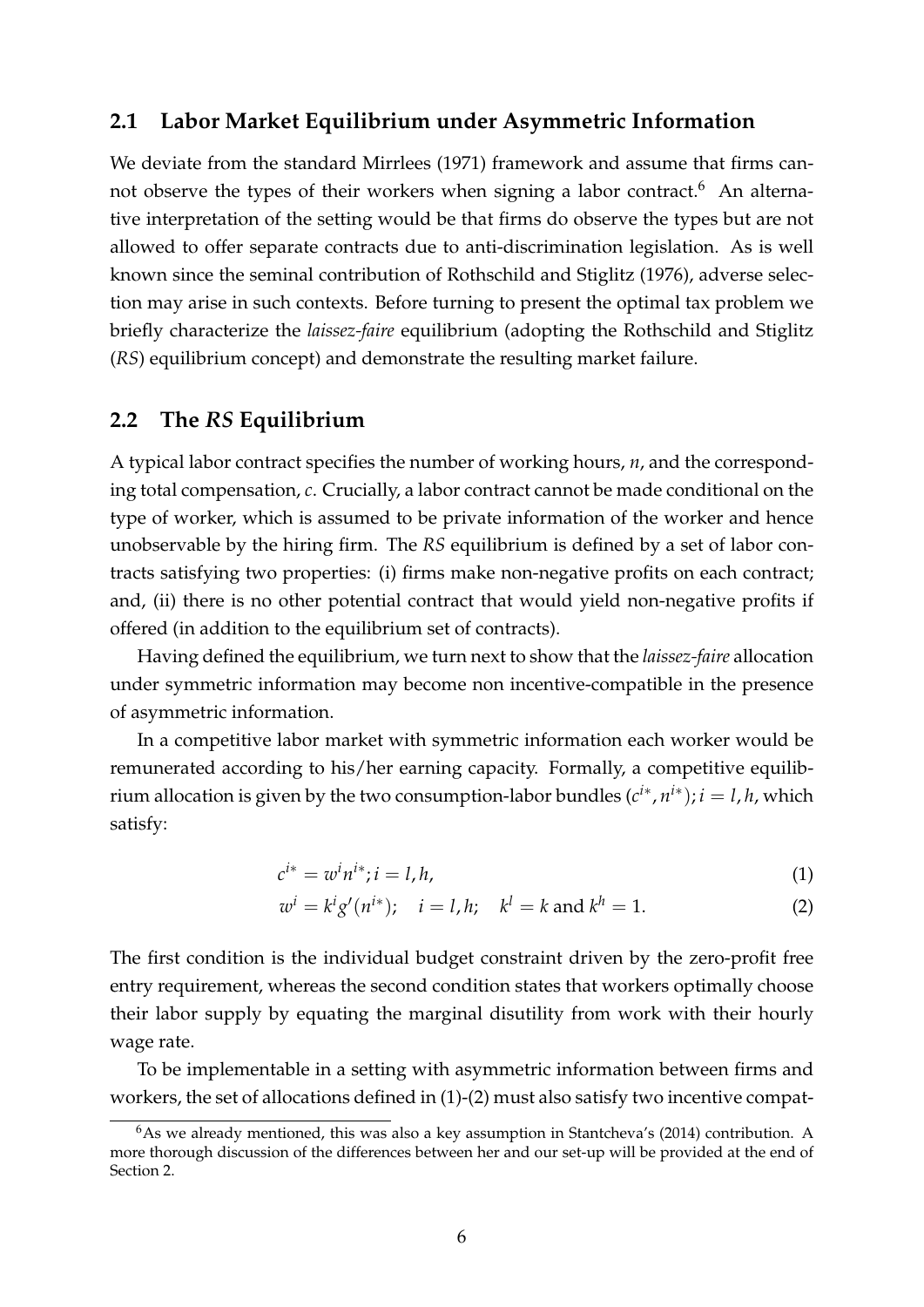ibility constraints. These constraints ensure that workers have no incentives to mimic each other. Formally,

<span id="page-8-1"></span>
$$
c^{l*} - kg(n^{l*}) \ge c^{h*} - kg(n^{h*}),
$$
\n(3)

<span id="page-8-0"></span>
$$
c^{h*} - g(n^{h*}) \ge c^{l*} - g(n^{l*}).
$$
\n(4)

Notice that a high-skilled worker has no incentive to mimic his/her low-skilled counterpart due to the higher hourly wage rate reflected in his/her symmetric information *laissez-faire* contract. Thus, the incentive compatibility constraint [\(4\)](#page-8-0) for the high-skilled worker is slack.<sup>7</sup> However, the incentive compatibility constraint associated with the low-skilled worker may be violated. To see this, reformulate the incentive constraint associated with the low-skilled worker by substituting for  $w<sup>i</sup>$  and  $c<sup>i*</sup>$  from [\(1\)](#page-7-0) and [\(2\)](#page-7-1) into [\(3\)](#page-8-1) to obtain:

<span id="page-8-2"></span>
$$
kg'(n^{l*})n^{l*} - kg(n^{l*}) \ge g'(n^{h*})n^{h*} - kg(n^{h*}).
$$
\n(5)

Consider now the limiting case where *k* converges to 1. Re-formulating [\(5\)](#page-8-2) by taking the limit yields:

$$
g'(n^{l*})n^{l*} - g(n^{l*}) \ge g'(n^{h*})n^{h*} - g(n^{h*}) \iff H(n^{l*}) \ge H(n^{h*}),
$$
 (6)

where  $H(n) \equiv g'(n) n - g(n)$ .

Differentiation with respect to *n* yields  $H'(n) = g''(n)n > 0$ , where the inequality follows by the strict convexity of *g*. Thus, by virtue of (6), for the incentive constraint associated with the low-skilled worker to hold it is necessary that  $n^{l*} \geq n^{h*}$ . However, by virtue of (2), the strict convexity of *g* and the fact that  $w^h > w^l$  it follows that  $n^{h*} > n^{l*}$ . Thus, by continuity considerations, for *k* sufficiently close to unity, the incentive constraint associated with the low-skilled workers is violated and, hence, the symmetric information *laissez-faire* allocation is not incentive compatible.<sup>8</sup>

When condition [\(5\)](#page-8-2) is violated, the *laissez-faire RS* equilibrium allocation is given by

<sup>&</sup>lt;sup>7</sup>Formally,  $c^{h*} - g(n^{h*}) > w^h n^{l*} - g(n^{l*}) = \frac{w^h}{w^l} c^{l*} - g(n^{l*}) > c^{l*} - g(n^{l*})$ , where the first inequality follows by virtue of the strict convexity of *g*, which implies that  $n^{h*}$  is the (unique) optimal labor supply choice of type-*h* workers under the symmetric information regime, the equality follows from the budget constraint in (1) and the latter inequality follows as  $w^h > w^l$ .

<sup>&</sup>lt;sup>8</sup>Notice that when *k* is sufficiently large, namely when the disutility from work entailed by the lowskilled workers is sufficiently high, the symmetric information *laissez-faire* allocation would be incentive compatible (and hence the asymmetric information *laissez-faire* allocation would be first-best efficient).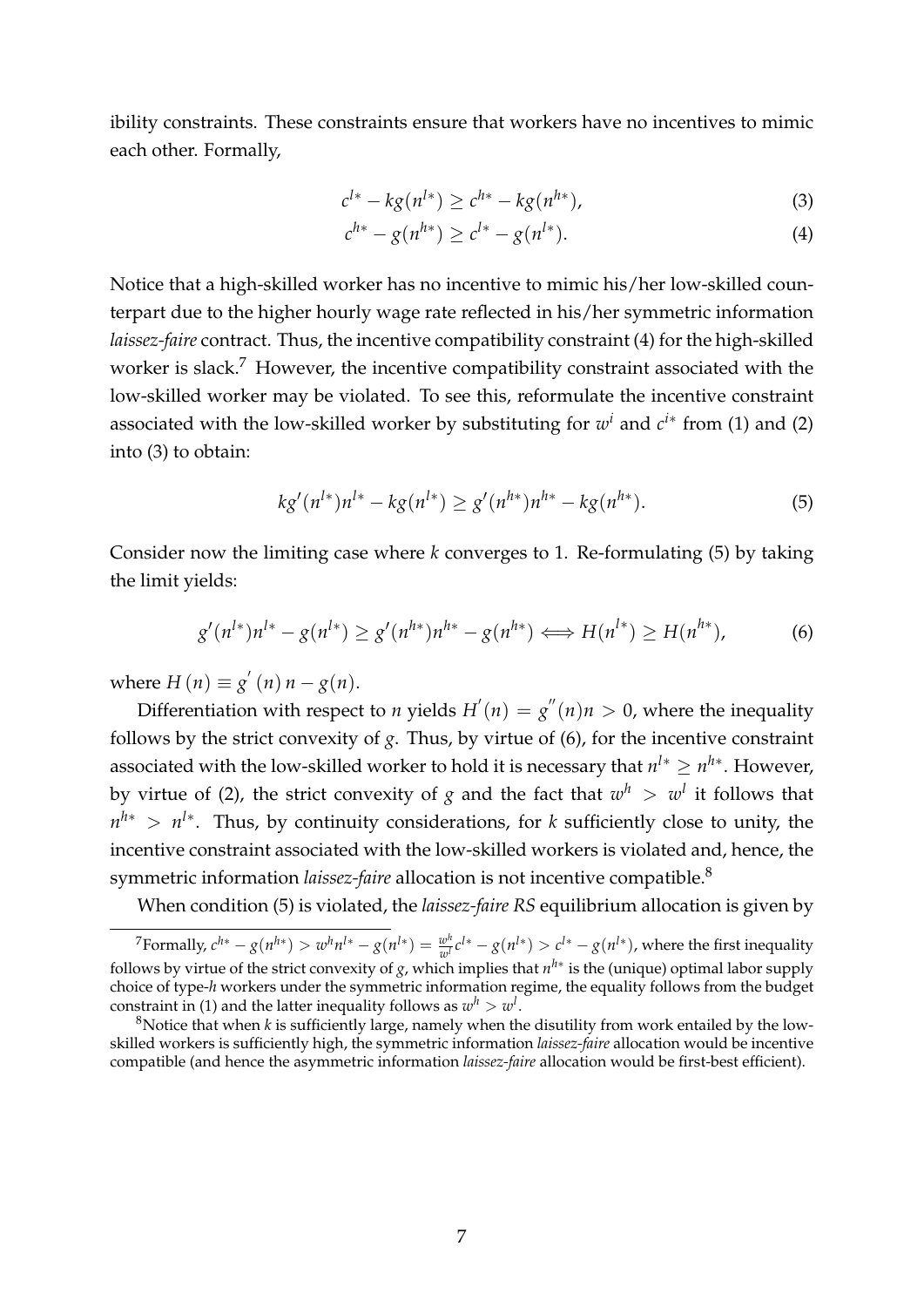the two consumption-labor bundles  $(c^{i**}, n^{i**})$ ;  $i = l, h$ , which satisfy:

<span id="page-9-0"></span>
$$
c^{i**} = w^i n^{i**}; i = l, h,
$$
\n(7)

$$
w^l = k g'(n^{l**}),\tag{8}
$$

<span id="page-9-1"></span>
$$
c^{l**} - k g(n^{l**}) = c^{h**} - k g(n^{h**}).
$$
\n(9)

Comparing the equilibrium allocations under symmetric and asymmetric information [given, respectively, by conditions [\(1\)](#page-7-0)-[\(2\)](#page-7-1) and [\(7\)](#page-9-0)-[\(9\)](#page-9-1)] reveals that the labor supply condition for type-*h* workers under the symmetric information regime is being replaced by the binding incentive constraint of type-*l* workers under the asymmetric information regime, which implicitly defines the labor contract offered to type-*h* workers in the asymmetric information equilibrium. Under asymmetric information low-skilled workers are still offered their efficient (symmetric information) allocation,  $(n^{l**} = n^{l*})$ , whereas high-skilled workers' labor supply choice is distorted, as they work more hours than under their efficient allocation  $(n^{h**} > n^{h*})$ . This enables the firms to reduce the information-rent associated with type-*l* workers and render the allocation incentive compatible.

Two final remarks are in order. First, notice that in the *RS* setting the separating equilibrium characterized by conditions [\(7\)](#page-9-0)-[\(9\)](#page-9-1) exists when the fraction of low-skilled workers is sufficiently high [see Rothscild and Stiglitz (1976)]. A pooling equilibrium does not exist, as firms can engage in "cream-skimming", by offering a contract that would attract only type-*h* workers and yield positive profits. Notice further that our assumption that workers differ not only in their earning capacity [as in Mirrlees (1971)] but also in their labor-leisure preferences is essential for the existence of a separating equilibrium which relies on the ability of firms to screen between workers based on their differences in preferences (higher-skilled workers exhibit a weaker taste for leisure). In the absence of such screening capacity the only equilibrium that would sustain under asymmetric information would be one where all workers would be pooled together and each paid an hourly wage rate equal to the average productivity.

#### **2.3 The Government's Problem**

The government is seeking to design a non-linear tax-and-transfer system, which maximizes a welfare function given by a weighted average of the utilities of the two types of workers. Formally,

<span id="page-9-2"></span>
$$
W = \sum_{i} \beta^{i} u^{i}; i = l, h, \text{ where } \sum_{i} \beta^{i} = 1 \text{ and } \gamma^{l} < \beta^{l} \leq 1. \tag{10}
$$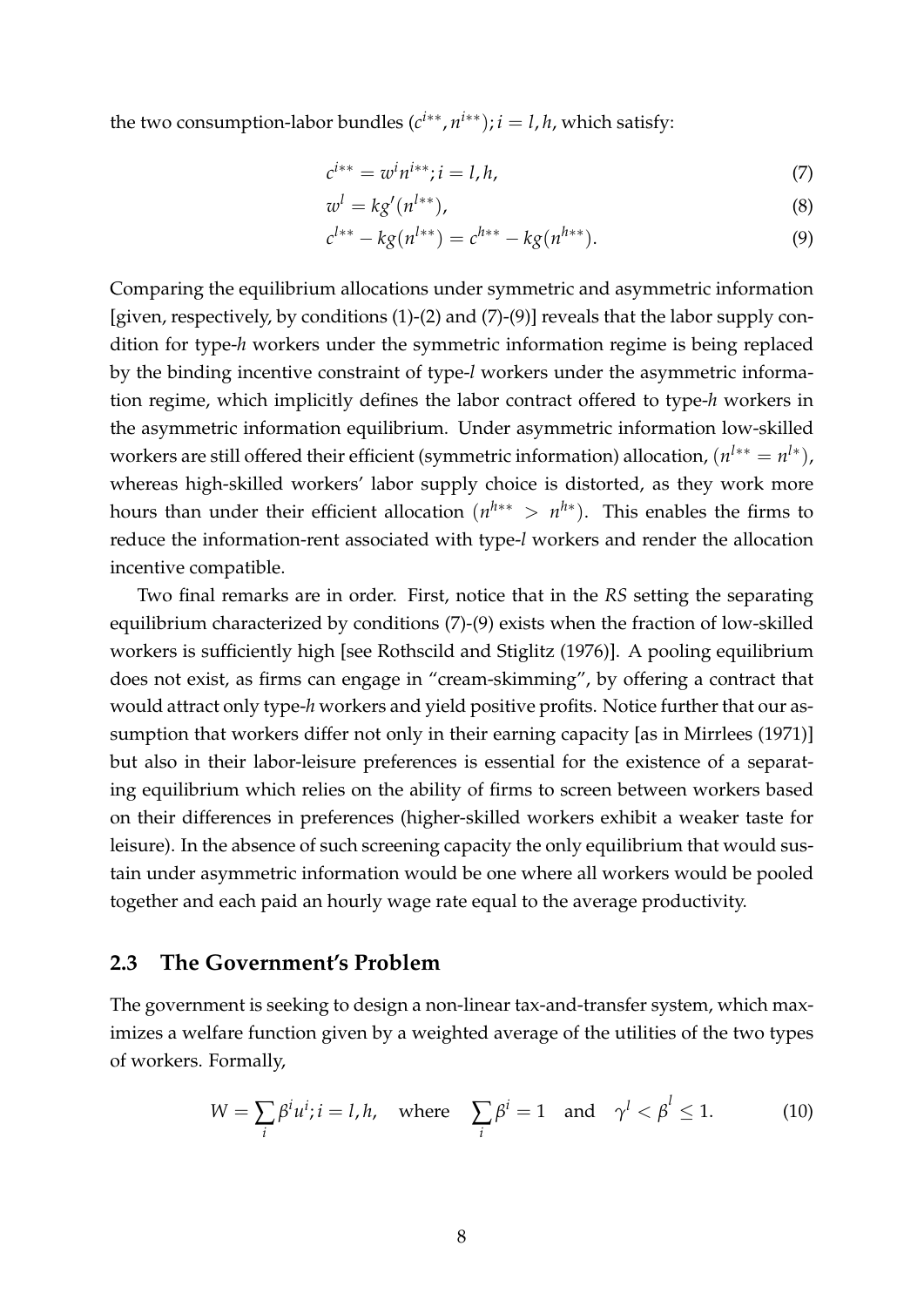The fact that the weight assigned to type-*l* workers strictly exceeds their share in the population reflects the strictly egalitarian preferences of the government with respect to redistribution.

We follow Stantcheva (2014) by considering the regime referred to as "adverse selection with unobservable private contracts" in which neither the firm nor the government observes workers' types and, in addition, the government has no control over labor contracts.<sup>9</sup>

In the previous subsection we have argued that a pooling equilibrium cannot exist in the *RS* setting under *laissez faire*, as it will invite "cream-skimming". However, in the presence of government intervention the government may block the possibility for such "cream-skimming" by an appropriate choice of the tax system. In the absence of screening, all workers will be pooled together in the (*n*,*c*)-space; they all receive the same wage rate, equal to the average productivity, and earn the same income. When designing the optimal re-distributive policy, therefore, the government has to account for the trade-off between the efficiency gains from screening associated with implementing a separating equilibrium, which induces high-skilled workers to work more hours than their low-skilled counterparts, and the equity gains from wage pooling associated with implementing a pooling equilibrium.

### **2.4 The Separating Equilibrium Regime**

Invoking the self-selection approach common in the optimal tax literature, a non-linear income tax schedule is given by the tuple  $\{y^i, T^i\}$ ;  $i = l, h$ , where *y* denotes gross income and *T* denotes the associated tax (possibly negative) which satisfies the balanced budget constraint:  $\sum_i \gamma^i T^i = 0$ , where we assume with no loss in generality that the government has no exogenous revenue needs. To abbreviate notation, letting  $T^l \equiv -T$ , it follows, using the balanced budget constraint, that  $T^h = \frac{\gamma^l}{\gamma^h} \cdot T$ .

We turn next to characterize the separating *RS* equilibrium given the tax schedule in place. Notice that the only margin of maneuver of firms is to set the working hours demanded, denoted by  $n^i$  (with  $i = l, h$ ), for each level of gross income. As firms do not observe workers' types, the number of working hours demanded for each level of gross income will be independent of the worker's type. A separating equilibrium has to satisfy the following set of conditions.

First of all, the resulting allocation has to be incentive-compatible; namely, it has to satisfy the following two incentive constraints associated with type-*l* and type-*h*,

 $9$ Even though neither the firm nor the government knows "who is who", they both possess the statistical information on the distribution of types in the population and know the functional form of the utility functions.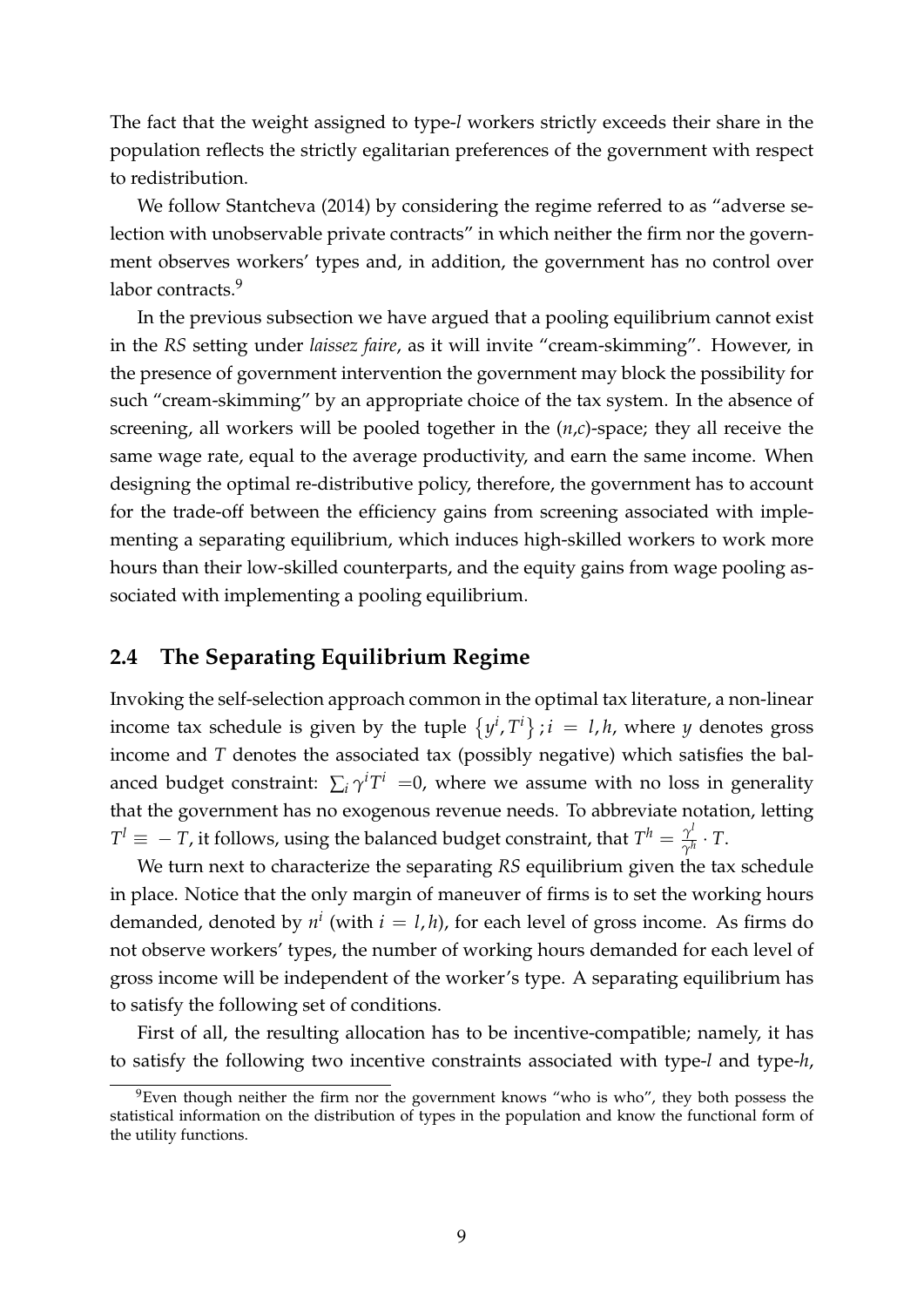respectively:

$$
y^{l} + T - kg(n^{l}) \ge y^{h} - \frac{\gamma^{l}}{\gamma^{h}} \cdot T - kg(n^{h}),
$$
 (IC<sup>l</sup>)

$$
y^{h} - \frac{\gamma^{l}}{\gamma^{h}} \cdot T - g(n^{h}) \ge y^{l} + T - g\left(\frac{y^{l}}{\sum_{i} \gamma^{i} w^{i}}\right).
$$
 (IC<sup>h</sup>)

The incentive constraint associated with type- $l$  (IC<sup> $l$ </sup>) is rather standard, the only difference from the Mirrlees (1971) setting being that the mimicking type-*l* agent is working the same number of hours as his/her type-*h* counterpart.

The incentive constraint associated with type-*h* is instead non-standard [the argument is similar to Stantcheva (2014)]. Notice that in the second term on the right-hand side of the inequality in  $(IC^h)$ , we replaced  $n^l$  with the term  $\frac{y^l}{\sum_i \gamma^i w^i}$ . Due to the requirement that firms earn non-negative profits in a separating equilibrium, *n<sup>l</sup>* is necessarily bounded from below by the term  $\frac{y^l}{w^l}$ . Offering any lower level of  $n^l$  [assuming  $(IC^h)$ is not violated] would yield negative profits, provided that the contract is not chosen by the type-*h* workers too. However, by offering a sufficiently low level of *n<sup>l</sup>* , the firm can attract also type-*h* workers, who are more productive than their type-*l* counterparts. Thus, although the firm suffers losses on type-*l* workers, it is compensated, by gaining on their type-*h* counterparts. The term  $\frac{y^l}{\sum_i \gamma^i w^i}$  defines the level of *n* that would yield the firm zero profits in a pooling equilibrium associated with the income level *yl* . That is, the term defines a lower bound on *n* that can be offered by the firm under such pooling equilibrium. Offering such a pooling equilibrium contract would be more attractive for both types of workers than the separating contract associated with  $y^l$ , as  $\frac{y^l}{\sum_i \gamma^i w^i} < \frac{y^l}{w^l} \leq n^l$ . Incentive compatibility then requires that a type-*h* worker weakly prefers his/her contract to mimicking type-*l* and getting the pooling contract that yields zero profits to the firm. Notice that any alternative pooling contract that would yield positive profits would require longer working hours and would hence be clearly dominated by the type-*h* separating equilibrium contract.10

In addition to being incentive compatible, the resulting allocation has to satisfy two zero-profit conditions associated with the contracts offered to type-*l* and type-*h*

 $10$ We would like to make the following technical remark. The binding incentive constraint associated with type-*h* workers implies that a type-*h* worker is indifferent between his/her separating contract and the pooling contract associated with  $y^l$  that yields zero profits. In principle, one might consider the possibility of firms offering this pooling contract as being a violation of property (ii) in the definition of the RS equilibrium on page [6.](#page-7-2) However, notice that the pooling contract is strictly preferred by *all* lowskilled workers to their separating contract. Thus, in order for the pooling contract to yield zero profits, *all* high-skilled workers would have to choose the pooling contract even though they are indifferent between the pooling and their separating contracts. We rule out this implausible possibility.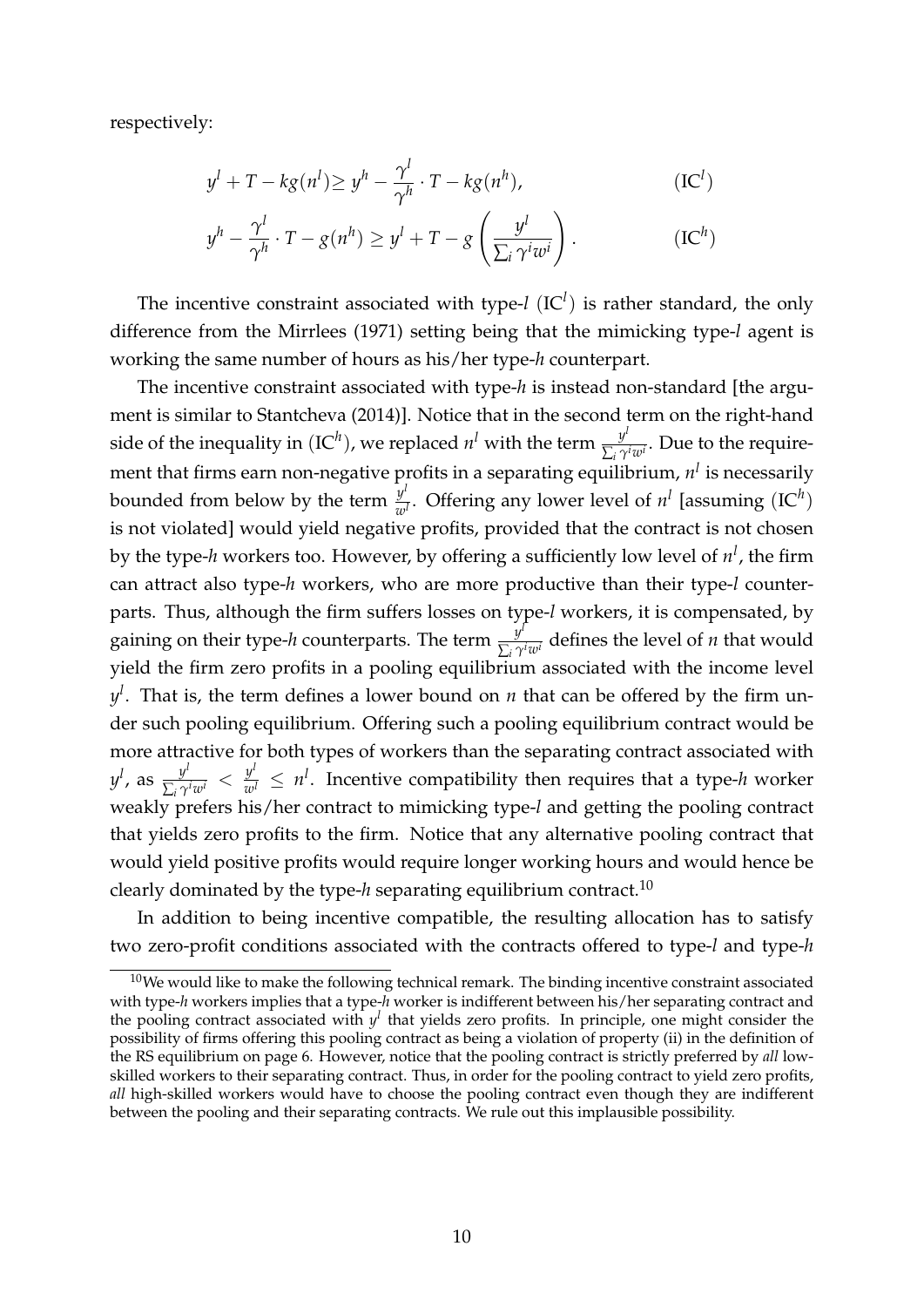workers, respectively:

$$
y^{l} = w^{l} n^{l},
$$
  
\n
$$
y^{h} = w^{h} n^{h}.
$$
\n(ZP<sup>l</sup>)  
\n(ZP<sup>h</sup>)

Condition (ZP<sup>*l*</sup>) requires that a contract offered to a type-*l* worker would yield zero profits. Recall that according to the definition of the *RS* equilibrium any contract has to yield non-negative profits (but not necessarily zero profits). However, if the condition is violated and holds as a strict inequality, a firm can offer a contract that slightly reduces *n<sup>l</sup>* . Clearly, this new contract would attract type-*l* workers and would yield positive profits, by continuity considerations; therefore, it would not be an equilibrium. In case type-*h* workers find this contract attractive as well, the firm's profits will further increase (as type-*h* workers are more productive than their type-*l* counterparts).

We turn next to condition  $(ZP^h)$ . Notice that this condition may hold as a strict inequality. In such a case an additional (complementary-slackness) condition has to be satisfied, namely, requiring that the incentive constraint associated with type-*l* workers is binding. To see this, notice that when condition  $(IC<sup>l</sup>)$  is slack and the zero profit condition for type-*h* workers does not hold, a firm can offer a new contract that slightly decreases *nh*, attracting only type-*h* workers and yielding positive profits, by continuity considerations. When (IC*<sup>l</sup>* ) is binding, however, such a decrease in *n<sup>h</sup>* will also attract type-*l* workers. The resulting pooling allocation has to be unprofitable to sustain the equilibrium. Thus, we need to add the condition  $n^h\sum_i \gamma^i w^i \leq y^h$  which implies that for any  $n < n^h$ , the pooling contract would yield negative profits. However, any profits earned by a firm hiring type-*h* workers can be taxed away at a confiscatory 100 percent tax rate and paid back to the workers in an incentive compatible manner that renders both types of workers strictly better off. The modified profit cum income tax system is equivalent to an income tax system where  $y^h = w^h n^h$ , namely, the zero profit condition is satisfied, and the income tax paid by type-*h* workers is augmented by the amount paid by the firm as profit taxes. Consequently, we will henceforth assume that condition  $(ZP^h)$  holds with no loss in generality.

Reformulating the utilities of the two types of workers given the tax schedule in place, employing the two zero-profit conditions, and substituting into the welfare function in [\(10\)](#page-9-2) yields:

<span id="page-12-0"></span>
$$
W = \beta^l \left[ y^l + T - kg \left( \frac{y^l}{w^l} \right) \right] + \beta^h \left[ y^h - \frac{\gamma^l}{\gamma^h} \cdot T - g \left( \frac{y^h}{w^h} \right) \right]. \tag{11}
$$

Substituting from the zero profit conditions in  $(ZP^l)$  and  $(ZP^h)$  into the incentive com-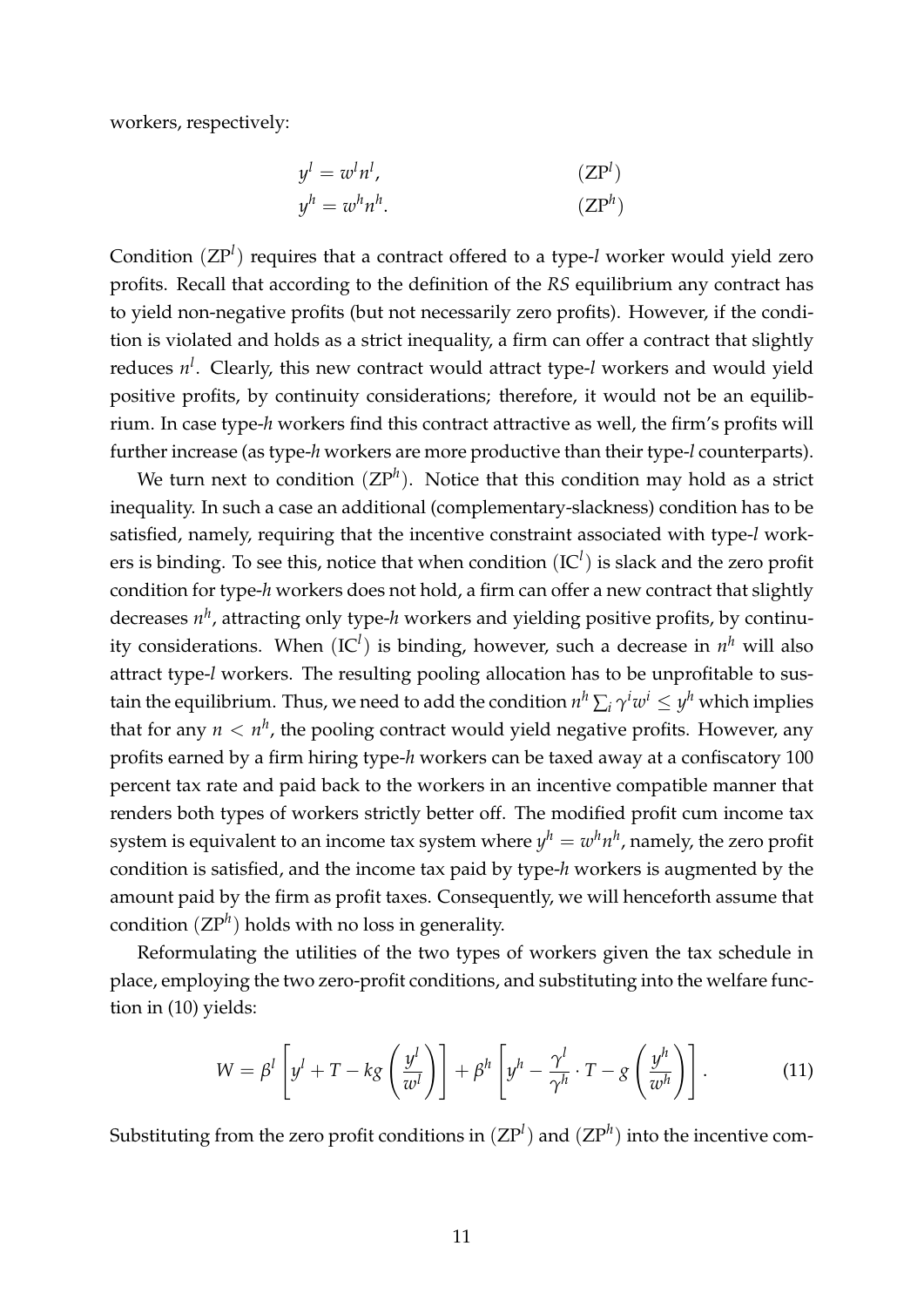patibility conditions (IC*<sup>l</sup>* ) and (IC*h*) yields:

<span id="page-13-0"></span>
$$
y^{l} + T - kg\left(\frac{y^{l}}{w^{l}}\right) \geq y^{h} - \frac{\gamma^{l}}{\gamma^{h}} \cdot T - kg\left(\frac{y^{h}}{w^{h}}\right),
$$
\n(12)

<span id="page-13-1"></span>
$$
y^{h} - \frac{\gamma^{l}}{\gamma^{h}} \cdot T - g\left(\frac{y^{h}}{w^{h}}\right) \geq y^{l} + T - g\left(\frac{y^{l}}{\sum_{i} \gamma^{i} w^{i}}\right). \tag{13}
$$

Under the separating equilibrium regime the government is choosing the tax parameters  $y^l$ ,  $y^h$  and T so as to maximize the welfare in [\(11\)](#page-12-0) subject to the two incentive compatibility constraints in [\(12\)](#page-13-0) and [\(13\)](#page-13-1).

#### **2.5 The Pooling Equilibrium Regime**

Under a pooling equilibrium regime, by choosing an appropriate tax schedule, the government can determine the common gross level of income  $\bar{y}$ .<sup>11</sup> Being unable to distinguish between the two types of workers, firms will pay all workers the same wage rate equaling the average productivity:

$$
\bar{w} \equiv \sum_i \gamma^i w^i.
$$

Moreover, all agents will work the same number of hours,  $\bar{n}$ , given, due to the zero profit condition, by:

<span id="page-13-2"></span>
$$
\bar{n} = \bar{y}/\bar{w}.\tag{14}
$$

By virtue of our assumption that the government has no exogenous revenue needs, with no loss in generality, there will be no tax levied at the income level chosen by both types of workers.

Substituting from [\(14\)](#page-13-2) into the welfare function in [\(10\)](#page-9-2) yields:

<span id="page-13-3"></span>
$$
W = \beta^l \left[ \bar{y} - k g \left( \bar{y} / \bar{w} \right) \right] + \beta^h \left[ \bar{y} - g \left( \bar{y} / \bar{w} \right) \right]. \tag{15}
$$

Under the pooling equilibrium regime the government is choosing the common gross level of income,  $\bar{y}$ , so as to maximize the welfare in [\(15\)](#page-13-3).

We turn next to compare the two regimes.

 $11$ One simple tax schedule that implements the pooling allocation is the one in which the government levies a confiscatory 100 percent tax rate at any level of income other than  $\bar{y}$ . Notice that such a schedule prevents firms from engaging in "cream-skimming". The reason is that they become unable to attract only the high-skilled workers by offering them a higher compensation in exchange for longer working hours.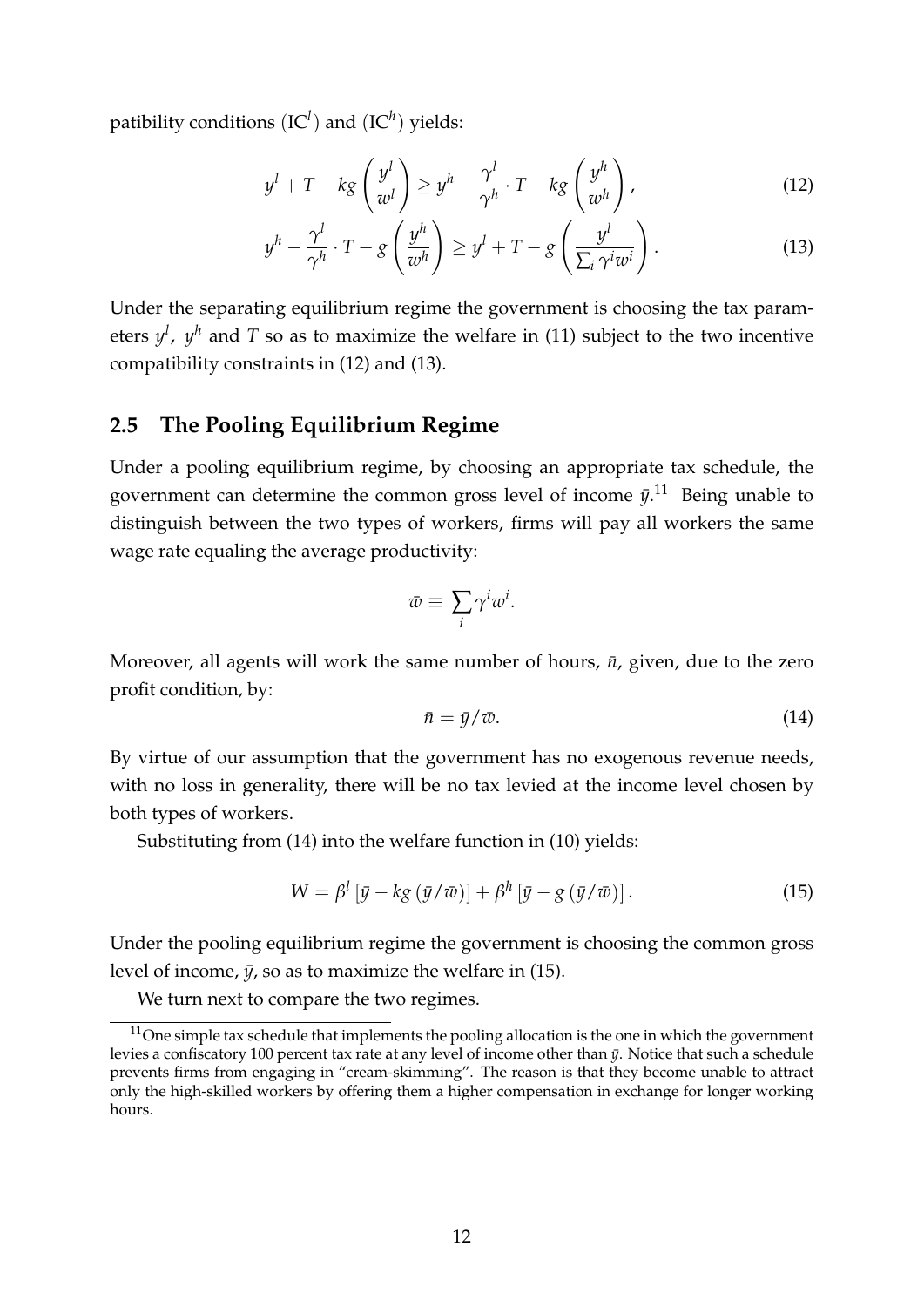### **2.6 Comparison between the Separating and the Pooling Equilibria**

In this section we present two propositions that characterize the second-best optimum associated with an egalitarian government, that assigns a relatively high welfare weight to the low-skilled workers, as a function of the differences in productivities and labor-leisure preferences between the two types of workers.

<span id="page-14-0"></span>**Proposition 1.** *When the weight assigned to type-l workers in the social welfare function is sufficiently large and the differences in labor-leisure preferences between the two types of workers are sufficiently small there exists cutoff levels,*  $0 < w^1 \leq w^2 < w^3 \leq w^4 < w^h$ , such *that:*

- *(i) the separating allocation constitutes the second-best social optimum for*  $w^{l} \in [0, w^{1}] \cup [w^{4}, w^{h}]$
- *(ii)* the pooling allocation constitutes the second-best social optimum for  $w<sup>l</sup> \in [w<sup>2</sup>, w<sup>3</sup>]$
- (iii)  $w^1 = w^2$  and  $w^3 = w^4$ , if  $W^p(w^l,w^h,k) W^s(w^l,w^h,k)$  is strictly concave in  $w^l$ , *where W<sup>p</sup> and W<sup>s</sup> denote, respectively, the Lagrangean expressions associated with the welfare-maximizing pooling and separating allocations.*

**Proof** See appendix  $A \Box$ 

Thus, under the conditions specified in the Proposition, (i) the separating equilibrium is the second-best social optimum when the wage rates of the low and high skilled individual are either sufficiently close together or sufficiently far apart, and, (ii) there always exists an interior range where the pooling allocation constitutes the second-best social optimum. Part (iii) simply specifies a condition under which the sets in part (i) and (ii) are connected.<sup>12</sup>

The following proposition highlights the role of the variation in labor/leisure preferences in the determination of the optimal equilibrium configuration.

<span id="page-14-1"></span>**Proposition 2.** *When the weight assigned to type-l workers in the social welfare function is sufficiently large and the differences in productivities between the two types of workers are sufficiently small there exists a cutoff level, k >* 1*, above which the separating allocation dominates the pooling allocation and vice versa. Moreover, the welfare gain associated with a switch from a separating to a pooling allocation is decreasing with respect to k.*

**Proof** See appendix  $B \Box$ 

 $12$ The concavity property holds for a large class of the commonly used iso-elastic forms (of the disutility from work) including the specifications employed in our numerical analysis.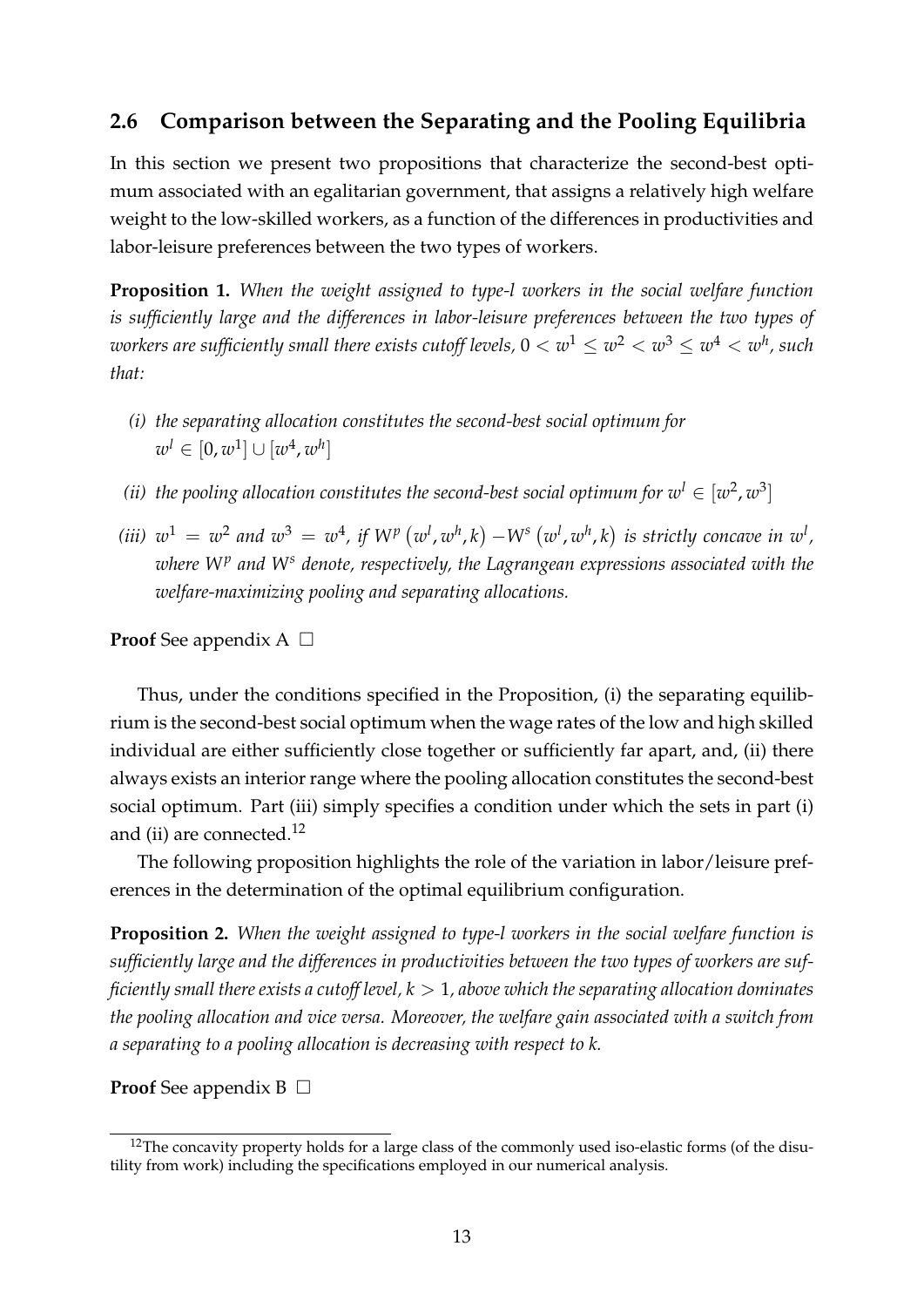The two propositions demonstrate that the social desirability of a pooling regime, in which redistribution is confined to the wage channel, hinges both on the differences in productivities and the variation in labor-leisure preferences across the two types of workers.

Let us consider first the role of the heterogeneity in productivities. Its importance is due to the fact that, by implementing a pooling equilibrium and thereby forcing wage equalization, the government can eliminate all the information rent for the high-skilled type that derives from heterogeneity in productivities.<sup>13</sup> Thus, the larger is this information rent at the optimal separating equilibrium, the larger will be the equity gain from implementing a pooling equilibrium. Given that the aforementioned information rent is first increasing and then decreasing when we let the productivity of the low-skilled type increase from zero (as indicated by our numerical analysis below), it follows that the equity-motives for choosing a pooling over a separating allocation will tend to be larger at intermediate values of the productivity of the low-skilled type.<sup>14</sup>

Let us now consider the role of the heterogeneity in preferences in shaping the optimal choice of tax regime by the government. Its importance is due to the fact that it affects the cost at which the government can reap the equity gain that we have discussed above. To shed light on this issue, it is useful to consider the pattern of distortions generated by each tax regime. When the government implements a welfare maximizing separating allocation, the labor supply of the high-skilled type is either distorted upwards (when the *IC<sup>1</sup>*-constraint is binding) or it is left undistorted (when the *IC<sup>l</sup>*-constraint is not binding).<sup>15</sup> At the same time, the welfare maximizing separat-

 $15$ The upward distortion on the labor supply of the high-skilled type is also a feature of the laissezfaire (separating) equilibrium. Because of the asymmetric information between firms and workers, this inefficiency is needed for firms to achieve separation and prevent mimicking by the low-skilled type. When the government redistributes in favor of the low-skilled type, it alleviates the incentive for lowskilled workers to disguise themselves as high-skilled ones. Therefore, when the welfare maximizing

<sup>&</sup>lt;sup>13</sup>Notice that, because of the binding IC<sup>h</sup>-constraint, the high-skilled type derives an information rent that depends both on the difference in productivities and on the difference in taste for leisure. Only the first source of information rent can be neutralized by the government through the implementation of a pooling equilibrium.

 $14$ To clarify this point, consider a standard two-type optimal taxation model with no asymmetric information between firms and workers and where workers can only differ in market ability (productivity). A government maximizing a *max-min* social welfare function would always equalize utilities across agents in a first-best setting. In a second-best setting with asymmetric information between the government and the private agents, the government would be thwarted by a downward binding incentive-compatibility constraint in its attempt to equalize utilities. This constraint generates an information rent for the high-skilled agents that manifests itself in a utility gap between the high- and the low-skilled agents. However, for a given productivity of the high-skilled agents, this utility gap is at its minimum when the productivity of the low-skilled type either approaches zero or it approaches the productivity of the high-skilled type. The reason is that the utility gap arises from the difference between the labor supply of a low-skilled agent and that of a high-skilled agent, both evaluated at the income point intended by the government for the low-skilled agents only. Denoting by  $w<sup>1</sup>$  and  $w<sup>2</sup>$  the wage rate of, respectively, low- and high-skilled agents, the difference between the labor supply of a low-skilled agent and that of a high-skilled mimicker is equal to *y*1/*w*1-*y*1/*w*2, which tends to zero when either *y*<sup>1</sup> approaches zero (which is the case when *w*<sup>1</sup> approaches zero) or when *w*<sup>1</sup> approaches *w*2.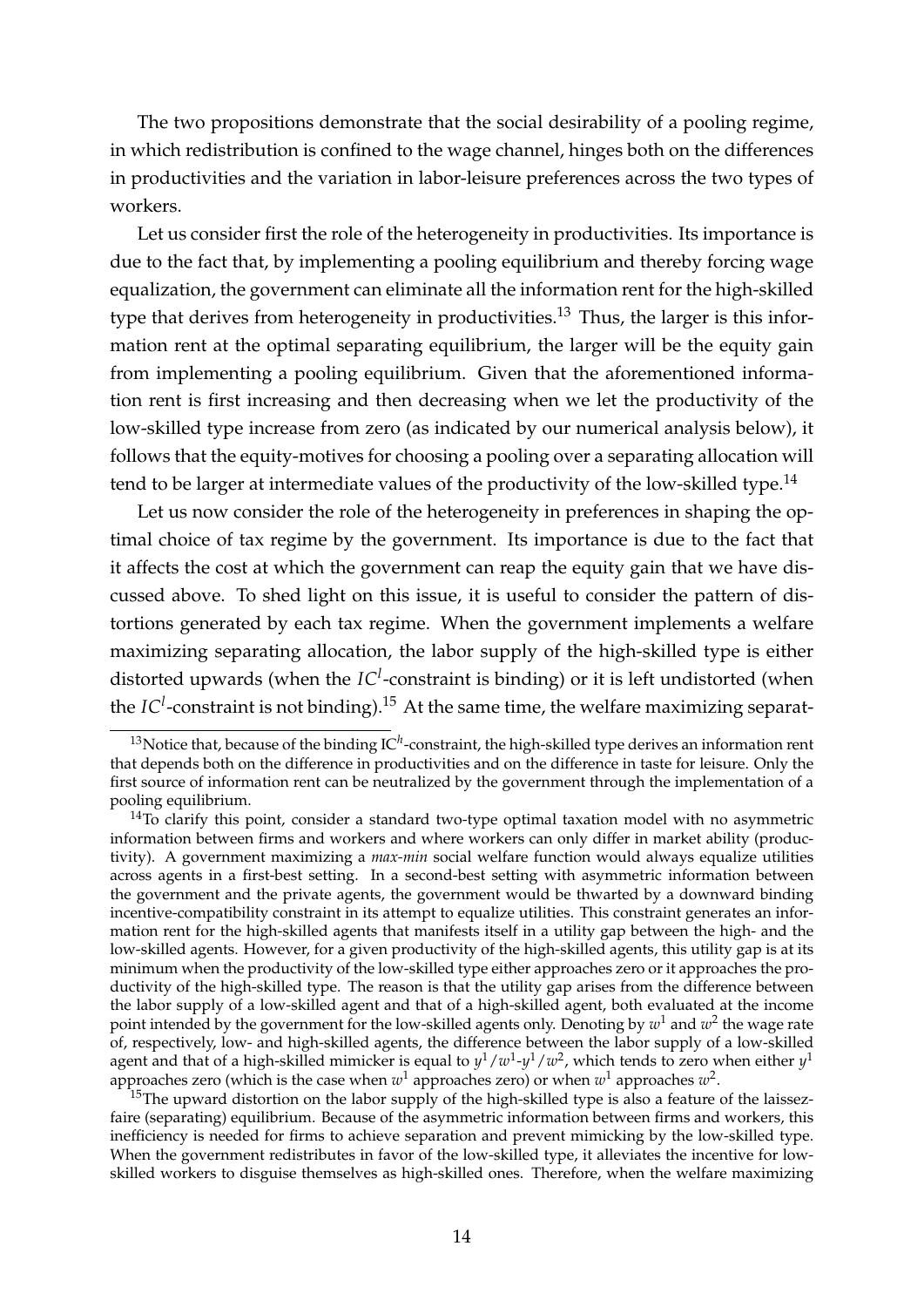ing allocation introduces a downward distortion on the labor supply of the low-skilled type (due to the binding  $IC^h$ -constraint). In comparison, when the government implements a welfare maximizing pooling allocation, the equalization of the labor supplies implies that the labor supply of the high-skilled type is downward distorted, whereas the labor supply of the low-skilled type is distorted upwards.

When low-skilled workers incur a significantly higher disutility from work than their high-skilled counterparts, the *IC<sup>l</sup>* -constraint will not be binding at the welfare maximizing separating equilibrium, and therefore the labor supply of the high-skilled agents will be left undistorted.<sup>16</sup> At the same time, with  $k$  large and when the weight assigned to type-*l* workers in the social welfare function is large, the pooling regime will feature a low  $\bar{y}$  (and a low  $\bar{n}$ ) and therefore produce a large downward distortion on the labor supply of type-*h* workers. On the other hand, when there is not much heterogeneity in labor-leisure preferences, the pooling regime will produce a smaller downward distortion on the labor supply of type-*h* workers. Moreover, given the fact that both regimes feature a double distortion, and in particular the fact that the labor supply of the high-skilled type is distorted also in the separating regime, implies that the efficiency costs of switching from a separating- to a pooling tax regime tend to be lower.

It is important to notice the differences between our framework and the standard Mirrleesian setting. The possibility to pool wages (rather than merely incomes) due to the asymmetry in information between firms and workers enables the government, when differences in labor-leisure preferences are small, to nearly equalize the utility levels derived in equilibrium by the low- and high-skilled workers. This can never occur under a separating regime in the standard Mirrleesian setting, as it would yield a violation of the incentive compatibility constraint associated with the high-skilled workers. Under a separating regime, in light of our assumption that the welfare weight assigned to the low-skilled workers is sufficiently large, the incentive compatibility constraint associated with the high-skilled workers remains binding as in the standard Mirrleesian setting. Thus, the optimality of levying a positive marginal tax rate on the low-skilled workers carries over to our setting. The difference from the standard setting is reflected in the fact that the incentive constraint associated with the high-skilled worker is less binding, as the high-skilled mimicker is only remunerated according to the average productivity in the labor market rather than based on his/her high productivity level, which is unobserved by the firm. This clearly represents a mechanism that facilitates the pursuit of the government's redistributive objectives.<sup>17</sup> On the other

separating equilibrium maintains an upward distortion on the labor supply of the high-skilled workers, the magnitude of the distortion is smaller than that associated with the laissez-faire equilibrium.

<sup>&</sup>lt;sup>16</sup>The variation in the taste for leisure will suffice to render mimicking by the low-skilled workers unattractive without the need to distort (upwards) the labor supply of their high-skilled counterparts.

<sup>&</sup>lt;sup>17</sup>This result is not novel to our analysis. Instead, it is one of the main results of Stantcheva's (2014)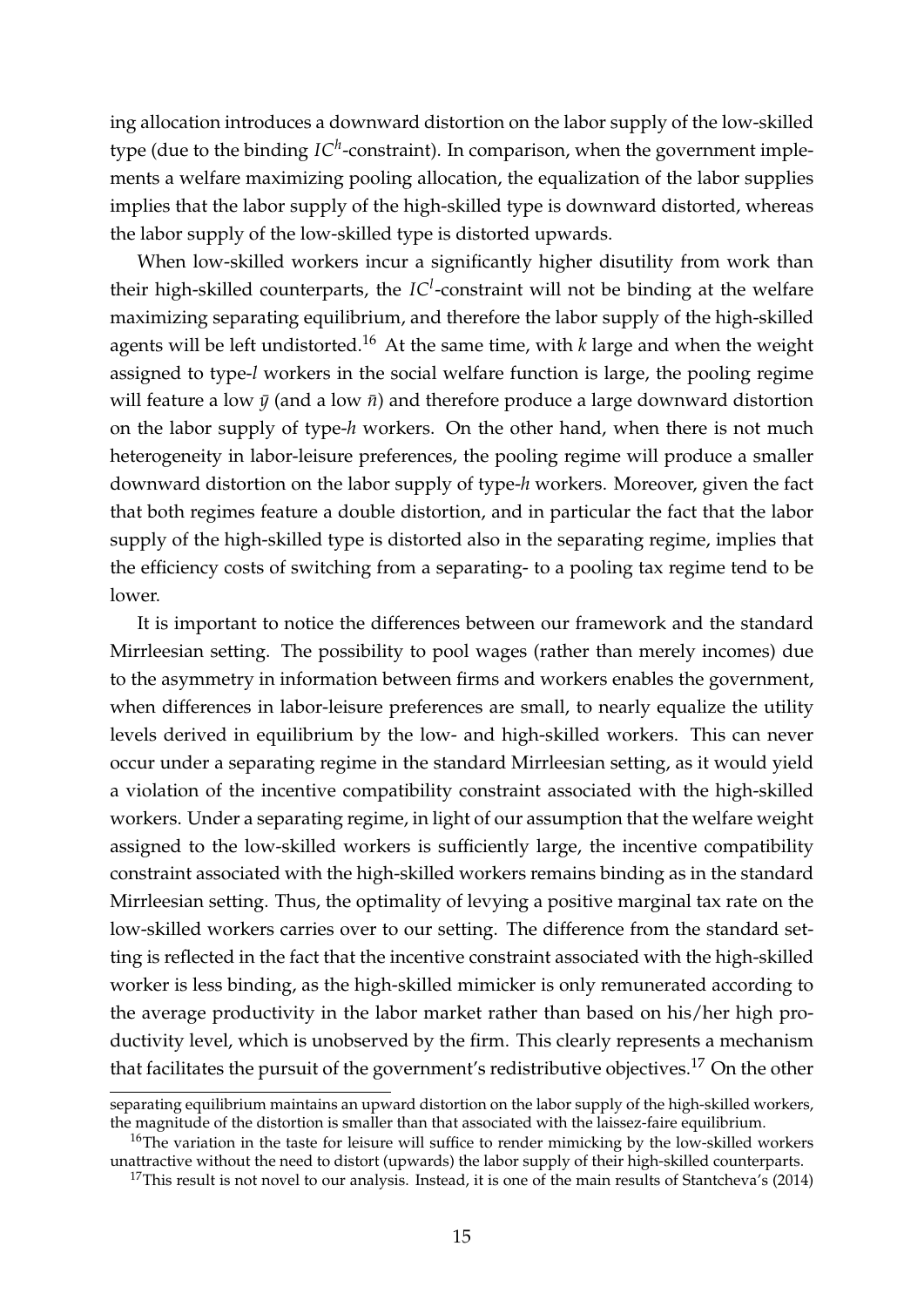hand, the possibility that in our model the incentive constraint associated with the lowskilled agents is also binding implies another difference from the standard setting. In particular, rather than always obtaining a no-distortion at the top result, there are cases where the separating equilibrium implemented by a benevolent government entails an upward distortion on the labor supply of high-skilled agents.18 A relevant, and previously unnoticed, implication of this second difference from the standard setting is that the asymmetric information between firms and workers does not necessarily make it easier to redistribute. This would clearly be the case when the *IC<sup>l</sup>* -constraint does not bind at the separating tax regime. However, if this constraint happens to be binding (a possibility that is confirmed from the numerical simulations that we present below), the fact that the labor supply of the high-skilled workers is distorted in the separating tax regime with adverse selection in place, whereas it is left undistorted in a standard Mirrleesian setting, implies that social welfare may be lower in the presence of adverse selection in the labor market.

#### **2.6.1 Numerical example**

For illustrative purposes, we consider here a simple numerical example. We make the following parametric assumptions:  $g(n) = \frac{n^4}{4}$ ,  $k = 1.005$ ,  $w^h = 100$ ,  $\gamma^h = 0.6$ . The figure below compares the max-min (Rawlsian) welfare levels associated with the pooling and the separating allocations for different values of *w<sup>l</sup>* , the productivity of the low-skilled workers.

Two insights emerge from the figure. First, consistent with Proposition 1, there exists an interior range  $w^2 \leq w^1 \leq w^3$  in which the pooling equilibrium dominates, and outside this range the separating allocation prevails. In this example,  $w^2$  is equal to 29.132 and  $w^3$  is very close to but strictly less than 100 (the exact value is 99.998). Second, and perhaps most importantly, the superiority of the pooling allocation is not confined to knife-edge cases. Pooling turns out to be socially desirable over a large range of parameters and a shift from a separating to a pooling allocation may yield a substantial welfare gain. The maximal welfare gain from pooling is obtained when  $w<sup>l</sup> = 87.8$  and amounts (in equivalent-variation terms) to 15.6% of the total output produced in the separating equilibrium.<sup>19</sup> For the numerical example that we have considered, under the separating tax regime the *IC<sup>l</sup>* -constraint turns out being binding for almost the entire range of possible values for the productivity of the low-skilled

paper.

 $18$ It is worth emphasizing that this property derives from an attempt to mitigate an upward binding incentive-compatibility constraint associated with low-skilled mimickers and not, as in the endogenous wages literature that relies on complementarities across different skill types in the production technology [see Stiglitz (1982)], deriving from an attempt to mitigate a downward binding incentivecompatibility constraint associated with high-skilled mimickers.

 $19$ We have also performed simulations considering less egalitarian preferences for redistribution and obtained qualitatively very similar results. The results are available upon request.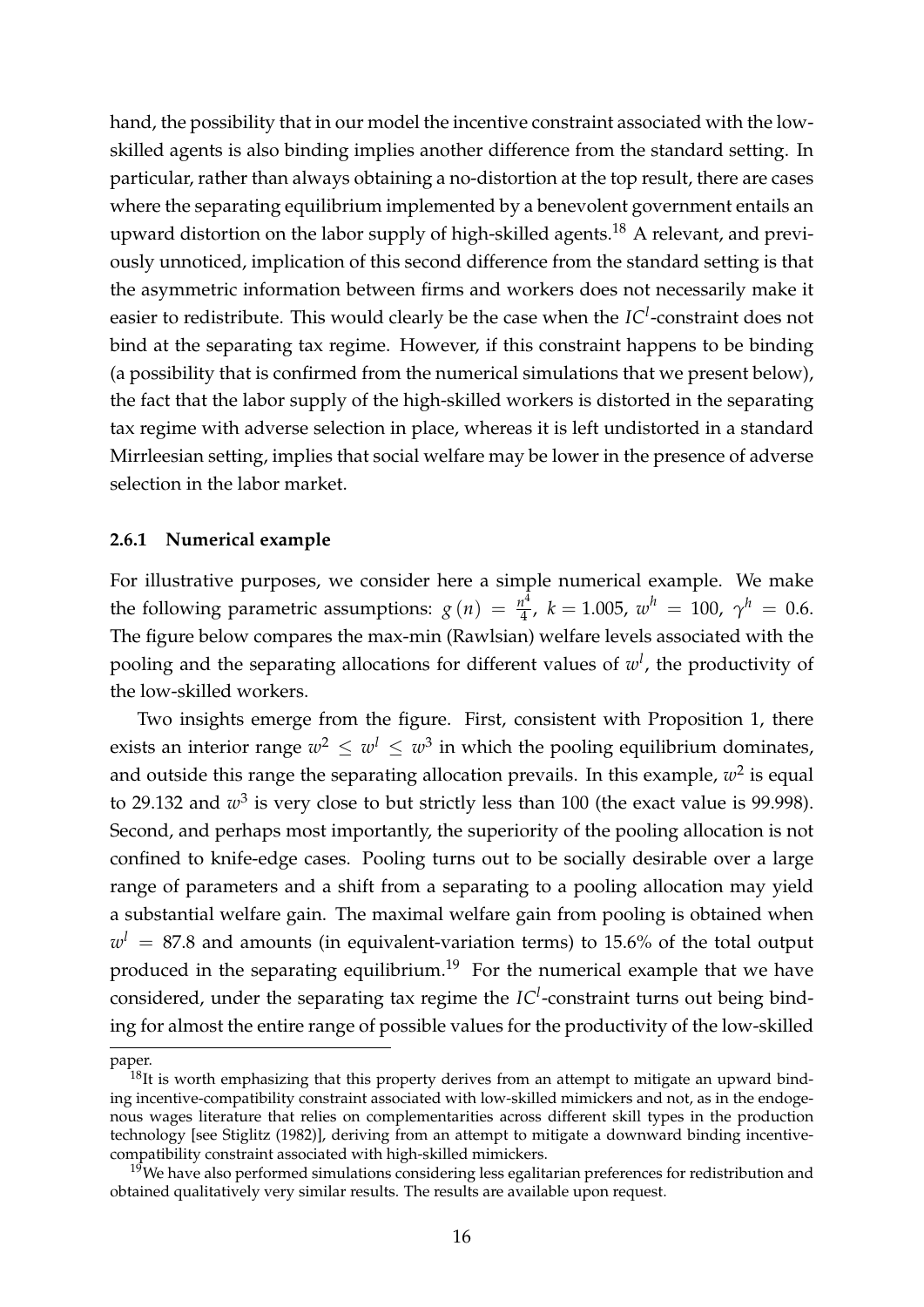

Figure 1: Welfare comparison between the Separating and Pooling Allocation.

workers. In particular, the *IC<sup>1</sup>*-constraint is binding for all values of  $w<sup>l</sup>$  between 4.705 and 99.996. This implies that, over this range of values for *w<sup>l</sup>* , the separating tax regime entails an upward distortion on the labor supply of the high-skilled workers. Moreover, within this interval, the size of the upward distortion is first increasing, reaching a maximum when  $w^l$  is equal to 98.48 and then starts rapidly decreasing.<sup>20</sup> As we have already noticed in our discussion of Propositions 1 and 2, the equity-motives for choosing a pooling over a separating allocation will tend to be larger at intermediate values for the productivity of the low-type. We also pointed out how, when the separating tax regime entails a distortion on the labor supply of high-skilled workers, a shift from a separating- to a pooling tax regime entails a relatively small efficiency cost. Putting these two observations together, and given that in our numerical example the upward distortion induced by the separating tax regime is maximized at quite high values for *wl* , one can explain why the welfare gains of switching from the separating- to the pooling tax regime are substantial at moderately large values for the productivity of the low-skilled type. $21$ 

<sup>20</sup>The value of the undistorted labor supply of high-skilled agents is 4.64159. At *w<sup>l</sup>* equal to 98.48 the labor supply of the high-skilled workers is 5.03609 under the separating tax regime.

 $21$ In the discussion following Proposition 1 and 2 we have hinted at the fact that the asymmetric information between firms and workers does not necessarily make it easier for the government to redistribute, implying that social welfare might be lower in the presence of adverse selection in the labor market. This is confirmed by our numerical example; comparing the social welfare that we obtain in our setting under the optimal tax regime (either separating or pooling, depending on the value of *w<sup>l</sup>* ) with the social welfare that would have been obtained in a standard Mirrleesian setting, we have found that for  $4.705 \leq w^l < 37.293$  social welfare is actually higher in a standard Mirrleesian setting.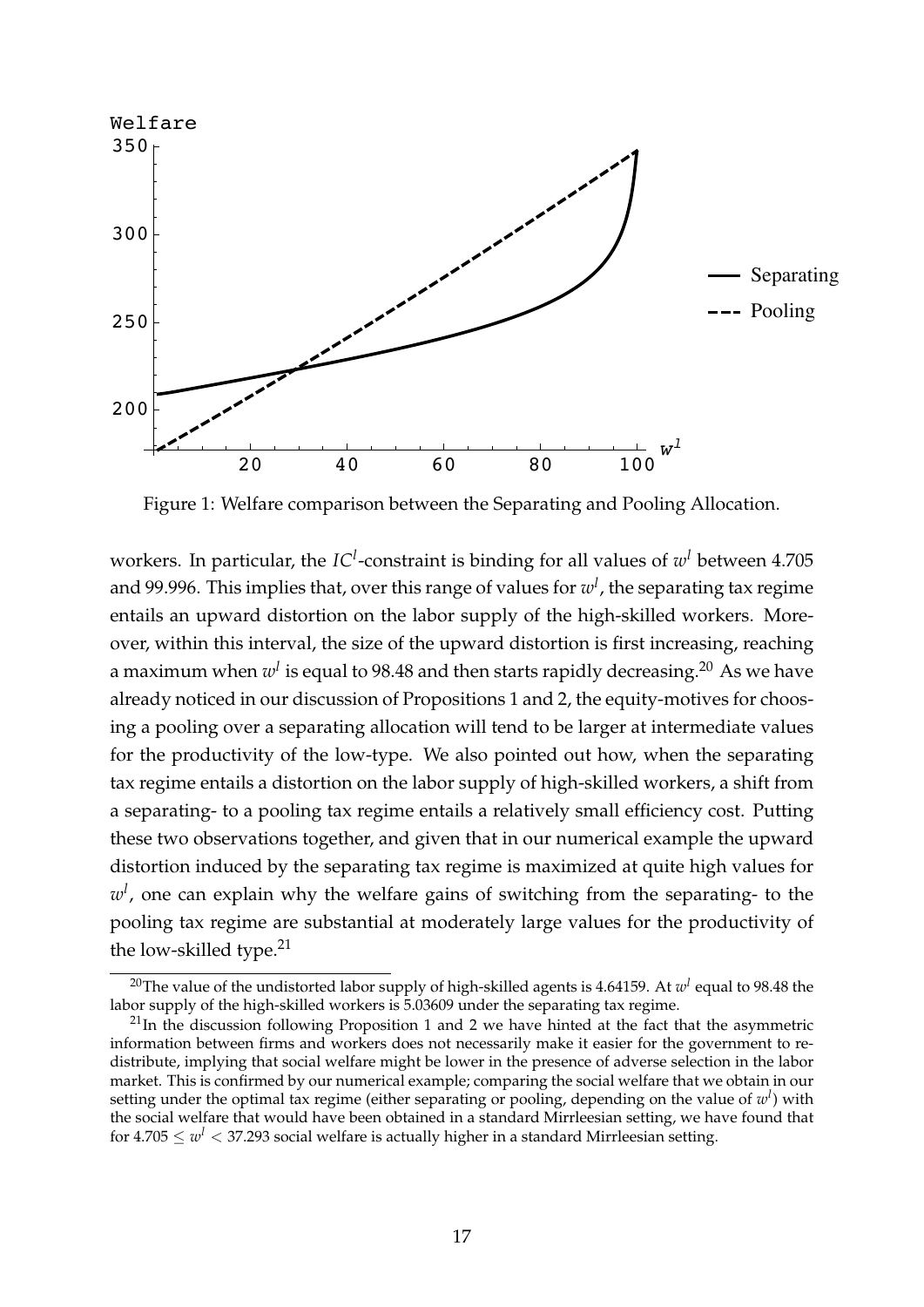#### **2.7 Relation to the literature**

A closely related study to our analysis is Stantcheva (2014). Whereas we focus on the *RS* equilibrium, the model invoked by Stantcheva (2014) assumes a Miyazaki-Wilson-Spence (*MWS*) solution concept which assumes that firms break even on their entire portfolio of labor contracts. This gives rise, by construction, to cross-subsidization across workers when the number of types is greater than two, but also occurs with two types when the fraction of low-skilled workers is relatively small. Clearly, in such a setting part of the redistribution is done via the wage channel; hence, when the government sets its optimal tax policy, it takes into account the effects of its policy on the degree of cross subsidization done by firms. This serves as a complementary channel for redistribution.

Stantcheva indeed demonstrates the interaction between cross-subsidization and optimal taxation in the case of a linear tax system by showing that the government should increase the linear tax rate above the level associated with the standard Mirrleesian setting where workers' types are observable by firms. The reason is that this induces firms to cross-subsidize low-skilled workers as a means to induce them to reveal their true type, which indirectly enhances redistribution.

In the non-linear case, however, Stantcheva does not refer to this issue and focuses on the role of asymmetric information between firms and workers in promoting the government's redistributive goals. We touch upon this issue too (highlighting, however, that social welfare might actually be lower in the presence of adverse selection in the labor market than under the standard Mirrleesian case) but set focus on the appropriate balance between the wage and income channels in promoting re-distributive goals. Invoking the *RS* solution concept in which cross-subsidization does not arise in equilibrium, and confining attention to the case of non-linear taxation, we examine the optimal mixture of the wage- and income channels as complementary tools to promote redistributive goals. Our key point is that the government can control this balance by choosing an appropriate tax schedule and that the wage channel may play a substantial role in enhancing redistribution.<sup>22</sup> <sup>23</sup>

# <span id="page-19-0"></span>**3 The Three-Type Case**

In this section we consider a three-type extension of our baseline model. We will then in the next section turn to discuss how the model generalizes to the case with a continuum of types.

<sup>22</sup>Stantcheva does provide an analysis of the *RS* equilibrium in her online appendix but does not consider the possibility of the government to affect the wage distribution.

<sup>&</sup>lt;sup>23</sup>Note that Stantcheva disregards the possibility of pooling. Even though pooling cannot exist in the *laissez faire* regime, it may well exist when nonlinear taxes are available.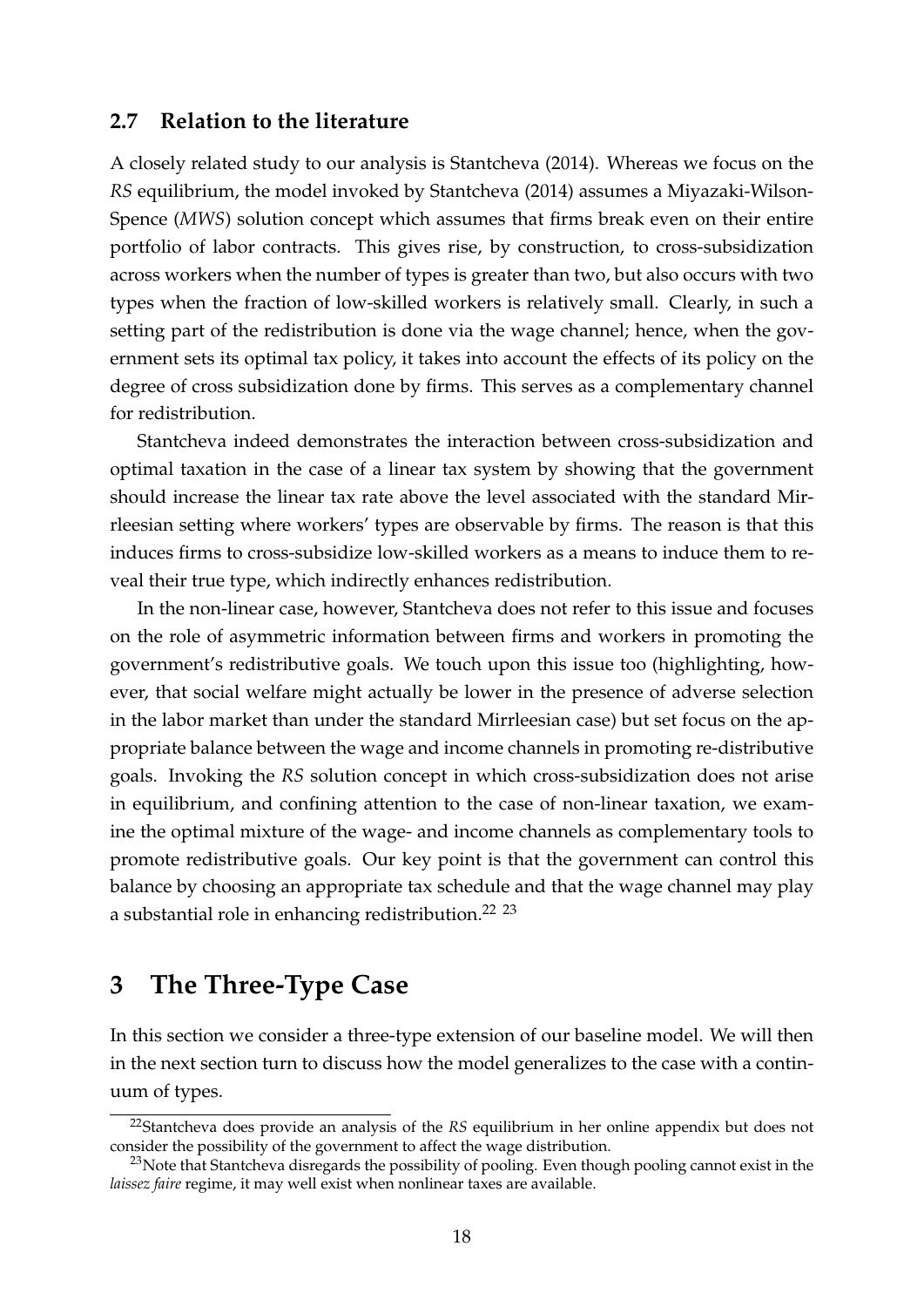We assume that there are three types of workers, indexed by  $i = 1, 2, 3$ , who differ in their productivity denoted by  $w^i$ , where  $w^3 > w^2 > w^1 \geq 0$ . As before, productivities are assumed to be private information unobserved by either the firms or the government. The total workers' population is normalized to a unit measure and the fraction of type *i* workers is denoted by  $0 < \gamma^i < 1$ , where  $\sum_{i=1}^3 \gamma^i = 1$ .

As compared to the two-type case, we introduce a slightly more general notation and let the preferences of a worker with ability *w* be represented by the utility function:

$$
u(w,n,c)=c-g(w,n),
$$

where c denotes consumption, *n* denotes working hours,  $\frac{\partial g}{\partial n} > 0$ ,  $\frac{\partial^2 g}{\partial n^2} > 0$  and  $\frac{\partial^2 g}{\partial n \partial w} < 0$ .

Several remarks are in order. First notice that *g*, which measures the disutility from work, is strictly increasing and strictly convex. Further, notice that the cross-derivative condition implies that the single-crossing property holds. In graphical terms, the property implies that the indifference curves (in the *n*-*c* space) become flatter as *w* increases. More formally, for any two bundles  $(n, c)$  and  $(n', c')$  where  $n > n'$  and  $c > c'$ , the single crossing property implies that  $u(w, n, c) \ge u(w, n', c') \implies u(\tilde{w}, n, c) > u(\tilde{w}, n', c')$ for all  $\tilde{w} > w$  , and  $u(w, n', c') \ge u(w, n, c) \implies u(\tilde{w}, n', c') > u(\tilde{w}, n, c)$  for all  $\tilde{w} < w$ .

Three possible equilibrium configurations need to be considered: a fully separating equilibrium where each type is associated with a distinct bundle, a hybrid equilibrium featuring partial pooling, and a pooling equilibrium where all types are bunched together at the same bundle. We will formulate the government problem for each possible equilibrium configuration and then conduct a welfare comparison by resorting to numerical simulations. In all cases, to stay in line with the previous section, we assume a *max-min* government; namely, the government seeks to maximize the utility of type 1 workers, the least well-off individuals, subject to a balanced budget. We start with the simplest pooling configuration.

### **3.1 Pooling Equilibrium**

In a pooling equilibrium all workers are offered the same labor contract  $(\hat{n}, \hat{y})$  and taxes and transfers are set to zero (by virtue of our assumption that the government has no revenue needs). The government is maximizing the utility of type-1 workers,  $u(w^1, \hat{n}, \hat{c})$ , subject to the following revenue constraint:

<span id="page-20-0"></span>
$$
\hat{c} = \hat{y},\tag{16}
$$

where  $\hat{y} = \hat{n} \cdot \sum_{i=1}^{3} \gamma^{i} \cdot w^{i}$ .

Condition [\(16\)](#page-20-0) states that, indeed, there are no taxes or transfers set by the government at the income level associated with the pooling allocation,  $\hat{y}$ , to ensure that the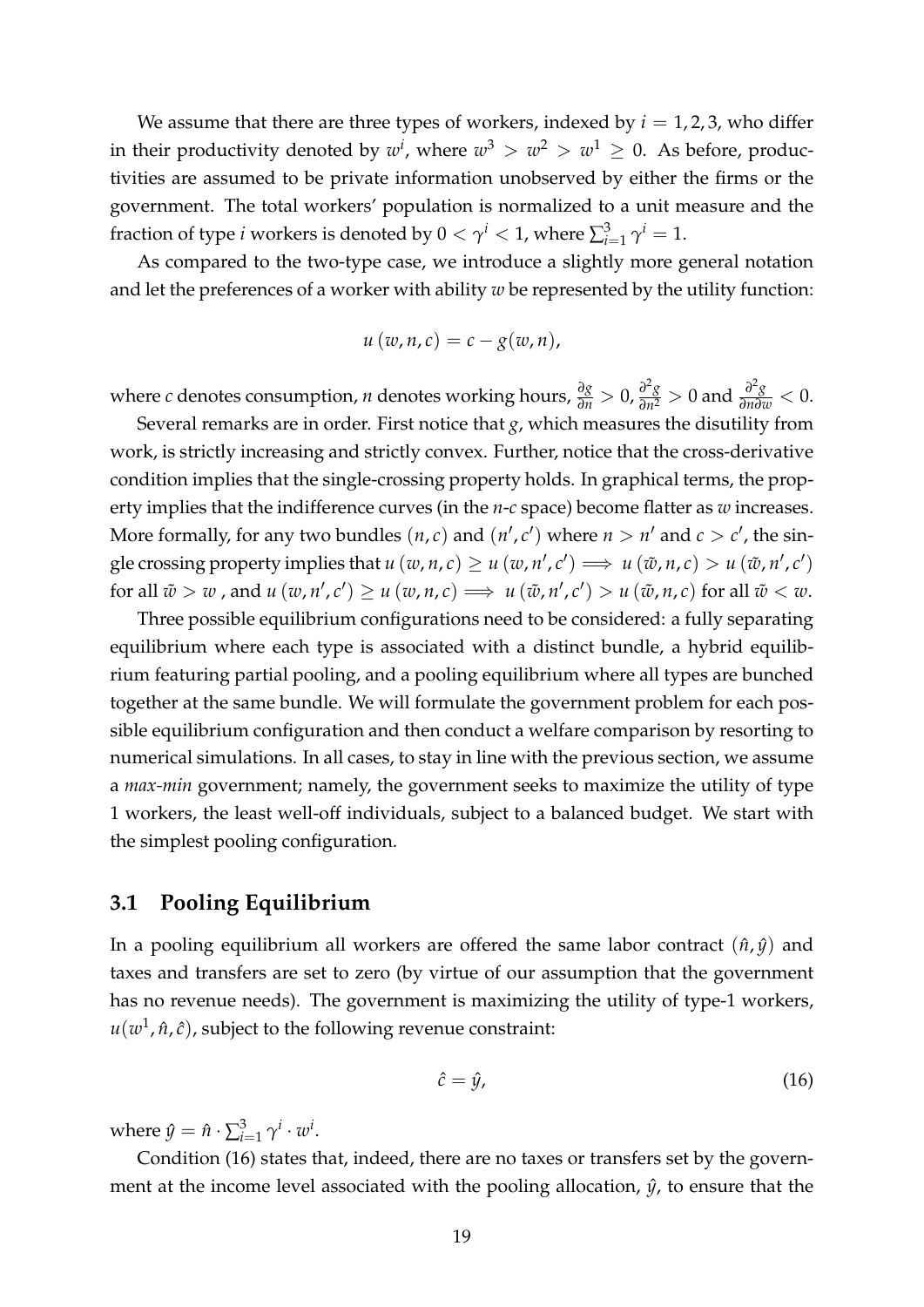budget is balanced. All workers are associated with the same labor contract, where the wage rate is equal to the average productivity. The stability of the pooling allocation is guaranteed by the fact that firms are unable to engage in 'cream-skimming' as all income levels other than that associated with the pooling allocation,  $\hat{y}$ , can be ruled out by an appropriate choice of the tax function.<sup>24</sup>

### **3.2 Hybrid Equilibria**

With three types of agents, there are potentially three possible hybrid equilibria where two of the three workers' types are bunched together.<sup>25</sup> However, as we show in the Lemma below, a simple argument can be provided to rule out the possibility of a hybrid equilibrium where types 1 and 3 are pooled.

<span id="page-21-0"></span>**Lemma 1.** *There is no hybrid equilibrium in which types 1 and 3 are bunched together.*

### **Proof** See appendix  $E \Box$

By virtue of the above Lemma we are left with two possible hybrid equilibria. Pooling of type 1 and 2, and, pooling of type 2 and 3. We consider these possibilities next.

#### **3.2.1 Types 1 and 2 bunched together.**

A first possibility is that types 1 and 2 are bunched together. In this case, let the net income (consumption) levels in the bundles associated with types 1 and 2 (who are bunched together), and type 3, be respectively denoted by  $c^{12}$  and  $c^3$ . Moreover, let the labor contracts associated, in equilibrium, with types 1 and 2, and type 3, be respectively denoted by  $(n^{12}, y^{12})$  and  $(n^3, y^3)$ .

The government is seeking to maximize the utility of type-1 workers,  $u(w^1, n^{12}, c^{12})$ , subject to the revenue constraint:

$$
\sum_{i=1}^{2} \gamma^{i} \cdot (y^{12} - c^{12}) + \gamma^{3} \cdot (y^{3} - c^{3}) \ge 0,
$$

<sup>&</sup>lt;sup>24</sup>The argument is similar to the one described in footnote 11 for the two-type case.

 $25$ It is worth noticing that partial pooling equilibria (but not fully pooling equilibria) may also be optimal in the standard three-type version of the Mirrlees (1971) model, i.e. in a setting where workers only differ in skill and where there is no asymmetric information between firms and workers. This is for instance the case when there are relatively few workers of the intermediate type; as discussed by Stiglitz (1987, pp. 1010-1011), Pareto efficiency might then require a partial pooling equilibrium in which the lowest skilled individuals are offered the same bundle as the intermediate type. However, this sort of pooling is different from the one that characterizes our analysis as it does not entail redistribution through the wage channel. More precisely, whereas partial pooling in the standard version of the Mirrlees model (1971) implies that the hours of work differ for the different types that are bunched together (and only consumption is equalized), in our setting all pooled agents work the same amount of hours (and, of course, consumption is equalized too).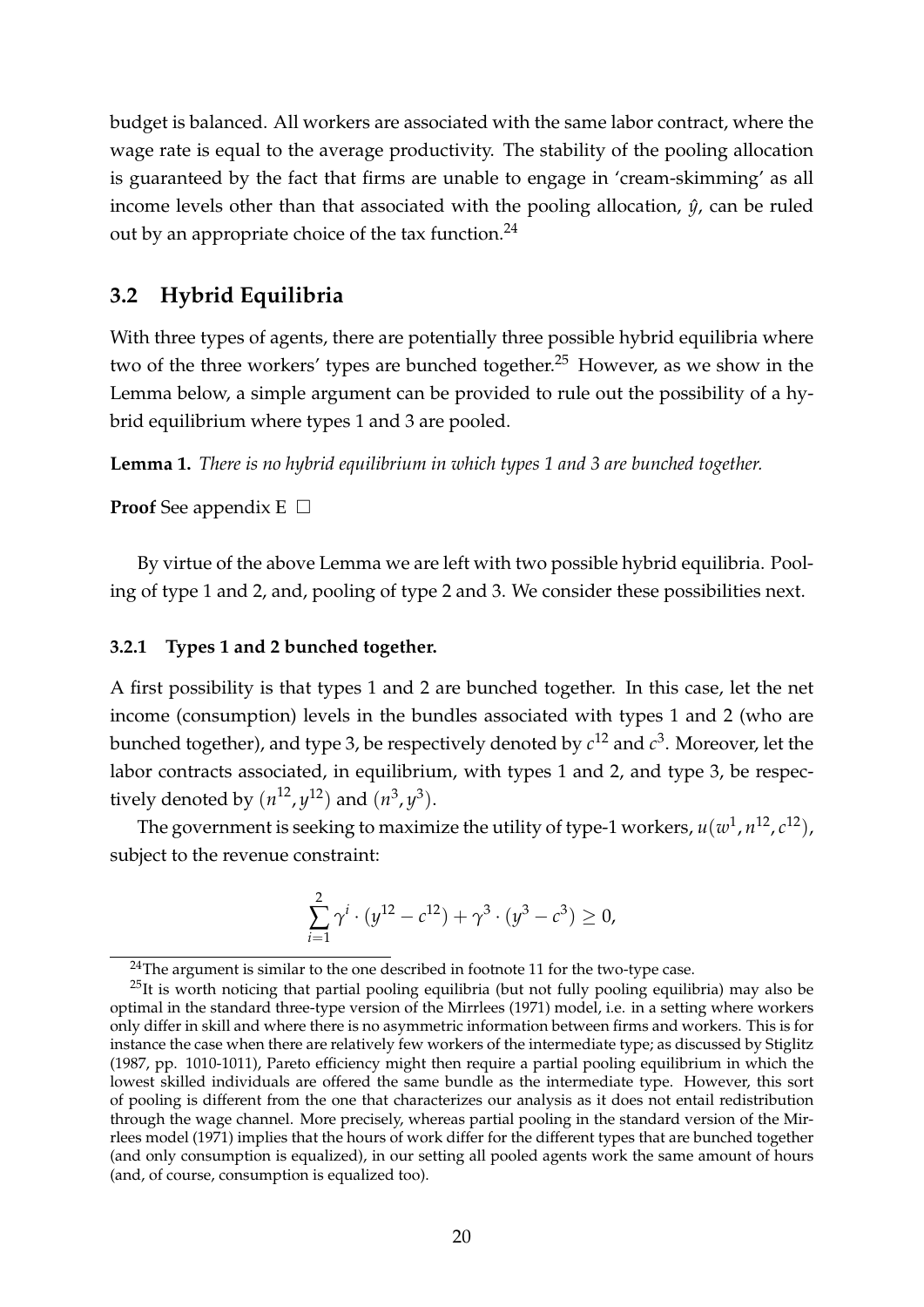and the following set of incentive compatibility constraints:

<span id="page-22-0"></span>
$$
u(w^1, c^{12}, n^{12}) \ge u(w^1, c^3, n^3), \tag{17}
$$

<span id="page-22-3"></span><span id="page-22-1"></span>
$$
u(w^2, c^{12}, n^{12}) \ge u(w^2, c^3, n^3), \tag{18}
$$

$$
u(w^3, c^3, n^3) \ge u(w^3, c^{12}, n^{12}), \tag{19}
$$

<span id="page-22-2"></span>
$$
u(w^3, c^3, n^3) \ge u(w^3, c^{12}, y^{12} / \sum_{i=1}^3 \gamma^i \cdot w^i),
$$
 (20)

where  $y^3 = n^3w^3$  and  $y^{12} = n^{12} \cdot \frac{\sum_{i=1}^2 \gamma^i \cdot w^i}{\sum_{i=1}^2 \gamma^i}$  $\sum_{i=1}^{i=1} \frac{\gamma^{i}}{\gamma^{i}}$ .

Several remarks are in order. Conditions [\(17\)](#page-22-0)-[\(19\)](#page-22-1) are the standard incentive compatibility constraints with one exception: the mimickers work the same number of hours as their mimicked types due to the asymmetric information between firms and workers. Condition [\(20\)](#page-22-2) states an additional incentive compatibility constraint that derives from the fact that, by assumption, the government cannot directly control the working hours specified by each labor contract. Firms have some margin of maneuver to offer new contracts (in addition to those specified by the equilibrium allocation) by reducing the working hours (*n*) associated with each level of income (*y*). Condition [\(20\)](#page-22-2) ensures that any such contract that yields non-negative profits will not be incentive compatible. To see this, suppose that the inequality sign in [\(20\)](#page-22-2) is reversed and consider the contract  $(\frac{y^{12}}{\sum_{i=1}^{3} \gamma^i \cdot w^i}, y^{12})$ . The offered contract would be strictly preferred to any other contract by type 3 [by virtue of the presumed reversed inequality sign in [\(20\)](#page-22-2)] as well as by types 1 and 2, recalling that  $\frac{y^{12}}{\sum_{i=1}^{3} \gamma^{i} \cdot w^{i}} < n^{12} = y^{12}/$  $\left( \frac{\sum_{i=1}^{2} \gamma^{i} \cdot w^{i}}{\sum_{i=1}^{2} \gamma^{i} \cdot w^{i}} \right)$  $\sum_{i=1}^2 \gamma^i$ ◆ . The offered contract would therefore induce a pooling allocation that yields zero profits.<sup>26</sup> Incentive compatibility thus requires, as stated by condition [\(20\)](#page-22-2), that type-3 would weakly prefer his/her equilibrium contract  $(n^3, y^3)$  to the contract  $(\frac{y^{12}}{\sum_{i=1}^3 \gamma^i \cdot w^i}, y^{12})^{27}$ .

Notice that the set of incentive compatibility constraints can be reduced, as some of the constraints will not be binding. First, condition [\(20\)](#page-22-2) implies condition [\(19\)](#page-22-1), as by construction,  $\frac{y^{12}}{\sum_{i=1}^{3} \gamma^i \cdot w^i} < n^{12}$ . Second, condition [\(18\)](#page-22-3) implies condition [\(17\)](#page-22-0) by virtue of the single-crossing property.28

<sup>&</sup>lt;sup>26</sup>Offering contracts that induce pooling allocations associated with the higher income level,  $y^3$ , will never form a profitable deviation for the firm. Any such pooling contract  $[(n, y^3)$  with  $n < n^3$  would entail a mechanical decrease in profits, augmented by an additional behavioral decrease in profits due to the attraction of workers with lower ability levels (types 1 and 2).

 $27$ Notice that condition [\(20\)](#page-22-2) further implies that type-3 would strictly prefer his/her equilibrium bundle to any pooling contract that yields *positive* profits as the latter requires setting longer working hours,  $n > \frac{y^{12}}{\sum_{i=1}^{3} \gamma^{i} \cdot w^{i}}$ i .

 $^{28}$ To see this, notice that in the hybrid equilibrium, by virtue of the single-crossing property, it necessarily follows that  $c^3 > c^{12}$  and  $n^3 > n^{12}$ . Thus, if type-2 (weakly) prefers a bundle with a lower level of working hours and, correspondingly, a lower level of consumption, to a bundle with higher levels of working hours and consumption, then type-1 will (strictly) prefer this bundle as well.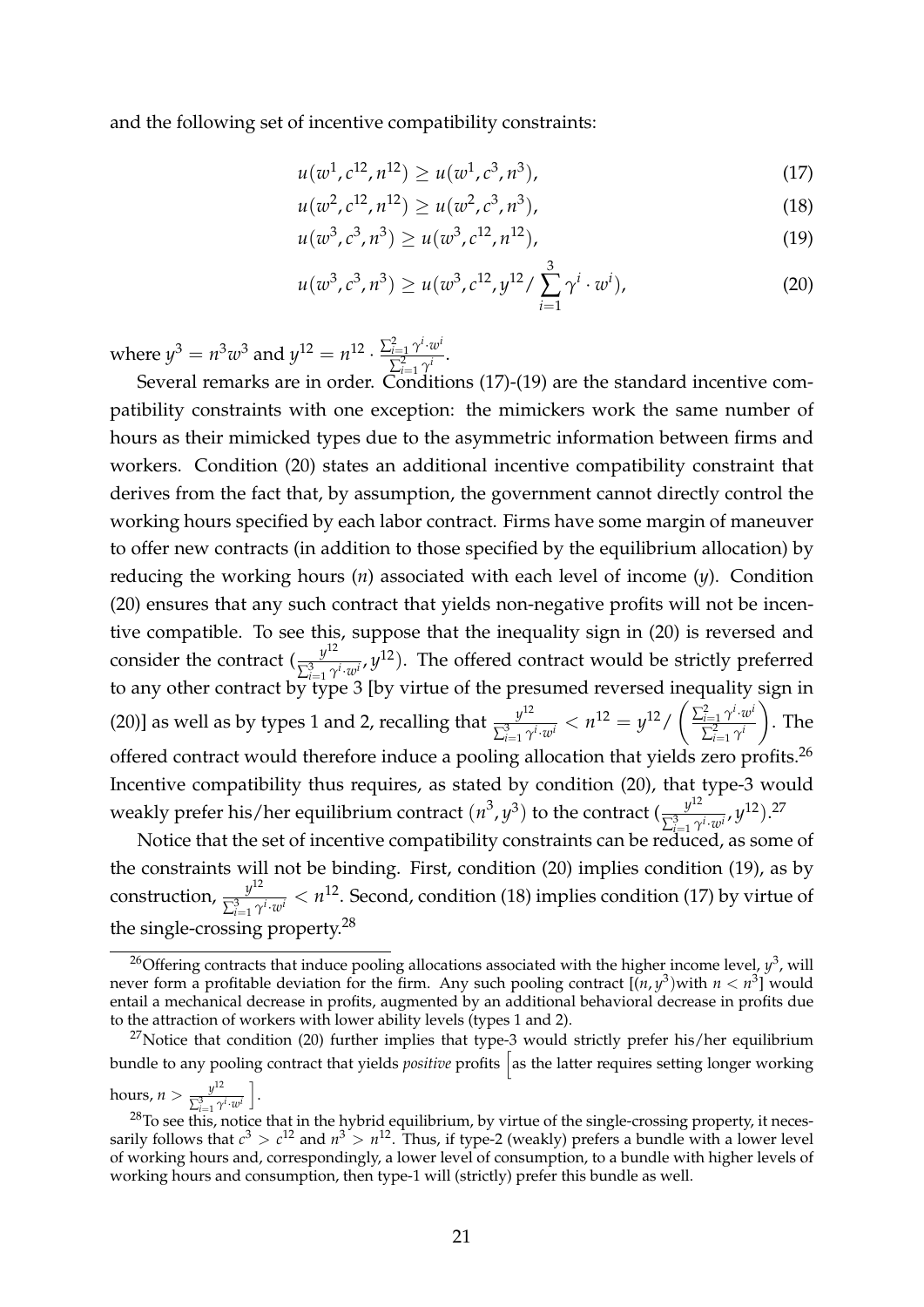#### **3.2.2 Types 2 and 3 bunched together.**

We turn next to the other possible hybrid equilibrium, the one in which types 2 and 3 are bunched together. For this purpose, let the net income (consumption) levels in the bundles associated with types 2 and 3 (who are bunched together), and type 1, be respectively denoted by  $c^{23}$  and  $c^1$ . Moreover, let the labor contracts associated, in equilibrium, with types 2 and 3, and type 1, be respectively denoted by  $(n^{23}, y^{23})$  and  $(n^1, y^1)$ .

The government aims at maximizing the utility of type-1 workers,  $u(w^1, n^1, c^1)$ , subject to the revenue constraint:

<span id="page-23-4"></span><span id="page-23-1"></span><span id="page-23-0"></span>
$$
\gamma^1 \cdot \left(y^1 - c^1\right) + \sum_{i=2}^3 \gamma^i \cdot (y^{23} - c^{23}) \ge 0,
$$

and the following set of incentive compatibility constraints:

$$
u(w^1, c^1, n^1) \ge u(w^1, c^{23}, n^{23}), \tag{21}
$$

$$
u(w^2, c^{23}, n^{23}) \ge u(w^2, c^1, n^1), \tag{22}
$$

 $u(w^3, c^{23}, n^{23}) > u(w^3, c^1, n^1),$  (23)

<span id="page-23-2"></span>
$$
u(w^2, c^{23}, n^{23}) \ge u[w^2, c^1, y^1/(\sum_{i=1}^2 \gamma^i w^i / \sum_{i=1}^2 \gamma^i)],
$$
 (24)

<span id="page-23-3"></span>
$$
u(w^3, c^{23}, n^{23}) \ge u(w^3, c^1, y^1 / \sum_{i=1}^3 \gamma^i w^i), \tag{25}
$$

where  $y^1 = n^1w^1$  and  $y^{23} = n^{23} \cdot \frac{\sum_{i=2}^3 \gamma^i \cdot w^i}{\sum_{i=2}^3 \gamma^i}$  $\sum_{i=2}^{i=2} \frac{\gamma^{i}}{\gamma^{i}}$ . Several remarks are in order. As in the previous hybrid configuration, conditions [\(21\)](#page-23-0)-[\(23\)](#page-23-1) are the standard incentive compatibility constraints with the exception that mimickers work the same number of hours as their mimicked types due to the asymmetric information between firms and workers. Conditions [\(24\)](#page-23-2)-[\(25\)](#page-23-3) state two additional incentive compatibility constraints that derive from the fact that, by assumption, the government cannot directly control the working hours specified by each labor contract.

Similar to condition [\(20\)](#page-22-2) in the formulation of the previous hybrid configuration, conditions [\(24\)](#page-23-2)-[\(25\)](#page-23-3) ensure that firms cannot profitably deviate by reducing the working hours associated with the low level of income, *y*1. <sup>29</sup> There are two such potentially profitable deviations to consider. The firm can either reduce the working hours moderately below  $n^1$ , so as to attract type-2 workers (but not their type-3 counterparts), or, alternatively, reduce the working hours sufficiently so as to attract *both* type-2 and type-3 workers. Conditions [\(24\)](#page-23-2) and [\(25\)](#page-23-3) ensure, respectively, that it is impossible for

 $29\text{As}$  in the previous hybrid configuration, decreasing the working hours associated with the high level of income, *y*23, will unambiguously yield negative profits (see footnote 26 above).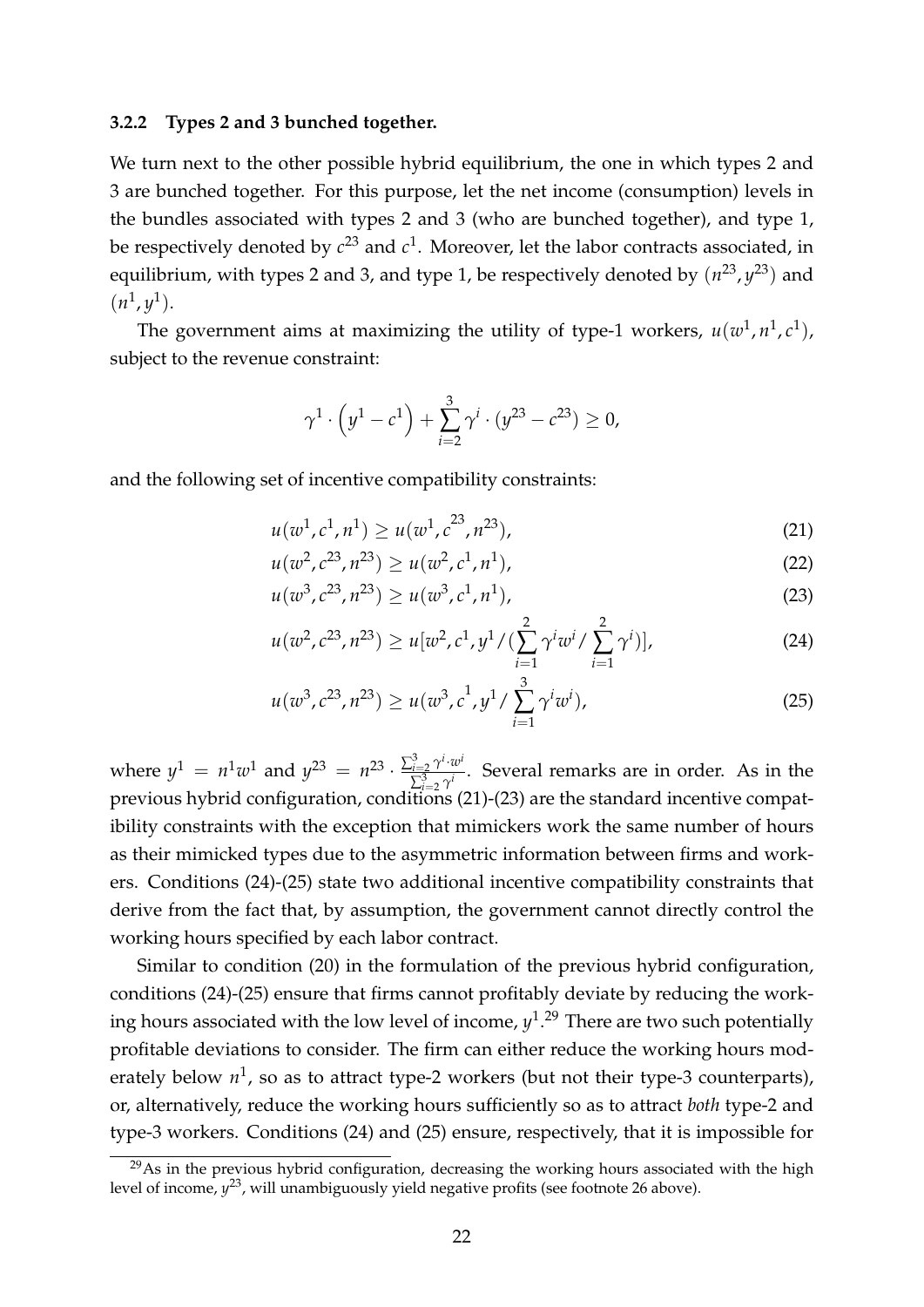such deviations to yield non-negative profits.

To see this, consider first condition [\(24\)](#page-23-2). Suppose that the inequality sign in [\(24\)](#page-23-2) is reversed and consider the contract  $\left(y^{1}/\frac{\sum_{i=1}^{2} \gamma^{i} \cdot w^{i}}{\sum_{i=1}^{2} \gamma^{i}}\right)$  $\frac{\tilde{q}=1}{\sum_{i=1}^{2}\gamma^{i}}$ ,  $y^{1}$ ◆ . The offered contract would be strictly preferred to any of the two other contracts by both type-2 [by virtue of the presumed reversed inequality sign] and type-1 (as  $y^1/\frac{\sum_{i=1}^2 \gamma^i \cdot w^i}{\sum_{i=1}^2 \gamma^i}$  $\frac{\tilde{d}-1}{\sum_{i=1}^2 \gamma^i} < n^1 = y^1/w^1)$  and would, by construction, yield zero profits (and strictly positive profits, if the new contract would be strictly preferred by type 3 as well). Incentive compatibility thus requires, as stated by condition [\(24\)](#page-23-2), that type-2 would weakly prefer his/her equilibrium contract  $(n^{23}, y^{23})$  to the contract  $\left(y^{1}/\frac{\sum_{i=1}^{2} \gamma^{i} \cdot w^{i}}{\sum_{i=1}^{2} \gamma^{i}}\right)$  $\frac{\tilde{a}=1 \ \gamma \cdot w^i}{\sum_{i=1}^2 \gamma^i}$ ,  $y^1$ ◆ . 30

Consider next condition [\(25\)](#page-23-3). Suppose that the inequality sign in (25) is reversed and consider the contract  $(y^1/\sum_{i=1}^3 \gamma^i \cdot w^i, y^1)$ . The offered contract would be strictly preferred to any of the two other contracts by type-3 (by virtue of the presumed reversed inequality sign), type-2 (by virtue of the single-crossing property) $31$  and type-1  $\frac{f}{f(x)} \left\{ \frac{d}{dx} \right\} \left\{ y^i \cdot w^i \right\} < \frac{n^1}{y^1 / w^1}$  and would, by construction, yield zero profits. Incentive compatibility thus requires, as stated by condition [\(25\)](#page-23-3), that type-3 would weakly prefer his/her equilibrium contract  $(n^{23}, y^{23})$  to the contract  $(y^1/\sum_{i=1}^3 \gamma^i \cdot w^i, y^1)$ .<sup>32</sup> As a final observation, notice that the set of incentive compatibility constraints can be reduced, as some of the constraints will not be binding. First, notice that condition [\(24\)](#page-23-2) implies condition [\(22\)](#page-23-4) as  $y^1/(\sum_{i=1}^2 \gamma^i \cdot w^i/\sum_{i=1}^2 \gamma^i) < n^1 = \frac{y^1}{w^1}$ . Further, notice that condition [\(25\)](#page-23-3) implies condition [\(23\)](#page-23-1) as  $\frac{y^1}{\sum_{i=1}^3 \gamma^i \cdot w^i} < n^1$ .

### **3.3 Separating Equilibrium**

We finally turn to characterize the fully separating equilibrium. In such equilibrium each type is offered a distinct bundle. Let  $c^i$  denote the net income (consumption) level associated with type-*i* workers and let  $(n^i, y^i)$  denote the labor contract associated with type-*i* workers  $(i = 1, 2, 3)$ 

The government aims at maximizing the utility of type-1 workers,  $u(w^1, n^1, c^1)$ ,

latter requires setting longer working hours,  $n > y^1 / \left( \frac{\sum_{i=1}^2 \gamma^i \cdot w^i}{\sum_{i=1}^2 w^i} \right)$  $\sum_{i=1}^{2} \gamma^{i}$  $\bigg)$  ].

 $30$ Notice that condition [\(24\)](#page-23-2) further implies that type-2 would strictly prefer his/her equilibrium bundle to any contract that induces bunching of types 1 and 2 and yields strictly positive profits as the

 $31$ To see this notice that in the hybrid equilibrium, by virtue of the single-crossing property, it necessarily follows that  $c^{23} > c^1$  and  $n^{23} > n^1$ . Thus, if type-3 prefers the offered contract (which specifies a lower level of working hours and, correspondingly, a lower level of consumption) to his/her equilibrium contract (which specifies higher levels of working hours and consumption) then type-2 will prefer the offered contract to his/her equilibrium bundle as well.

 $32$ Condition [\(25\)](#page-23-3) further implies that type-3 would strictly prefer his/her equilibrium bundle to any pooling contract that yields strictly positive profits [as the latter requires setting longer working hours,  $n > y^1 / \sum_{i=1}^3 \gamma^i \cdot w^i$ .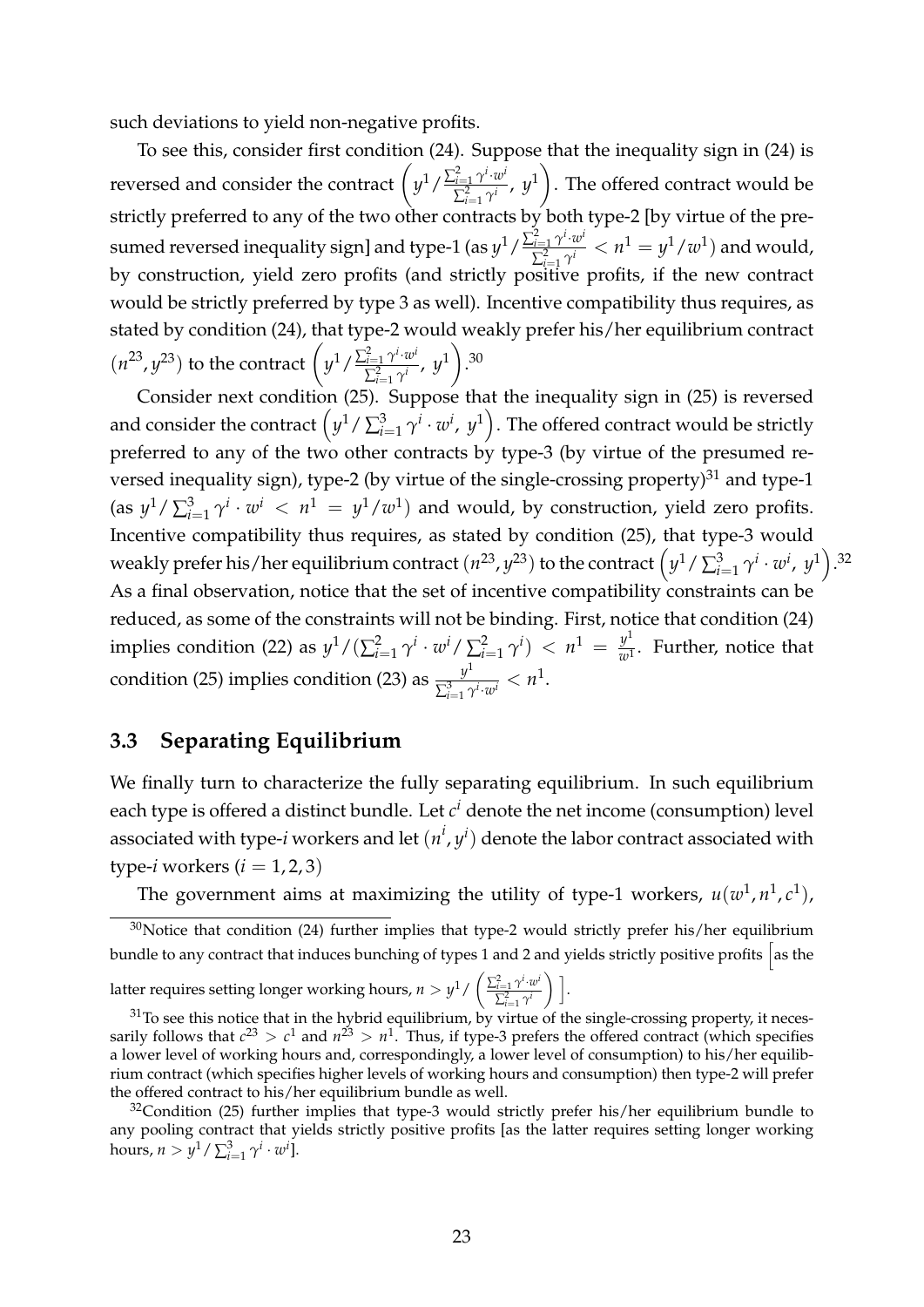subject to the revenue constraint:

<span id="page-25-4"></span><span id="page-25-3"></span><span id="page-25-1"></span><span id="page-25-0"></span>
$$
\sum_{i=1}^3 \gamma^i \cdot (y^i - c^i) \ge 0,
$$

and the following set of incentive compatibility constraints:

$$
u(w^i, c^i, n^i) \ge u(w^i, c^j, n^j); \ i = 1, 2, 3; j \ne i,
$$
 (26)

$$
u(w^2, c^2, n^2) \ge u[w^2, c^1, y^1/(\sum_{i=1}^2 \gamma^i \cdot w^i / \sum_{i=1}^2 \gamma^i)],
$$
 (27)

$$
u(w^3, c^3, n^3) \ge u(w^3, c^1, y^1 / \sum_{i=1}^3 \gamma^i \cdot w^i),
$$
 (28)

$$
u(w^3, c^3, n^3) \ge u[w^3, c^2, y^2/(\sum_{i=2}^3 \gamma^i \cdot w^i / \sum_{i=2}^3 \gamma^i)]
$$
 (29)

<span id="page-25-2"></span>if 
$$
u(w^1, c^1, n^1) \geq u[w^1, c^2, y^2/(\sum_{i=2}^3 \gamma^i \cdot w^i / \sum_{i=2}^3 \gamma^i)];
$$
  
 $u(w^3, c^3, n^3) \geq u(w^3, c^2, y^2 / \sum_{i=1}^3 \gamma^i \cdot w^i),$  (30)

where  $y^{i} = n^{i}w^{i}$ ; *i* = 1, 2, 3.

Several remarks are in order. As in all the previous equilibrium configurations, condition [\(26\)](#page-25-0) states the standard incentive compatibility constraints with the exception that mimickers work the same number of hours as their mimicked types due to the asymmetric information between firms and workers. Conditions [\(27\)](#page-25-1)-[\(30\)](#page-25-2) derive from the fact that, by assumption, the government cannot directly control the working hours specified by each labor contract. Conditions [\(27\)](#page-25-1)-[\(28\)](#page-25-3) ensure that firms cannot profitably deviate by reducing the working hours associated with the low level of income,  $y^1$ ; whereas, conditions [\(29\)](#page-25-4)-[\(30\)](#page-25-2) ensure that firms cannot profitably deviate by reducing the working hours associated with the intermediate level of income,  $y^{2.33}$  For each income level  $(y^1$  and  $y^2$ ) there are several potentially profitable deviations to consider. Consider first the low level of income,  $y^1$ . The firm can either reduce the working hours moderately below  $n^1$ , so as to attract type-2 workers (but not their type-3 counterparts), or, alternatively, reduce the working hours sufficiently so as to attract both type-2 and type-3 workers. Conditions [\(27\)](#page-25-1) and [\(28\)](#page-25-3) ensure, respectively, that it is impossible for such deviations to yield non-negative profits [the arguments are similar to those concerning conditions [\(24\)](#page-23-2) and [\(25\)](#page-23-3) in the hybrid configuration and are hence omitted].

<sup>&</sup>lt;sup>33</sup>As in the previous equilibrium configurations, decreasing the working hours associated with the high level of income,  $y^3$ , will unambiguously yield negative profits (see footnote 26 above).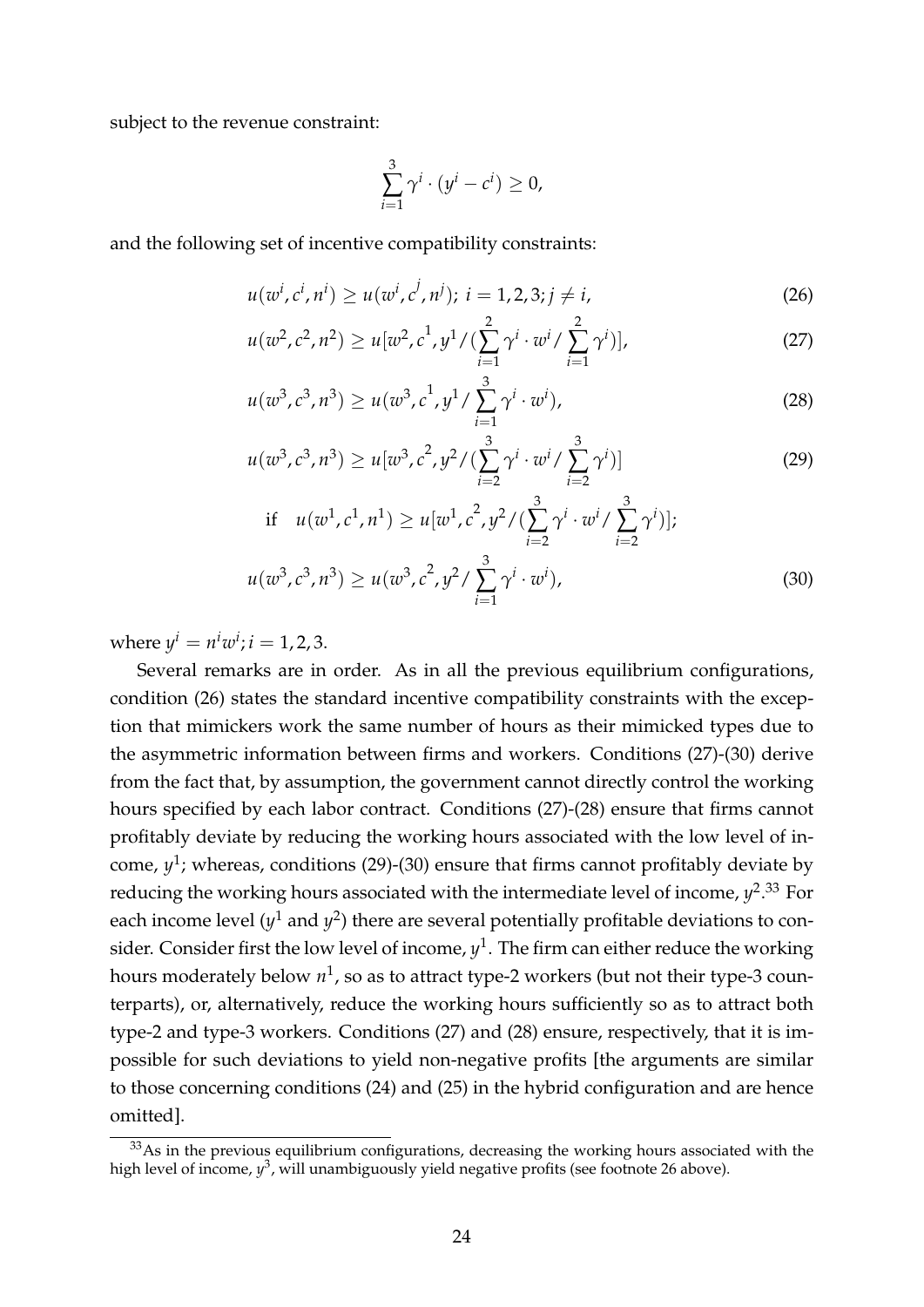Consider next the intermediate level of income  $y^2$  and suppose that the firm offers to reduce the working hours to some  $n < n^2 = \frac{y^2}{w^2}$ . By construction, the offered contract would be strictly preferred by type-2 to any of the other three equilibrium bundles. In order to form a profitable deviation the offered contract has to be strictly preferred by type-3 (the high-productivity type) to any of the other three equilibrium bundles, so that by attracting type-3 workers the firm can offset the mechanical loss associated with the reduction of working hours (while maintaining the same compensation level).<sup>34</sup> There are two such potential profitable deviations to consider. Either the offered contract attracts type-3 only (and not their type-1 counterparts) or, alternatively, the offered contract attracts both types 1 and 3. Conditions [\(29\)](#page-25-4)-[\(30\)](#page-25-2) ensure, respectively, that such deviations would not yield non-negative profits.

As a final observation, notice that the set of incentive compatibility constraints can be reduced, as some of the constraint will not be binding. First, notice that the singlecrossing property implies that it suffices to focus on the adjacent incentive compatibility constraints given in condition [\(26\)](#page-25-0); that is, type *j* weakly prefers his/her bundle to those associate with types  $j - 1$  and  $j + 1$  (whenever applicable).

Further, notice that the set of constraints given in [\(26\)](#page-25-0)-[\(30\)](#page-25-2) may be further reduced as condition [\(27\)](#page-25-1) implies that  $u(w^2, c^2, n^2) \ge u(w^2, c^1, n^1)$ .

#### **3.4 Numerical Examples**

We turn next to compare the different equilibrium configurations of the three-type model numerically. In this section we employ the utility function

$$
u(w,n,c)=c-k\frac{n^{\theta}}{\theta},
$$

and consider two sets of values for *k* for the different agents. In the first scenario we consider a "low" variance in *k* corresponding to the values  $\{k_1, k_2, k_3\} = \{1.05, 1.025, 1\}$ and in the second scenario we consider a "high" variance corresponding to the values  ${k_1, k_2, k_3} = {1.25, 1.1, 1}$ . In the simulations we investigate how the welfare ranking of the different equilibria changes in response to changes in the degree of productivity dispersion. We fix the productivity of type 2 to  $w^2 = 100$  and consider a meanpreserving spread where the productivity of type 1 varies from  $w^1 = 50$  to  $w^1 = 100$ and where we let the productivity of type 3 vary from  $w^3 = 150$  to  $w^3 = 100$ . In all cases we employ  $\gamma_1 = \gamma_2 = \gamma_3 = 1/3$ . The results are shown in figure [2](#page-27-0) and figure [3.](#page-27-1) Notice that a movement to the right along the horizontal axis is in both figures associated with a higher degree of productivity dispersion. In particular, the variable  $\Delta$  on

<sup>&</sup>lt;sup>34</sup>Notice that the offered contract may also attract type-1 (low-productivity) workers (whose productivity is lower than their type-2 counterparts). This behavioral effect will induce a further decrease in profits in addition to that associated with the mechanical reduction in working hours.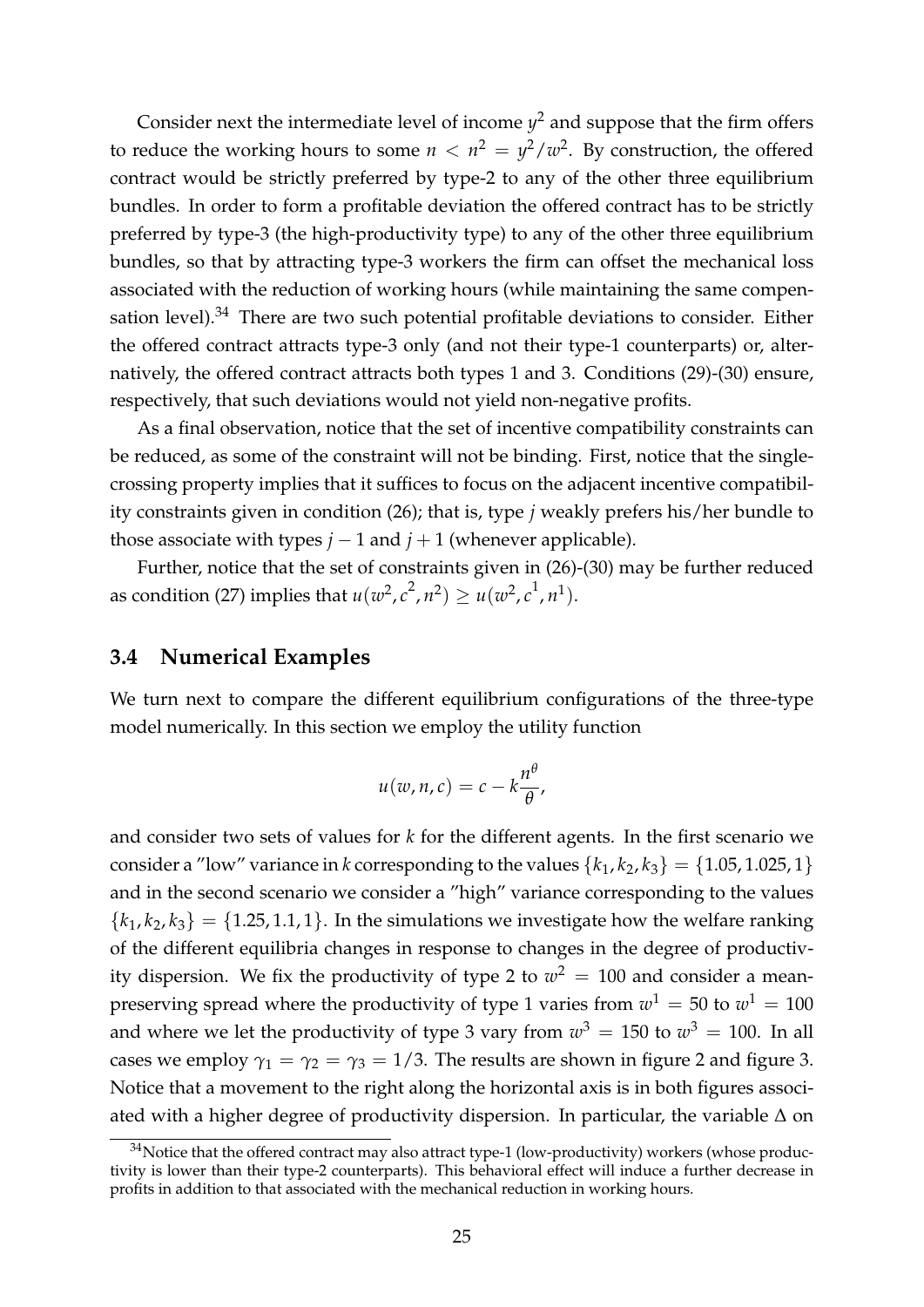<span id="page-27-0"></span>

the horizontal axis represents the difference  $100 - w^1$  (or, equivalently,  $w^3 - 100$ ).

Figure 2: Three-type case with low degree of preference dispersion.

<span id="page-27-1"></span>

Figure 3: Three-type case with high degree of preference dispersion.

The first thing to notice about figures 2 and 3 is that in both cases we get the same qualitative results for the optimal tax regime that prevails as we change the variance in productivities as captured by  $\Delta$ . In particular, we get that a separating tax regime dominates both when  $\Delta$  is extremely small and when it is sufficiently large. For intermediate values of  $\Delta$ , we get that the optimal tax regime is either a hybrid regime where workers of type 1 and 2 are pooled (when the variance is sufficiently low) or a full pooling regime.<sup>35</sup>

 $35$ The reason why in Figure 2 and 3 the pooling line is flat, meaning that under a full-pooling tax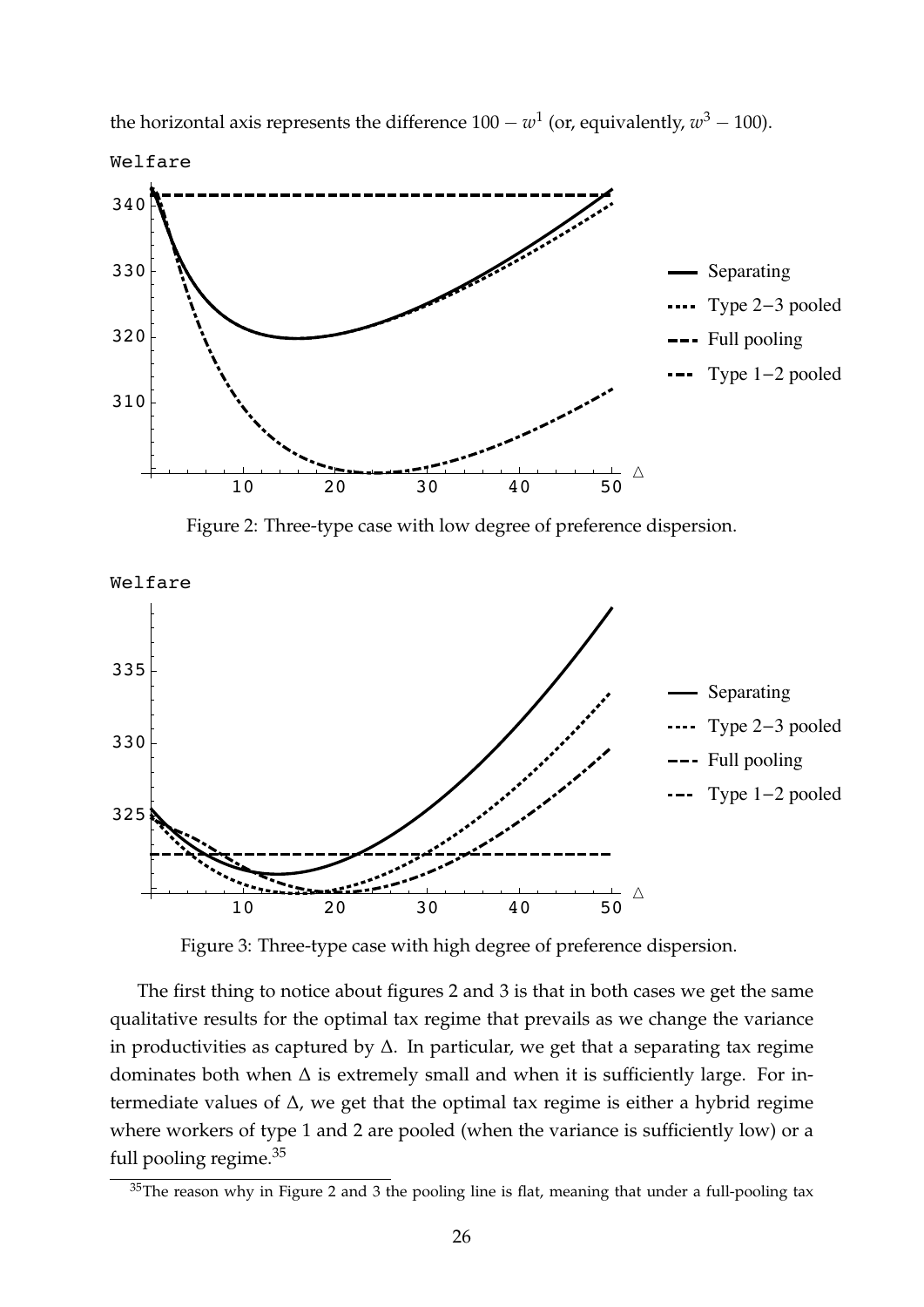Let us turn to analyze more closely the bundle offered to type 1 workers by the different tax regimes. When the hybrid regime which pools workers of type 1 and 2 dominates, both the consumption and labor supply of the low-skilled workers are higher than under a fully separating tax regime but lower than under a full pooling tax regime. Thus, such an intermediate tax regime allows combining redistribution via the tax-transfer channel (collecting taxes from workers of type 3 and transferring the revenue to workers of type 1 and 2) and redistribution via the wage channel (since pooling workers of type 1 and 2 implies wage redistribution from the latter to the former). This might prove to be socially desirable when a full pooling tax regime would imply a too large efficiency cost arising from the downward distortion imposed on the labor supply of the top-skilled workers. Given that this downward distortion is larger in the high-variance-in-*k*-scenario than in the low-variance-in-*k*-scenario, this also helps explaining why the interval where the hybrid regime dominates is larger in Figure 3 than in Figure 2.

Notice also that in our examples it is never the case that the optimal tax regime is a hybrid regime entailing pooling of workers of type 2 and 3. An intuition for this outcome rests on two observations. First of all, in such a hybrid tax regime wage redistribution does not directly benefit the lowest-skilled workers (since wage redistribution occurs between workers of type 2 and 3), whose utility the government tries to maximize.<sup>36</sup> Second, in our examples the hybrid regime pooling workers of type 2 and 3 is always (weakly) dominated by the fully separating regime. This appears to be due to the fact that, although both regimes separate the lowest skilled workers from the other types, the tax revenue transferred to type 1 workers is raised in a more efficient way under the fully separating tax regime. In particular, as compared with the fully separating tax regime, the hybrid regime pooling workers of type 2 and 3 never produces a smaller distortion on the labor supply of the top-skilled workers (and almost never implies a smaller distortion on the labor supply of type 2 workers).<sup>37</sup> Finally, as one can see comparing the two figures, increasing the dispersion in the distribu-

regime the social welfare stays constant as  $\Delta$  varies, is that we consider a mean-preserving change in the distribution of productivities. Notice that this was not the case in Figure 1 where the average productivity was allowed to change.

 $36$ Instead, in the hybrid regime where workers of type 1 and 2 are pooled, and of course also in a full pooling regime, wage redistribution directly benefits the lowest-skilled workers.

 $37$ In the simulations used to build Figure 2, the fully-separating tax regime generates a (modest) upward distortion on the labor supply of the top-skilled workers only when  $0.4 \leq \Delta \leq 20$  (i.e. when  $w<sup>1</sup>$  takes values between 80 and 99.6, with  $w<sup>3</sup>$  taking, therefore, values between 120 and 100.4). For this range of values the social welfare under a separating tax regime is the same as under the hybrid tax regime pooling workers of type 2 and 3; however, the full pooling tax regime constitutes in this case the socially optimal outcome. For values of  $\Delta$  where the fully separating tax regime leaves undistorted the labor supply of the top-skilled workers, the hybrid regime pooling workers of type 2 and 3 generates a downward distortion on the labor supply of type 3 workers. In the simulations used to build Figure 3, the labor supply of the top-skilled workers is never distorted at a fully-separating tax regime, whereas it is always downward distorted under the hybrid regime pooling workers of type 2 and 3.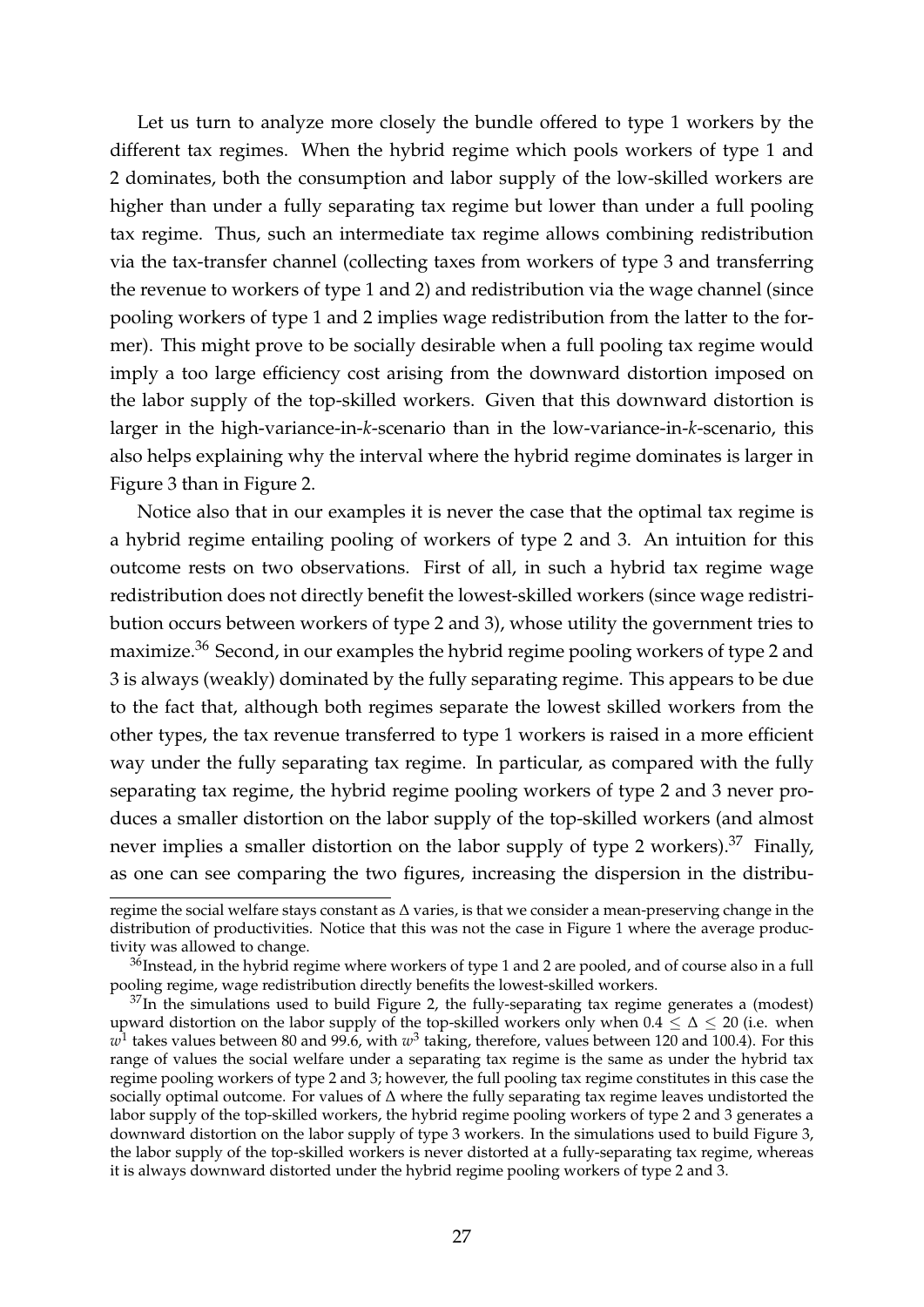tion of labor-leisure preferences extends the range where a fully separating tax regime dominates.38

# <span id="page-29-0"></span>**4 Model with a continuum of types**

For tractability reasons, we have so far relied on a discrete-type model to highlight the result that, in labor markets characterized by asymmetric information between firms and workers, it may be optimal for the government to carry out redistribution also through the wage channel. However, one can show that the applicability of this qualitative result is more general. For this purpose, in this section we will provide a brief discussion of how the result generalizes to a continuous-type model.

Assume a population of workers of mass one and assume that skill levels (measured by the hourly productivity), denoted by *w*, are distributed according to some continuous CDF, denoted by *F*, with strictly positive densities,  $f \equiv dF/dw$ , over some bounded support,  $[w, \overline{w}]$  where  $w \geq 0$ . The utility function of a type-*w* worker is once again given by  $u(w, n, c) = c - g(w, n)$ , where *c* denotes consumption, *n* denotes working hours,  $\frac{\partial g}{\partial n} > 0$ ,  $\frac{\partial^2 g}{\partial n^2} > 0$  and  $\frac{\partial^2 g}{\partial n \partial w} < 0$ .

Suppose that the tax function is given by *t*(*y*). The consumption (net income) is then given by:  $c(y) \equiv y - t(y)$ . To stay in line with the previous analysis of the discrete-type case, we focus on the case of a *max-min* government (the qualitative results extend, by continuity considerations, to the case where the redistributive tastes of the government are sufficiently strong). Given the tax schedule in place, firms offer labor contracts summarized by the schedule *y* (*n*), which specifies the compensation (gross income), *y*, for any amount of time worked, *n*. Notice that the compensation schedule is independent of the skill level *w* (that is, all types can choose any contract along the schedule). This reflects the fact that skill levels are private information, unobserved by either the firms or the government.

A type-*w* worker chooses labor supply by solving the following maximization program:

<span id="page-29-1"></span>
$$
\max_{n} c \left[ y \left( n \right) \right] - g(w, n). \tag{31}
$$

Let  $n^*(w)$  denote the solution to the program given in [\(31\)](#page-29-1). Using primes to denote derivatives, and assuming that both *y*(*n*) and *t*(*y*) are continuously differentiable, the

 $38$ For the two scenarios with high and low variance in the labor-leisure preferences, we have also performed simulations keeping fixed the productivities of type 2 and 3 workers at, respectively, 100 and 110, and letting *w*1, the productivity of the lowest skilled workers decrease from 90 to almost 0. In this case, we have found that the socially optimal tax regime is either a full pooling regime (for low and moderate values of the skewness of the distribution of productivities) or a fully separating regime (for high values of the skewness of the distribution of productivities). The results are available upon request.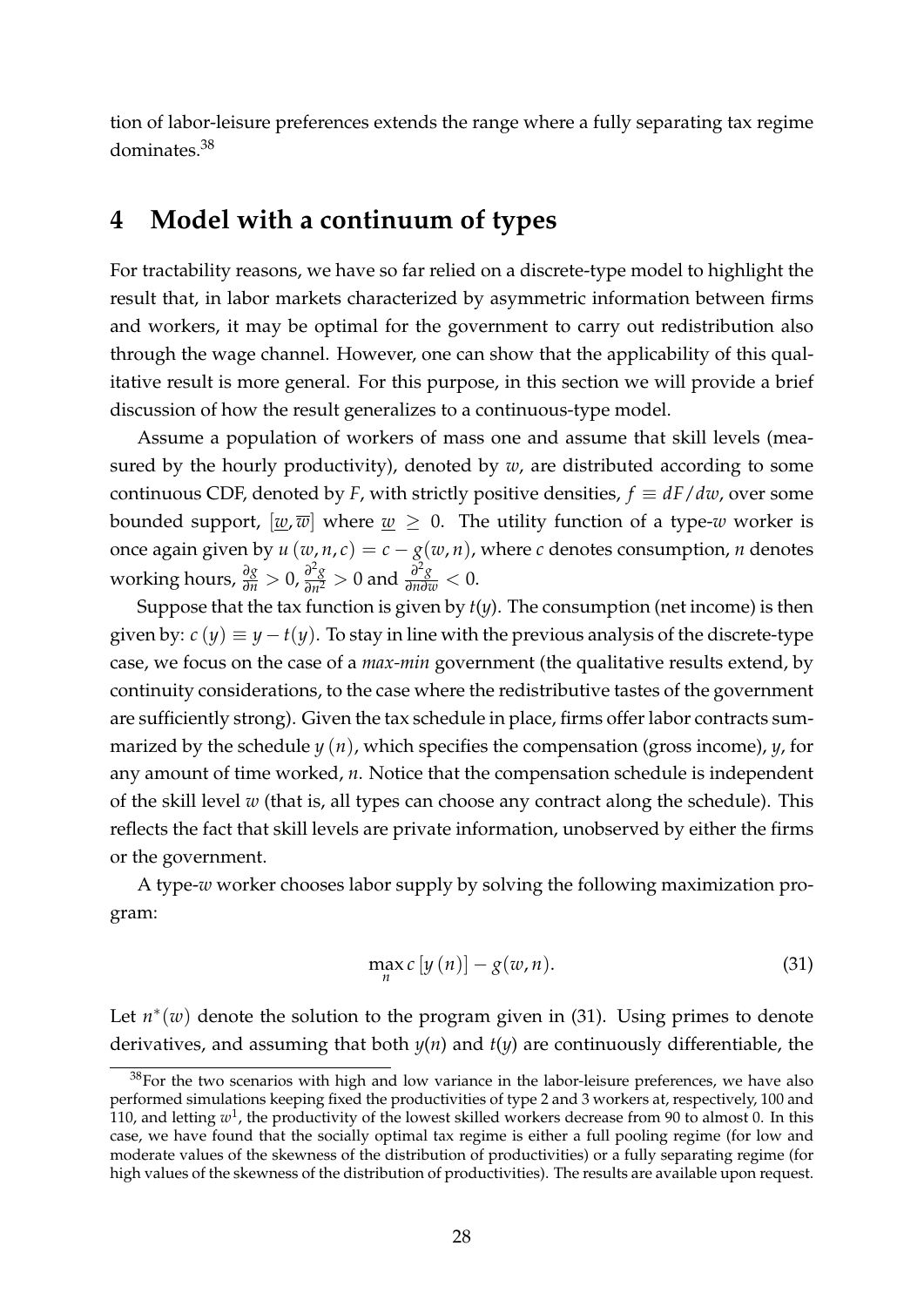first-order condition associated with the maximization program in [\(31\)](#page-29-1) is given by:

$$
c'\left(y\left(n^*(w)\right)\right)y'\left(n^*\left(w\right)\right) = \frac{\partial}{\partial n}g[w, n^*\left(w\right)].\tag{32}
$$

Given the tax schedule in place, a fully separating equilibrium satisfies the following properties:

- $(i)$   $\frac{\partial n^*(w)}{\partial w} > 0;$
- (ii)  $y(n^{*}(w)) = n^{*}(w) \cdot w, \forall w;$
- (iii) there exists no labor contract (*y'*, *n'*) that yields non-negative profits when offered in addition to the equilibrium compensation schedule, *y*(*n*);

(iv) 
$$
\int_{\underline{w}}^{\overline{w}} t \left[ y \left( n^*(w) \right) \right] dF(w) \geq 0.
$$

The first property is an immediate implication of the single-crossing property and defines full separation; namely, each type is offered a distinct bundle. The second property ensures that each labor contract offered in a fully separating equilibrium yields zero profits. The third condition ensures that the schedule *y*(*n*) forms a *Nash* equilibrium in the sense that there exists no profitable deviation by a firm operating in the market. The final condition ensures that the government's budget is balanced.

A first result than can be established is that a fully separating equilibrium does not exist.

#### <span id="page-30-0"></span>**Proposition 3.** *A fully separating equilibrium does not exist.*

**Proof** See appendix  $C \Box$ 

The result stated in Proposition [3](#page-30-0) is reminiscent of a similar result described by [Ri](#page-33-10)[ley](#page-33-10) [\(2001\)](#page-33-10). There is however a subtle difference between Riley's (2001) framework and our setting. In Riley (2001) there is no tax in place and hence the fact that a fully separating equilibrium fails to exist implies that no equilibrium of any form exists. This is due to the ability of firms to engage in 'cream-skimming'; namely, to offer profitable contracts that attract, from any given pool of types, the higher skilled types only, and sort out their low-skilled counterparts. In our setting, instead, the ability of the government to levy taxes can enable the government to support an equilibrium by preventing firms' 'cream-skimming' strategies.

One simple example is a tax schedule that implements a complete pooling of wages, by taxing all income levels other than that associated with the pooling allocation at a confiscatory rate of 100 percent. Thus, an implication of Proposition [3,](#page-30-0) which shows that a fully separating equilibrium cannot be sustained even in the presence of government intervention, is that the government optimal re-distributive policy necessarily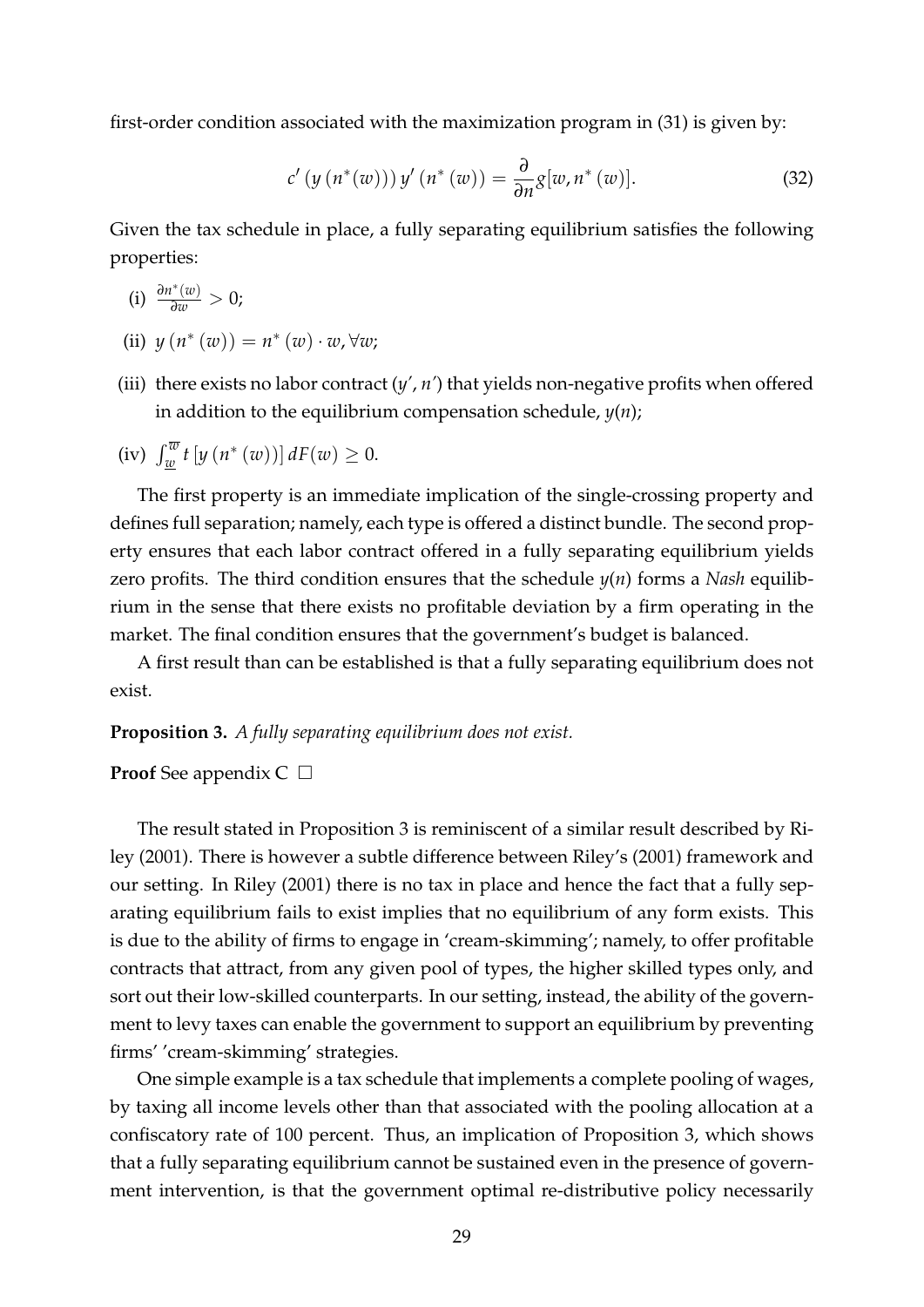involves some wage pooling. Another implication, that can be derived as a corollary from the construction of the proof that we present in Appendix C, is that wage pooling necessarily occurs at the lower end of the skill distribution (even though wage pooling may potentially occur over other ranges of the skill distribution as well).

There are potentially numerous possibilities of combining income and wage redistribution. Without imposing more structure on the permissible forms of the income tax schedule, characterizing the optimal redistribution policy turns out to be a daunting task. However, one result that can be shown to hold in a continuous-type setting (and which differentiates the continuous-type case from the discrete-type case) is that complete pooling of wage rates can never be the optimal re-distributive policy; namely, a hybrid equilibrium in which some re-redistribution is done via the wage channel and some through the income channel necessarily constitutes the optimal solution. The fact that full pooling is never an optimum in a continuous-type setting is formally stated in the following Proposition.

<span id="page-31-1"></span>**Proposition 4.** *Full pooling of wages does not form the optimal solution for the government's program.*

**Proof** See appendix  $D \Box$ 

# <span id="page-31-0"></span>**5 Concluding Remarks**

There are two different channels via which concerns about inequity could be addressed by income taxation: one is by affecting the post-tax income distribution and the other is by affecting the underlying wage distribution. In the standard Mirrlees (1971) setting, labor markets are competitive and wage rates are exogenously given, as skills are perfect substitutes and perfectly observable by the firms. This leaves no scope for redistribution through the wage channel. [Stiglitz](#page-33-11) [\(1982\)](#page-33-11) and the subsequent literature challenged this prediction focusing on the role of complementarities across different skill types in the production technology.

In this paper we have employed a setting that maintains the Mirrlees (1971) assumption of perfect substitutability across skill types but allows for asymmetric information between firms and workers. We have demonstrated that in such a context the government can enhance redistribution by affecting the underlying wage distribution through an appropriate choice of the tax and transfer system. The latter limits the possibility for firms to engage in screening, and thereby allows implementing a (partial or full) pooling allocation that gives rise to redistributive gains via cross-subsidization of wage rates across skill types.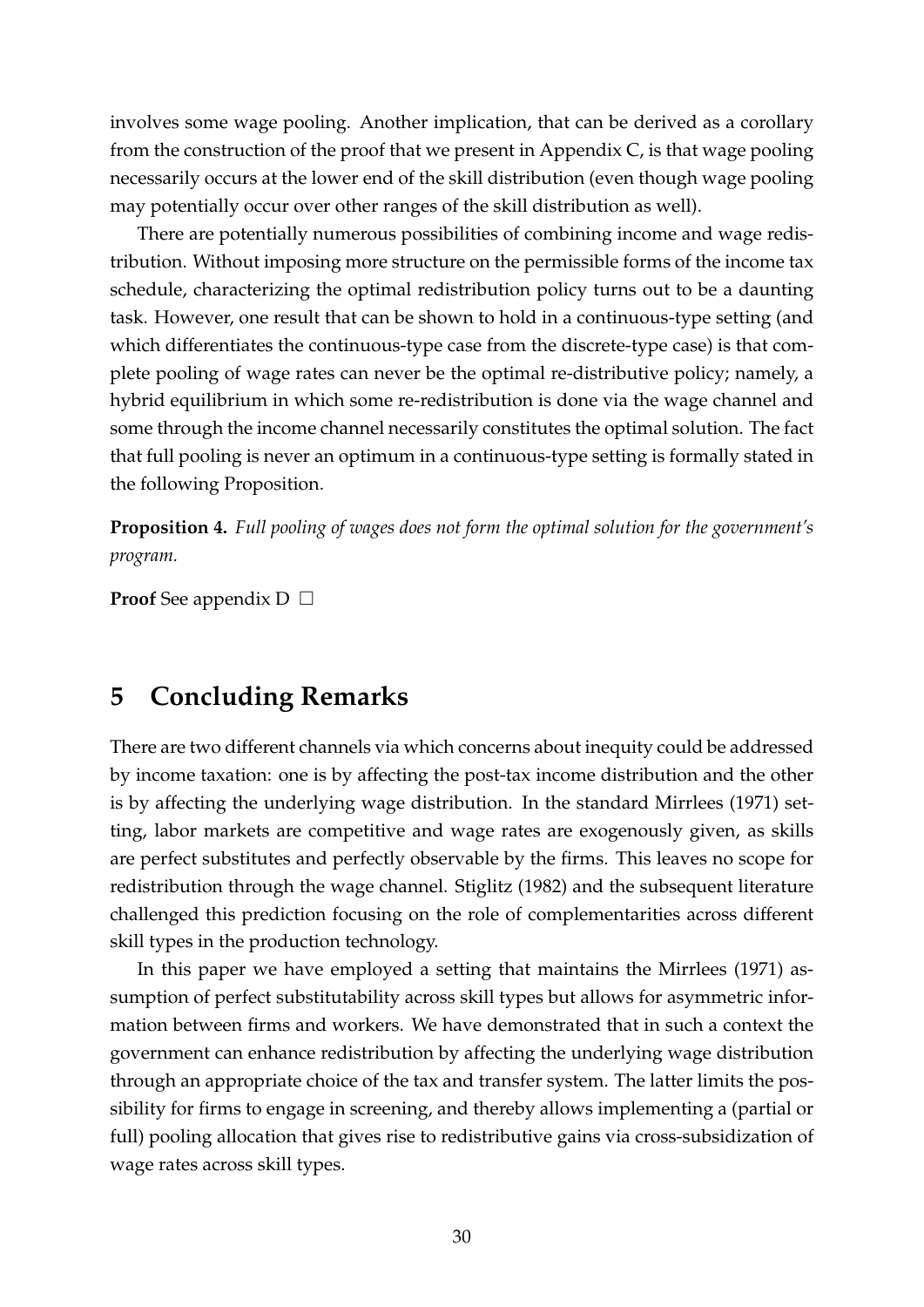The major policy implication of wage pooling is the need for bunching, namely, having several types of workers (optimally) confined to the same income-consumption bundle. Thus, our theory calls for discontinuous jumps in the marginal tax rate at certain points and provides a potential rationalization for the multitude of kinks commonly observed in real-world tax schedules. Such kinks in the income tax schedule may restrict firms' ability to separate amongst workers with different abilities and labor-leisure preferences by means of a menu of non-linear compensation schemes. This mitigates (and potentially obviates) the need to use the income tax schedule for redistribution in response to the inequality in income levels across types which arises from the screening by firms in the labor market. Our analysis of the three-type model and the continuum case indicates that bunching may be desirable at the lower end of the skill distribution, but is less likely to be desirable at the higher end of the distribution.

The emphasis on bunching in this paper contrasts previous contributions in the optimal income tax literature which has considered bunching (in terms of income) to be more of a theoretical curiosity than an important economic result. In fact, a large number of papers in the literature rule out kinks in the optimal income tax schedule by restricting the optimal allocation through certain continutity assumptions.<sup>39</sup>

The message conveyed by our analysis is fairly general and relates to the role of income taxation as an instrument to attain redistribution through the wage channel by limiting the transmission of information between workers and firms. In this paper we have confined attention to one particular mechanism of information transmission; namely, screening by firms, but other channels, such as signaling by workers, may be considered as well.

### **References**

- <span id="page-32-1"></span>Acemoglu, D. and Pischke, J.-S. (1998). Why do firms train? theory and evidence. *The Quarterly Journal of Economics*, 113(1):79–119.
- <span id="page-32-0"></span>Cremer, H., Pestieau, P., and Racionero, M. (2011). Unequal wages for equal utilities. *International Tax and Public Finance*, 18(4):383–398.
- <span id="page-32-2"></span>Diamond, P. A. (1998). Optimal income taxation: An example with a u-shaped pattern of optimal marginal tax rates. *The American Economic Review*, 88:83–95.

 $39$ An important exception is [Ebert](#page-33-12) [\(1992\)](#page-33-12) who considers bunching reflected in the pooling of incomes which arises due to the non-implementability of a continuous smooth tax schedule when second order sufficient conditions for optimality are violated (standard models follow a first-order approach and assume the second-order conditions are satisfied).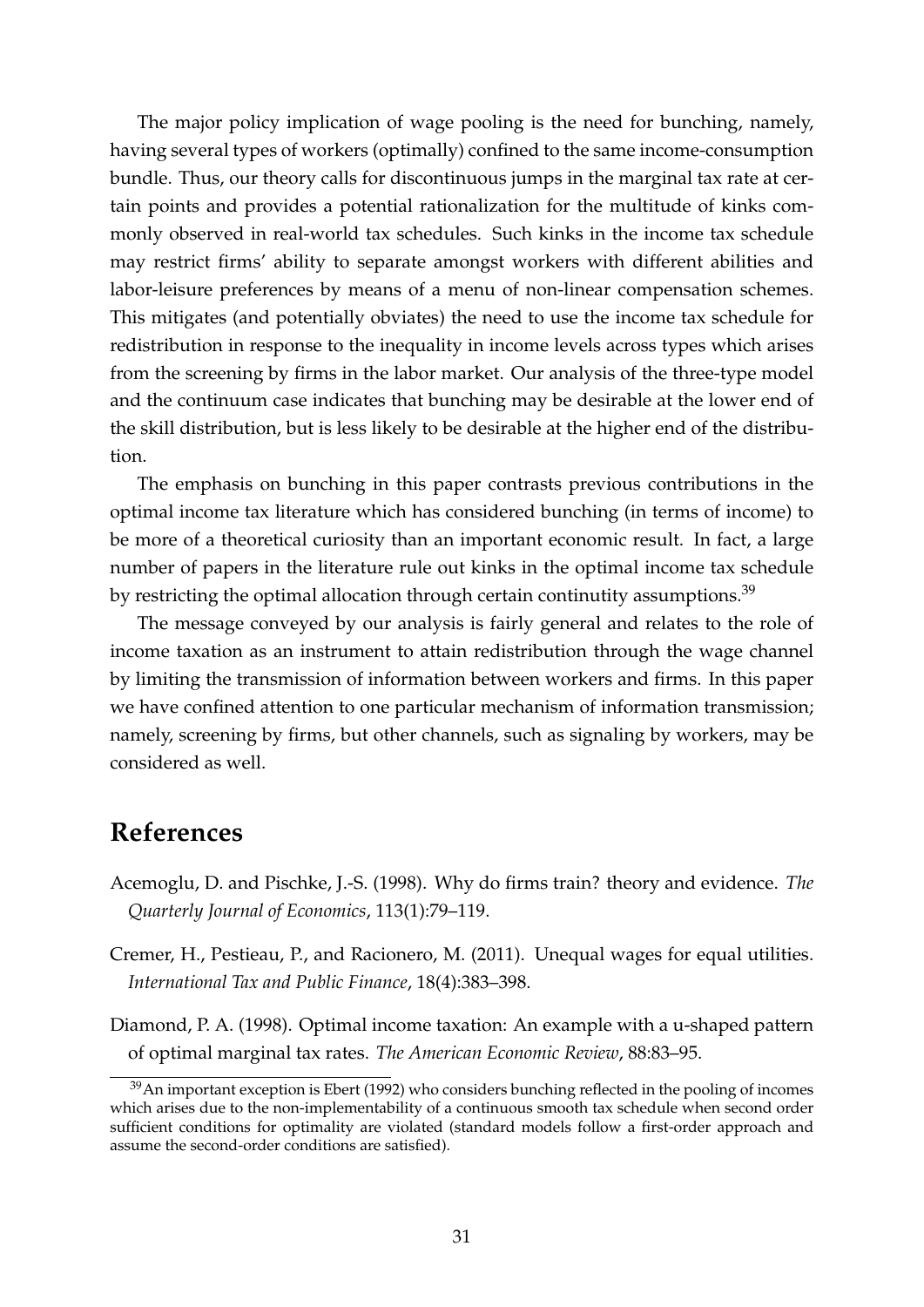- <span id="page-33-12"></span>Ebert, U. (1992). A reexamination of the optimal nonlinear income tax. *Journal of Public Economics*, 49(1):47 – 73.
- <span id="page-33-5"></span>Gibbons, R. and Katz, L. F. (1991). Layoffs and lemons. *Journal of Labor Economics*, 9(4):pp. 351–380.
- <span id="page-33-6"></span>Kahn, L. B. (2013). Asymmetric information between employers. *American Economic Journal: Applied Economics*, 5(4):165–205.
- <span id="page-33-4"></span>Landers, R. M., Rebitzer, J. B., and Taylor, L. J. (1996). Rat race redux: Adverse selection in the determination of work hours in law firms. *The American Economic Review*, 86(3):pp. 329–348.
- <span id="page-33-8"></span>Mirrlees, J. A. (1971). An exploration in the theory of optimum income taxation. *Review of Economic Studies*, 38:175–208.
- <span id="page-33-1"></span>Miyazaki, H. (1977). The rat race and internal labor markets. *Bell Journal of Economics*, 8(2):394–418.
- <span id="page-33-10"></span>Riley, J. G. (2001). Silver signals: Twenty-five years of screening and signaling. *Journal of Economic Literature*, 39(2):pp. 432–478.
- <span id="page-33-0"></span>Rothschild, C. and Scheuer, F. (2013). Redistributive taxation in the Roy model. *The Quarterly Journal of Economics*, 128(2):623–668.
- <span id="page-33-9"></span>Rothschild, M. and Stiglitz, J. (1976). Equilibrium in competitive insurance markets: An essay on the economics of imperfect information. *The Quarterly Journal of Economics*, 90(4):629–649.
- <span id="page-33-7"></span>Salanié, B. (2011). *The Economics of Taxation*. The MIT Press.
- <span id="page-33-3"></span>Spence, A. M. (1978). Product differentiation and performance in insurance markets. *Journal of Public Economics*, 10(3):427–447.
- <span id="page-33-11"></span>Stiglitz, J. E. (1982). Self-selection and Pareto-efficient taxation. *Journal of Public Economics*, 17:213–240.
- Stiglitz, J. E. (1987). Chapter 15 pareto efficient and optimal taxation and the new new welfare economics. In Auerbach, A. J. and Feldstein, M., editors, *Handbook of Public Economics*, volume 2 of *Handbook of Public Economics*, pages 991 – 1042. Elsevier.
- <span id="page-33-2"></span>Wilson, C. (1977). A model of insurance markets with incomplete information. *Journal of Economic Theory*, 16(2):167 – 207.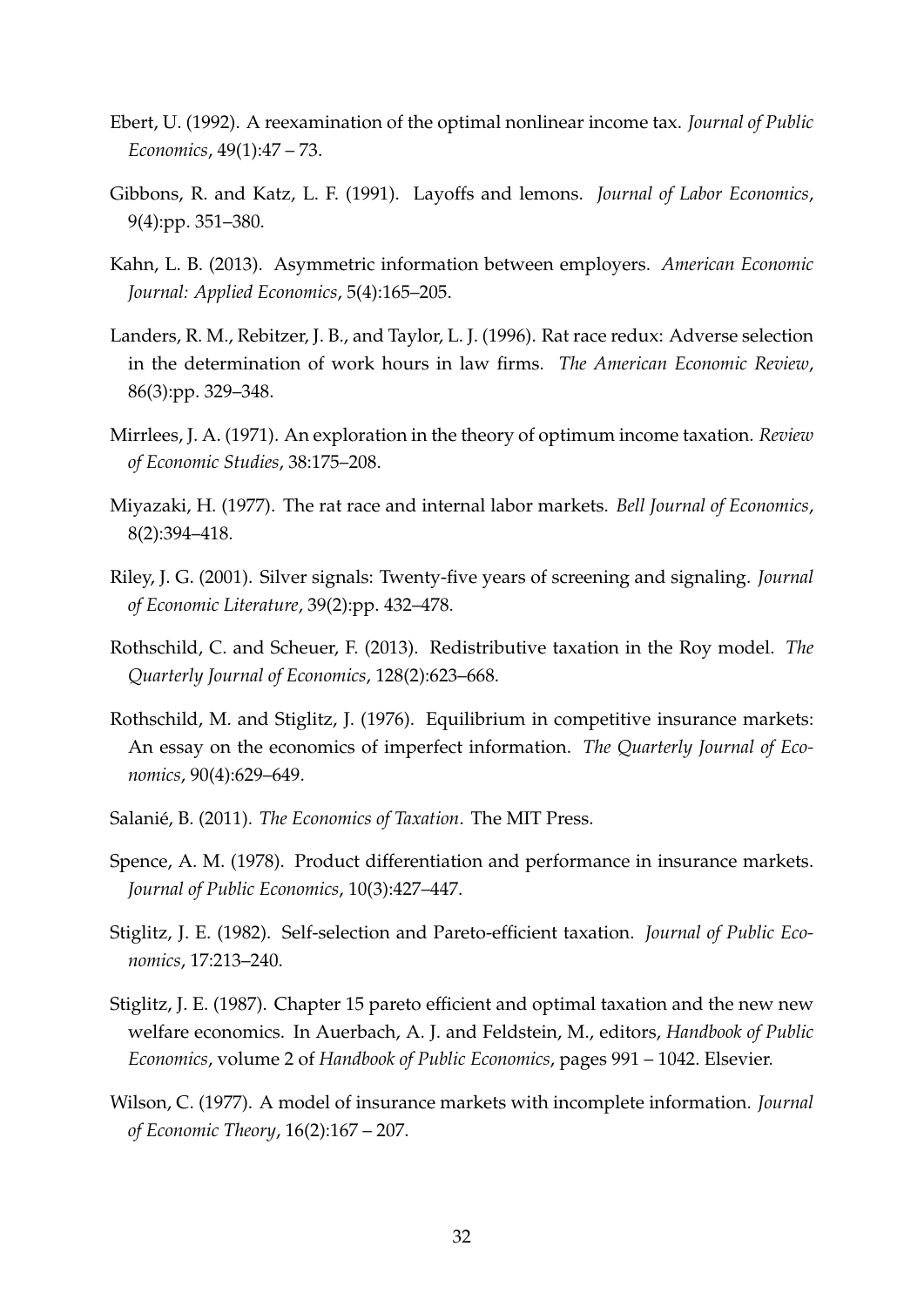# <span id="page-34-0"></span>**A Proof of Proposition [1](#page-14-0)**

Consider the *max-min* case where the government assigns a zero weight to the utility of type-*h* workers, that is, it maximizes the utility of type-*l* workers. The result extends, by continuity considerations, to the case where the weight assigned to type-*l* workers is large enough. By invoking continuity considerations, it suffices to show that the separating allocation dominates the pooling allocation for  $w^l = 0$  and  $w^l = w^h$ [to establish part (i)], and that there exists some  $0 < w<sup>l</sup> < w<sup>h</sup>$  for which the pooling allocation dominates the separating allocation [to establish part (ii)].

Let us formulate the optimal solution for the government problem under the two alternative regimes: (i) a separating equilibrium; and, (ii) a pooling equilibrium. The welfare-maximizing separating allocation is given by the solution to the following constrained optimization problem formulated in a *Lagrangean* form:

$$
W^{s}\left(w^{l}, w^{h}, k\right) \equiv \max_{y^{l}, y^{h}, T, \lambda} \left[ \left(y^{l} + T - kg\left(\frac{y^{l}}{w^{l}}\right)\right) + \\ + \lambda \left(y^{h} - \frac{\gamma^{l}}{\gamma^{h}} \cdot T - g\left(\frac{y^{h}}{w^{h}}\right) - y^{l} - T + g\left(\frac{y^{l}}{\sum_{i} \gamma^{i} w^{i}}\right)\right) + \mu \left(y^{l} + T - kg\left(\frac{y^{l}}{w^{l}}\right) - y^{h} + \frac{\gamma^{l}}{\gamma^{h}} \cdot T + kg\left(\frac{y^{h}}{w^{h}}\right)\right) \right].
$$
 (33)

Notice that  $({\cal I} C^h)$  is necessarily binding in the optimal solution (hence  $\lambda > 0$ ), whereas  $(IC<sup>l</sup>)$  may be slack (hence  $\mu \geq 0$ ).<sup>40</sup> The welfare-maximizing pooling allocation is given by the solution to the following optimization problem:

<span id="page-34-2"></span><span id="page-34-1"></span>
$$
W^{p}\left(w^{l}, w^{h}, k\right) \equiv \max_{y} \left(y - k g\left(\frac{y}{\sum_{i} \gamma^{i} w^{i}}\right)\right). \tag{34}
$$

We turn next to establish part (i) of the Proposition. Consider first the case where  $w^l = 0$ . We first show that in this case  $(IC^l)$  is slack in the optimal solution for the separating regime [that is  $\mu = 0$  in the *Lagrangean* expression in [\(33\)](#page-34-1)]. To see this, first notice that when  $w^l = 0$ , both  $n^l = 0$  and  $y^l = 0$  [by virtue of the zero profit condition,  $(ZP<sup>l</sup>)$ ]. The constraint  $(IC<sup>h</sup>)$  necessarily binds in the optimal solution. Suppose, then, by way of contradiction, that (*IC<sup>l</sup>* ) binds as well. Formulating the two (presumably

<sup>&</sup>lt;sup>40</sup>Notice that the standard single crossing property doesn't apply, which means that if  $(IC^h)$  is binding in a separating allocation, this does not imply that  $(\overline{IC}^l)$  is slack.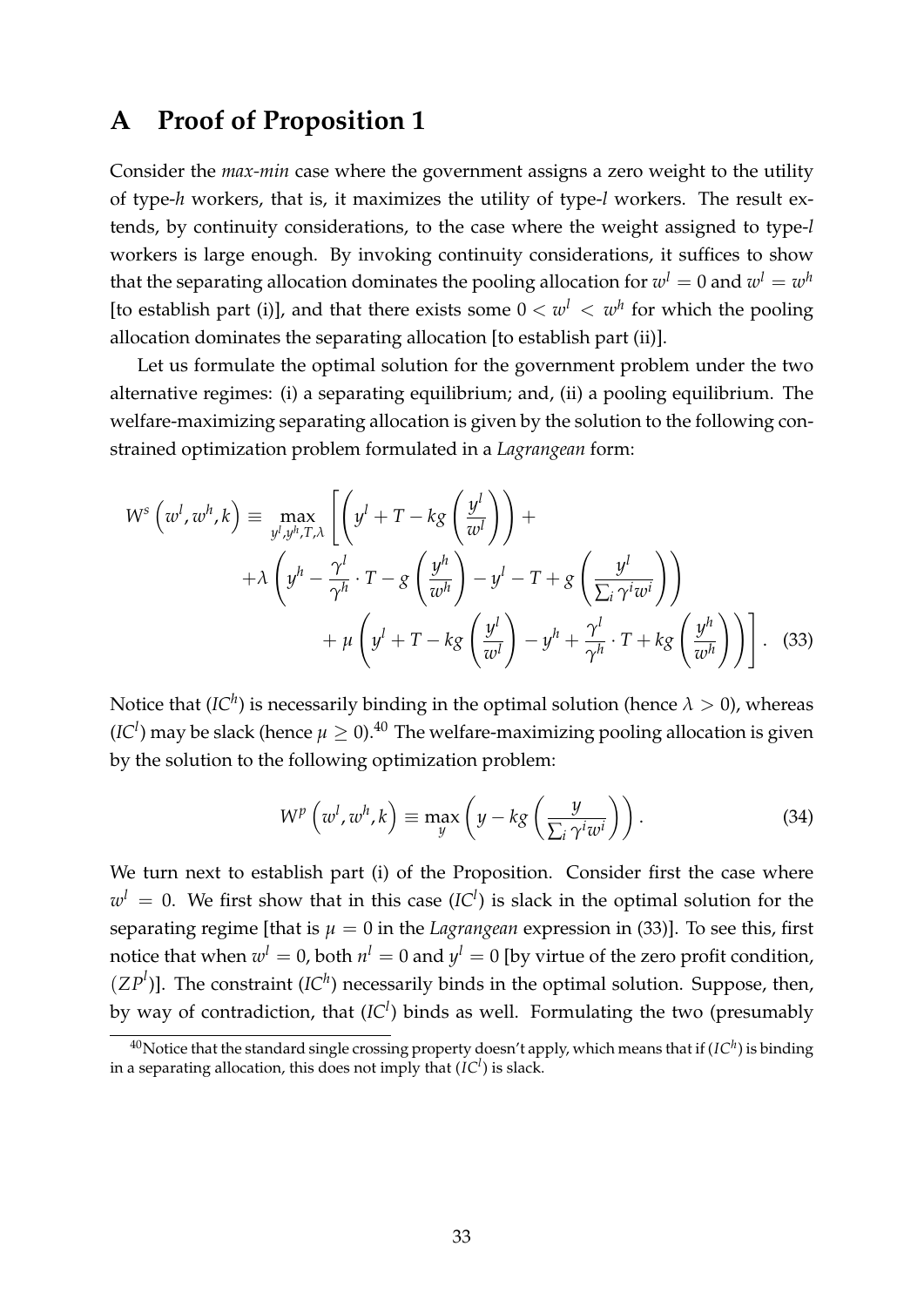binding) incentive compatibility constraints yields:

<span id="page-35-0"></span>
$$
y^h - \frac{\gamma^l}{\gamma^h} \cdot T - g\left(\frac{y^h}{w^h}\right) = T,\tag{35}
$$

$$
T = y^h - \frac{\gamma^l}{\gamma^h} \cdot T - k g\left(\frac{y^h}{w^h}\right). \tag{36}
$$

Substituting for *T* from [\(35\)](#page-35-0) in [\(36\)](#page-35-1) and re-arranging yields:

<span id="page-35-1"></span>
$$
(k-1)g\left(\frac{y^h}{w^h}\right)=0.
$$

As  $k > 1$ , it follows from [\(37\)](#page-36-0) that  $y^h = 0$ , which violates the definition of a separating equilibrium (recalling that  $y^l = 0$ ). We thus obtain a contradiction.

Employing the fact that (*IC<sup>l</sup>*) slacks in the optimal solution for the separating regime, substituting for  $w^l = 0$  into the expressions in [\(33\)](#page-34-1) and [\(34\)](#page-34-2) and further substituting for *T* from the binding  *constraint, yields upon re-arrangement:* 

$$
W^{s} (0, w^{h}, k) \equiv \max_{y^{h}} \gamma^{h} \left( y^{h} - g \left( \frac{y^{h}}{w^{h}} \right) \right),
$$
  

$$
W^{p} (0, w^{h}, k) \equiv \max_{y} \left( y - kg \left( \frac{y}{\gamma^{h} w^{h}} \right) \right).
$$

As  $k > 1$ , it follows that  $W^p\left(0, w^h, k\right) < \max_y \left(y - g\left(\frac{y}{\gamma^{h_q}}\right)\right)$  $(\frac{y}{\gamma^h w^h})$ ). Hence, to establish that the separating allocation dominates the pooling allocation it suffices to show that

$$
\frac{1}{\gamma^h} \max_{y} \left( y - g\left(\frac{y}{\gamma^h w^h}\right) \right) < \max_{y^h} \left( y^h - g\left(\frac{y^h}{w^h}\right) \right).
$$

Letting  $\hat{y} = \text{argmax}_y \left( y - g \left( \frac{y}{\gamma^h i} \right) \right)$  $\left(\frac{y}{\gamma^h w^h}\right)\Big)$ , it follows:

$$
\frac{1}{\gamma^h} \max_{y} \left( y - g\left(\frac{y}{\gamma^h w^h} \right) \right) = \frac{1}{\gamma^h} \left( \hat{y} - g\left(\frac{\hat{y}}{\gamma^h w^h} \right) \right)
$$
  

$$
< \frac{\hat{y}}{\gamma^h} - g\left(\frac{\hat{y}}{\gamma^h w^h} \right) \le \max_{y^h} \left( y^h - g\left(\frac{y^h}{w^h} \right) \right),
$$

where the first (strict) inequality follows from  $0 < \gamma^h < 1$  and the second (weak) inequality follows by construction of the maximization. Thus, we establish that for  $w<sup>l</sup> = 0$ , the separating allocation dominates the pooling allocation.

We turn next to the case where  $w^l = w^h = w$ . Let  $\hat{n}$  denote the welfare-maximizing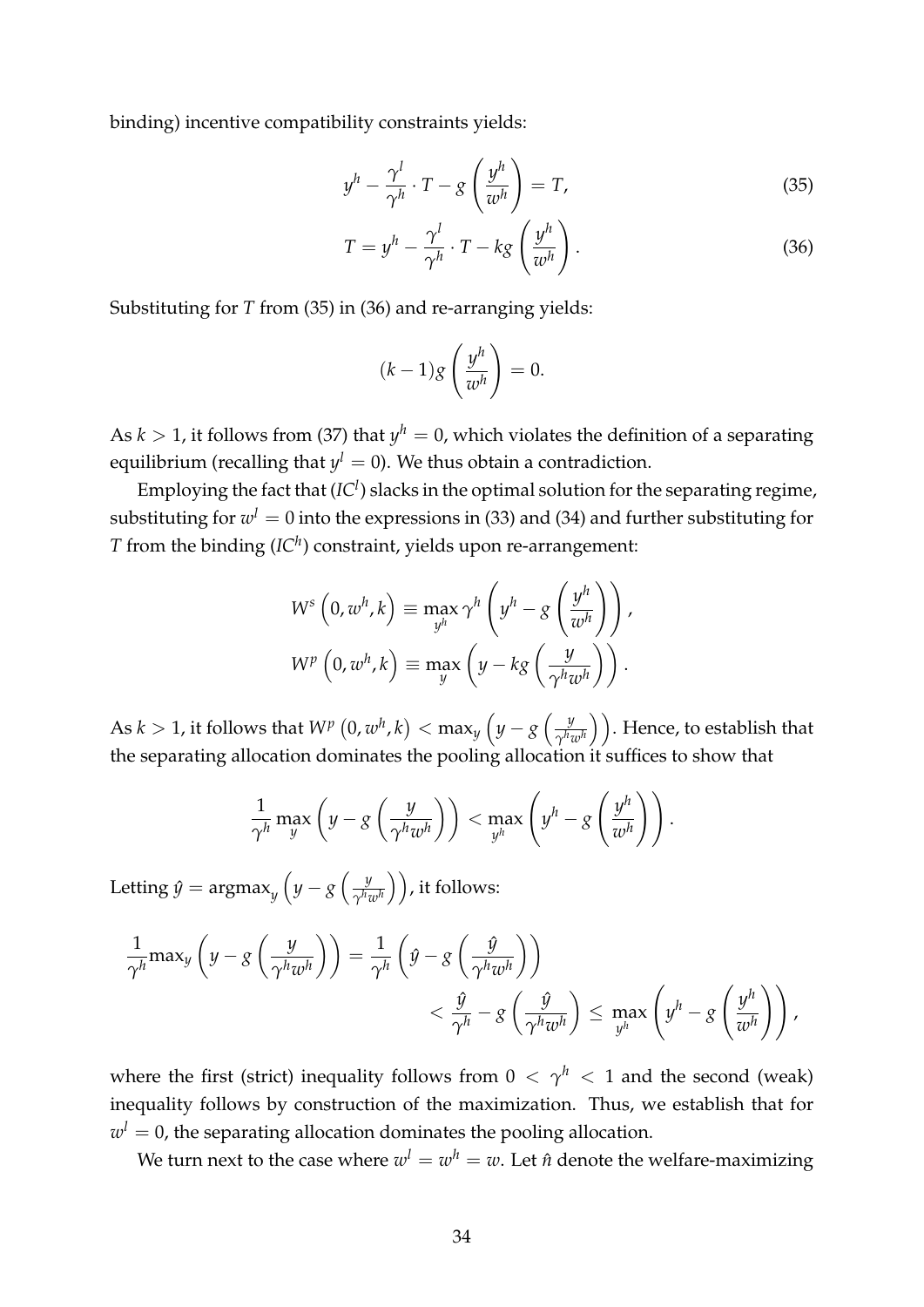number of hours worked by both types of agents under the pooling regime. Formally,

<span id="page-36-0"></span>
$$
\hat{n} = \underset{n}{\operatorname{argmax}} \left( n w - k g\left( n \right) \right). \tag{37}
$$

Consider the following separating allocation obtained as a small perturbation to the welfare-maximizing pooling regime:  $n^h = \hat{n} + \epsilon$ ,  $c^h = \hat{n}w + \epsilon g'(\hat{n})$  ,  $n^l = \hat{n} - \epsilon \frac{\gamma^h}{\gamma^l}$  and  $c^l = \hat{n}w - \epsilon \frac{\gamma^h}{\gamma^l} k g' \left( \hat{n} \right)$ , where  $\epsilon > 0$ . Invoking a first-order approximation, notice that the suggested perturbation amounts to shifting the bundle of type *h* upwards and that of type *l* downwards, along their respective indifference curves (in the *n-c* space) going through the welfare-maximizing pooling allocation. As, by virtue of the fact that  $k > 1$ , the indifference curve associated with the low-skilled worker is steeper than that associated with the high-skilled worker, the suggested perturbation induces an allocation which is incentive compatible. Thus, to show that the separating allocation dominates the pooling allocation, it suffices to show that the suggested perturbation yields a fiscal surplus, as the latter could then be rebated in a lump-sum fashion to attain a Pareto improvement. The tax revenues associated with the suggested separating allocation are given by the following expression [substituting for  $(n^i, c^i)$ ;  $i = l, h$ , from the suggested perturbation]:

$$
TR(\epsilon) = \left(\gamma^l n^l + \gamma^h n^h\right) w - \left(\gamma^l c^l + \gamma^h c^h\right) =
$$
  
=  $\hat{n}w - \left(\hat{n}w - \epsilon \gamma^h k g'(\hat{n}) + \epsilon \gamma^h g'(\hat{n})\right) = \epsilon \gamma^h (k-1) g'(\hat{n}) > 0,$  (38)

where the inequality follows as  $k > 1$ . Thus, we establish that for  $w^l = w^h$ , the separating allocation dominates the pooling allocation.

We turn next to establish part (ii) of the Proposition, by demonstrating that when the differences in the labor-leisure preferences between the two types of workers are sufficiently small, there exists some  $0 < w<sup>l</sup> < w<sup>h</sup>$  for which the pooling allocation dominates the separating allocation. In particular, we will assume that  $k = 1 + \epsilon$ , with  $\epsilon > 0$ and small, and show that the pooling allocation dominates the separating allocation for  $w^l = w^h - \epsilon.$ 

We will prove the result under the assumption that  $(IC<sup>l</sup>)$  is slack in the optimal solution for the separating regime. It suffices to do so, because, if the pooling equilibrium dominates the separating equilibrium when (*IC<sup>l</sup>* ) does not bind then this is clearly the case also when allowing for the possibility that  $(IC<sup>l</sup>)$  binds (since that would imply that the welfare associated with the separating equilibrium would be even lower).

Notice that when  $w^l = w^h$  and  $k = 1$  there are no differences between the two types of workers (in term of productivities and/or labor-leisure preferences), hence, both regimes coincide, namely,  $W^p = W^s$ . Invoking a first order approximation, it follows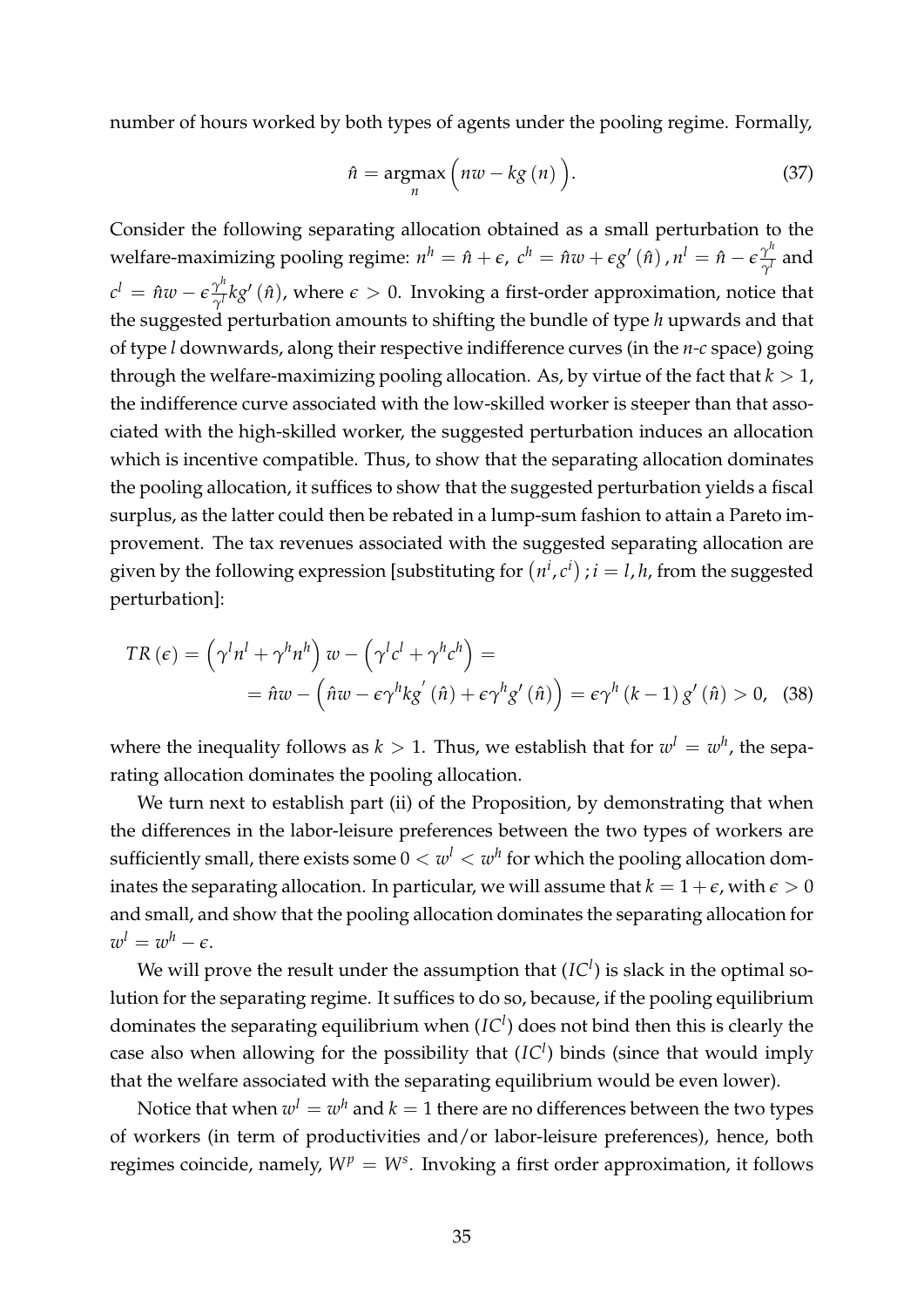that:

<span id="page-37-0"></span>
$$
W^{s}\left(w^{h}-\epsilon,w^{h},1+\epsilon,1\right)=W^{s}\left(w^{h},w^{h},1\right)-\epsilon\frac{\partial W^{s}\left(w^{h},w^{h},1\right)}{\partial w^{l}}+\epsilon\frac{\partial W^{s}\left(w^{h},w^{h},1\right)}{\partial k},
$$
\n
$$
W^{p}\left(w^{h}-\epsilon,w^{h},1+\epsilon,1\right)=W^{p}\left(w^{h},w^{h},1\right)-\epsilon\frac{\partial W^{p}\left(w^{h},w^{h},1\right)}{\partial w^{l}}+\epsilon\frac{\partial W^{p}\left(w^{h},w^{h},1\right)}{\partial k},
$$
\n(39)

where  $\epsilon > 0$  and small. Subtracting [\(39\)](#page-37-0) from [\(40\)](#page-37-1) yields:

$$
W^{p}\left(w^{h}-\epsilon,w^{h},1+\epsilon,1\right)-W^{s}\left(w^{h}-\epsilon,w^{h},1+\epsilon,1\right)=\epsilon\left(-\frac{\partial W^{p}\left(w^{h},w^{h},1\right)}{\partial w^{l}}+\frac{\partial W^{p}\left(w^{h},w^{h},1\right)}{\partial k}+\frac{\partial W^{s}\left(w^{h},w^{h},1\right)}{\partial w^{l}}-\frac{\partial W^{s}\left(w^{h},w^{h},1\right)}{\partial k}\right).
$$
 (41)

It suffices then to prove that the term within parenthesis in [\(41\)](#page-37-2) is positive.

Assuming that (*IC<sup>l</sup>*) is slack, differentiation of the expressions in [\(33\)](#page-34-1) and [\(34\)](#page-34-2) with respect to *w<sup>l</sup>* , employing the envelope condition, yields:

<span id="page-37-2"></span><span id="page-37-1"></span>
$$
\frac{\partial W^s (w^l, w^h, k)}{\partial w^l} = kg' \left(\frac{y^l}{w^l}\right) \frac{y^l}{w^l^2} - \lambda g' \left(\frac{y^l}{\sum_i \gamma^i w^i}\right) \frac{\gamma^l y^l}{\left(\sum_i \gamma^i w^i\right)^2},\tag{42}
$$

$$
\frac{\partial W^p(w^l, w^h, k)}{\partial w^l} = k g' \left(\frac{y}{\sum_i \gamma^i w^i}\right) \frac{\gamma^l y}{\left(\sum_i \gamma^i w^i\right)^2}.
$$
\n(43)

Moreover, by differentiating [\(33\)](#page-34-1) with respect to *T* and equating to zero it follows that  $\lambda = \gamma^h$ . Substituting for  $\lambda$ ,  $w^l$  and *k* into the derivative expressions in [\(42\)](#page-37-3) and [\(43\)](#page-37-4), employing the fact that when  $w^l = w^h$  and  $k = 1$  it follows that  $y^l = y = y^h$ , yields upon rearrangement:

<span id="page-37-5"></span><span id="page-37-4"></span><span id="page-37-3"></span>
$$
\frac{\partial W^s (w^h, w^h, 1)}{\partial w^l} = (1 - \gamma^h \gamma^l) g' \left(\frac{y^h}{w^h}\right) \frac{y^h}{w^{h^2}},
$$

$$
\frac{\partial W^p (w^h, w^h, 1)}{\partial w^l} = \gamma^l g' \left(\frac{y^h}{w^h}\right) \frac{y^h}{w^{h^2}}.
$$

Thus,

$$
\frac{\partial W^s (w^h, w^h, 1)}{\partial w^l} - \frac{\partial W^p (w^h, w^h, 1)}{\partial w^l} = (1 - \gamma^h \gamma^l - \gamma^l) g' \left(\frac{y^h}{w^h}\right) \frac{y^h}{w^{h^2}} > 0, \quad (44)
$$

where the inequality sign follows as  $\gamma^h = 1 - \gamma^l$  and  $\gamma^l < 1$ .

Differentiation of the expressions in [\(33\)](#page-34-1) and [\(34\)](#page-34-2) (assuming  $\mu = 0$ ) with respect to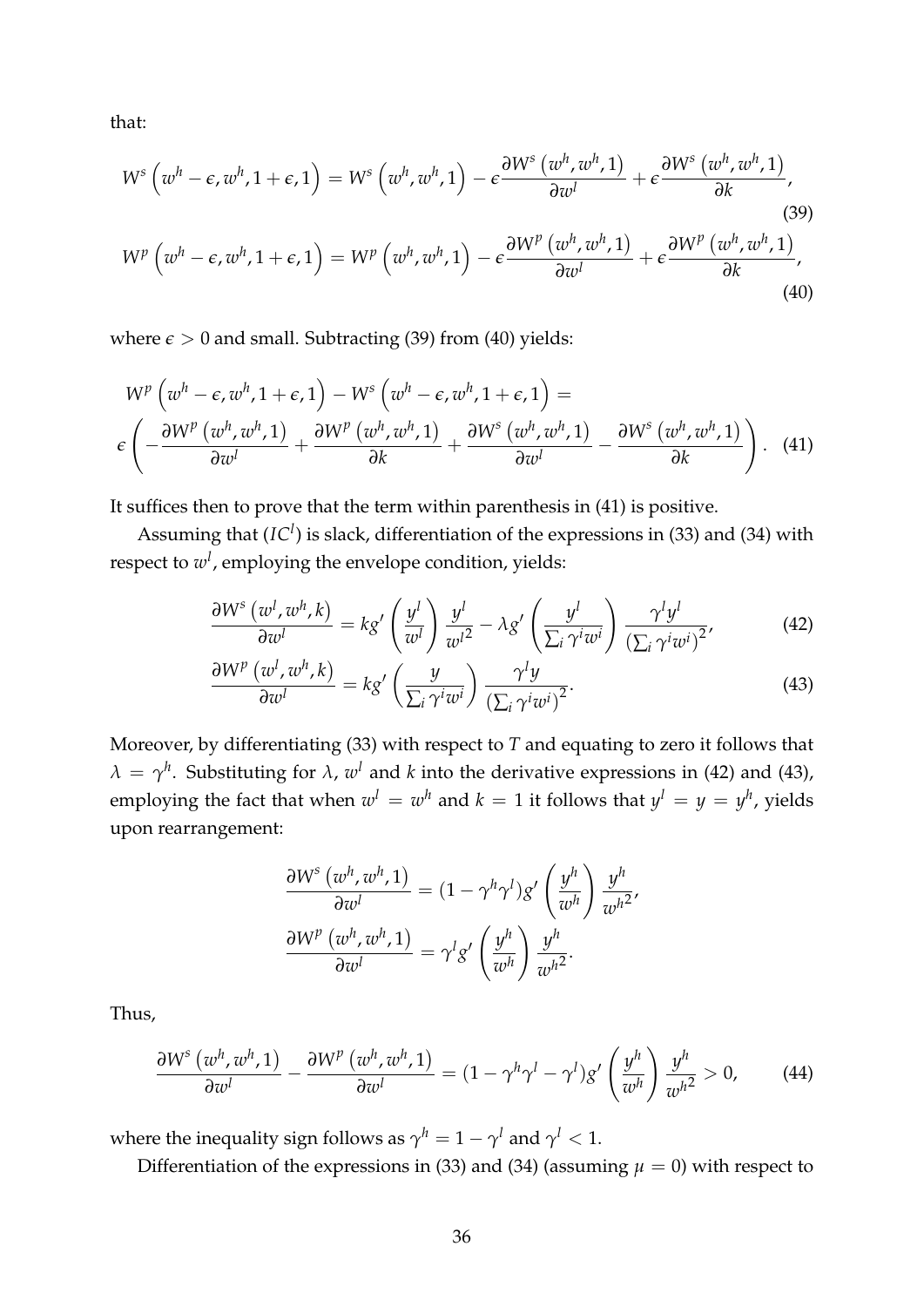*k*, employing the envelope condition yields:

<span id="page-38-0"></span>
$$
\frac{\partial W^s (w^l, w^h, k)}{\partial k} = -g \left( \frac{y^l}{w^l} \right),\tag{45}
$$

<span id="page-38-1"></span>
$$
\frac{\partial W^p(w^l, w^h, k)}{\partial k} = -g\left(\frac{y}{\sum_i \gamma^i w^i}\right). \tag{46}
$$

Evaluating [\(45\)](#page-38-0) and [\(46\)](#page-38-1) at  $w^l = w^h$  and  $k = 1$ , employing the fact that when  $w^l = w^h$ and  $k = 1$  it follows that  $\psi^l = \psi = \psi^h$ , yields:

$$
\frac{\partial W^s (w^h, w^h, 1)}{\partial k} = \frac{\partial W^p (w^h, w^h, 1)}{\partial k} = -g \left( \frac{y^h}{w^h} \right). \tag{47}
$$

Thus,

<span id="page-38-2"></span>
$$
\frac{\partial W^{p}(w^{h},w^{h},1)}{\partial k}-\frac{\partial W^{s}(w^{h},w^{h},1)}{\partial k}=0.
$$
\n(48)

Substituting from [\(48\)](#page-38-2) and [\(44\)](#page-37-5) into [\(41\)](#page-37-2) then completes the proof of part (ii).

Finally, we turn to prove part (iii). By parts (i) and (ii) it follows that the secondbest welfare frontier contains at least two regime switches (from separation to pooling and from pooling to separation). By continuity considerations, with any regime switch there exists an associated *w<sup>l</sup>* for which the two regimes (separating and pooling) yield the same welfare level. Now, suppose by negation, that there exist more than two regime switches. Fix  $k > 1$  and  $w<sup>h</sup> > 0$  and let the set of all  $w<sup>l</sup>$  for which the two regimes (pooling and separating) yield the same welfare level be denoted by  $G(k, w^h)$ . Formally,  $G(k, w^h) = \{w^l | W^p(w^l, w^h, k) = W^s(w^l, w^h, k)\}$ . By our presumption the set *G* contains at least 3 elements. Let the elements of the set *G* be arranged in an increasing order, namely:  $w_1^l$   $< w_2^l$   $< ... < w_j^l$ , where by our presumption  $j \geq 3$ . Now consider a pair of adjacent elements of the set *G*,  $w_i^l$  and  $w_{i+1}^l$ , with  $1 \leq i \leq j-1$ . By continuity considerations, it follows by Rolle's Theorem, that there exists some  $w_i^l < w_i^l < w_{i+1}^l$ , for which  $\frac{\partial [W^p(w^l,w^h,k)-W^s(w^l,w^h,k)]}{\partial w^l} = 0$ . As by presumption  $j \geq 3$ , it follows that there exist at least two levels of  $w^l$  for which the derivative  $\frac{\partial [W^p(w^l,w^h,k)-W^s(w^l,w^h,k)]}{\partial w^l}$  = 0. However, when  $H(w^l,w^h,k)$  =  $W^{p}\left(w^{l},w^{h},k\right)-W^{s}\left(w^{l},w^{h},k\right)$  is strictly concave with respect to  $w^{l}$ , there exists at most one level of *w<sup>l</sup>* for which the derivative is zero. We thus obtain the desired contradiction. It follows that there exist exactly two regime switches and therefore  $w^1 = w^2$  and  $w^3 = w^4$ . This completes the proof.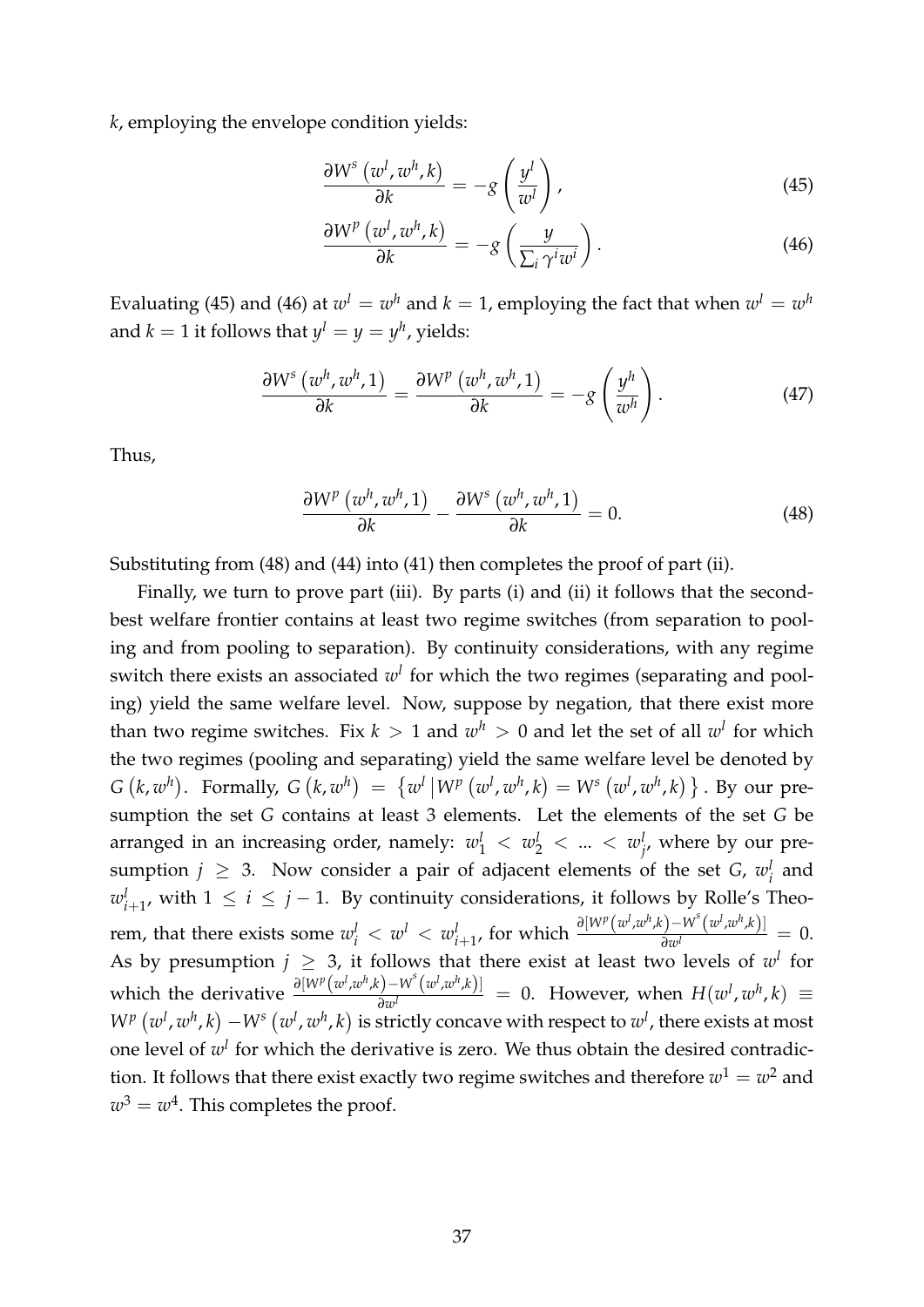### <span id="page-39-0"></span>**B Proof of Proposition [2](#page-14-1)**

Consider the *max-min* case where the government assigns a zero weight to the utility of type-*h* workers, that is, it maximizes the utility of type-*l* workers. The result extends, by continuity considerations, to the case where the weight assigned to type-*l* workers is large enough.

We will first show that when the differences in productivities are sufficiently small, then the pooling allocation dominates the separating allocation when the labor-leisure differences are small enough. Formally, let  $w^l = w^h - \epsilon$ , with  $\epsilon > 0$  and small. Suppose that  $k = 1 + \epsilon$ . By replicating the arguments in the proof of part (ii) of Proposition 1 (the arguments are hence omitted), it follows that the pooling allocation dominates the separating allocation.

We turn next to show that, when *k* is sufficiently large, the separating allocation dominates the pooling allocation.

We begin by noticing that as  $k \to \infty$ , both  $n^l \to 0$  and  $y^l \to 0$ . Thus, replicating the arguments used in the proof of the part (i) of Proposition 1 (details are hence omitted), it follows by continuity considerations that when *k* is sufficiently large the incentive constraint (*IC<sup>l</sup>* ) is slack in the optimal solution for the separating regime. Recalling the Lagrangean expression for the welfare level of the separating equilibrium given by equation [\(33\)](#page-34-1) (with  $\mu = 0$ ) we consider the following (relaxed) maximization program:

<span id="page-39-1"></span>
$$
W^{s}\left(w^{l}, w^{h}, k, y^{l} = 0\right) \equiv \max_{y^{l} = 0, y^{h}, T, \lambda} \left(y^{l} + T - kg\left(\frac{y^{l}}{w^{l}}\right)\right) + \\ + \lambda \left(y^{h} - \frac{\gamma^{l}}{\gamma^{h}} \cdot T - g\left(\frac{y^{h}}{w^{h}}\right) - y^{l} - T + g\left(\frac{y^{l}}{\sum_{i} \gamma^{i} w^{i}}\right)\right). \tag{49}
$$

The maximization program given in [\(49\)](#page-39-1) is obtained as a restriction of the separating regime maximization to the case where  $y^l = 0$ . Notice that as  $g(0) = 0$  and as the solution for the maximization in [\(49\)](#page-39-1) entails redistribution from type-*h* to type-*l* workers  $(T > 0)$  , it follows that  $W^s(w^l, w^h, k, y^l = 0) > 0$ . Moreover, as by construction  $y^l = 0$ , it follows that  $W^s(w^l, w^h, k, y^l = 0)$  is independent of *k*.

Now consider the pooling regime maximization given in [\(34\)](#page-34-2). Notice that when  $k \to \infty$  it follows that  $y \to 0$  and the welfare level associated with the optimal pooling regime converges to zero (since  $g(0) = 0$ ). Hence, by continuity considerations, it follows that for a sufficiently high value of *k*, the welfare level associated with the optimal pooling regime is lower than that associated with the maximization program in [\(49\)](#page-39-1), which is bounded away from zero and independent of *k.* As the welfare level associated with the maximization program in [\(49\)](#page-39-1) is bounded from above by the optimal separating regime (where  $y^l$  is not constrained to be zero), we conclude that for *k* suffi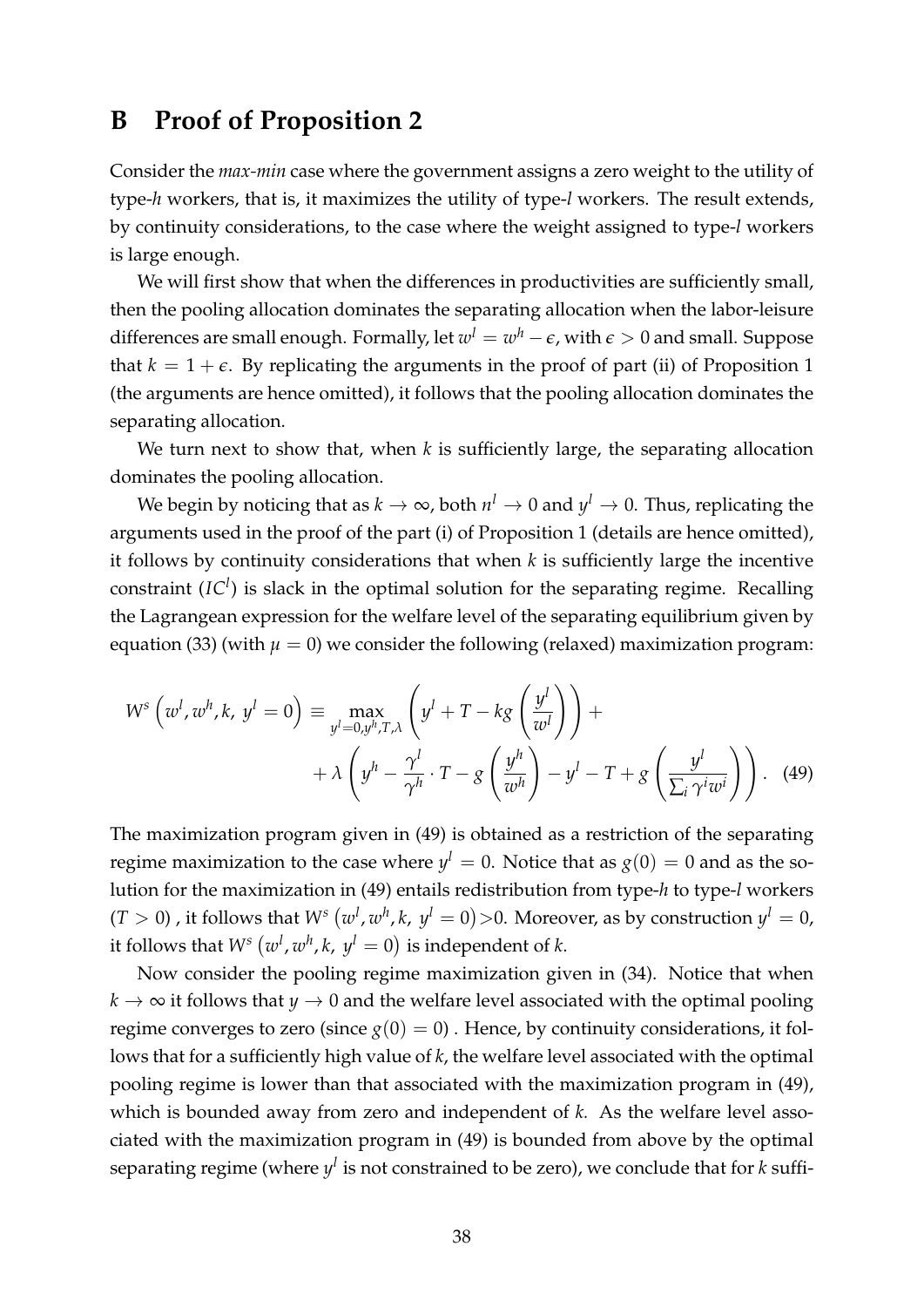ciently large the separating allocation dominates the pooling allocation. By continuity considerations, and by virtue of the intermediate-value theorem, when the differences in productivities between the two types of workers are small, there exists some *k* for which the two regimes yield the same welfare level. Denote the value of *k* for which the two regimes yield the same welfare level by  $\hat{k}$ . We turn next to show that  $\hat{k}$  is unique, which implies then by continuity considerations, that for any  $k > \hat{k}$  the separating regime dominates, whereas, for any  $k < \hat{k}$  the pooling regime prevails.

To establish the uniqueness of  $\hat{k}$  it then suffices to show that:

$$
\frac{\partial W^{p}(w^{l},w^{h},k)}{\partial k} - \frac{\partial W^{s}(w^{l},w^{h},k)}{\partial k} = -g\left(\frac{y}{\sum_{i}\gamma^{i}w^{i}}\right) + g\left(\frac{y^{l}}{w^{l}}\right) - \mu\left(g\left(\frac{y^{h}}{w^{h}}\right) - g\left(\frac{y^{l}}{w^{l}}\right)\right) < 0. \quad (50)
$$

which follows from differentiation of the expressions [\(33\)](#page-34-1) and [\(34\)](#page-34-2) with respect to *k* and employing the envelope theorem. As *g* is strictly increasing and  $\mu \geq 0$ , to prove the condition in [\(50\)](#page-40-0) it suffices to show that:

<span id="page-40-4"></span><span id="page-40-0"></span>(i) 
$$
\frac{y}{\sum_{i} \gamma^{i} w^{i}} > \frac{y^{l}}{w^{l}}
$$
 and (ii)  $\frac{y^{h}}{w^{h}} > \frac{y^{l}}{w^{l}}$  (51)

Formulating the first order conditions with respect to  $y^l$  and  $y^h$  by differentiating the *Lagrangean* expression in [\(33\)](#page-34-1) yields:

$$
(1+\mu)\left[1-kg'\left(\frac{y^l}{w^l}\right)\frac{1}{w^l}\right]+\lambda\left[-1+g'\left(\frac{y^l}{\sum_i\gamma^iw^i}\right)\frac{1}{\sum_i\gamma^iw^i}\right]=0,\qquad(52)
$$

<span id="page-40-5"></span><span id="page-40-1"></span>
$$
\lambda \left[ 1 - g' \left( \frac{y^h}{w^h} \right) \frac{1}{w^h} \right] - \mu \left[ 1 - k g' \left( \frac{y^h}{w^h} \right) \frac{1}{w^h} \right] = 0. \tag{53}
$$

Formulating the first order condition with respect to *y* by differentiating the expression in [\(34\)](#page-34-2) yields:

$$
1 - k g' \left(\frac{y}{\sum_{i} \gamma^{i} w^{i}}\right) \frac{1}{\sum_{i} \gamma^{i} w^{i}} = 0.
$$
 (54)

Now, let  $\tilde{y}$  denote the implicit solution to:

<span id="page-40-3"></span><span id="page-40-2"></span>
$$
1 - k g' \left(\frac{\tilde{y}}{w^l}\right) \frac{1}{w^l} = 0. \tag{55}
$$

Formulating the first-order condition with respect to *T*, by differentiating the *La-*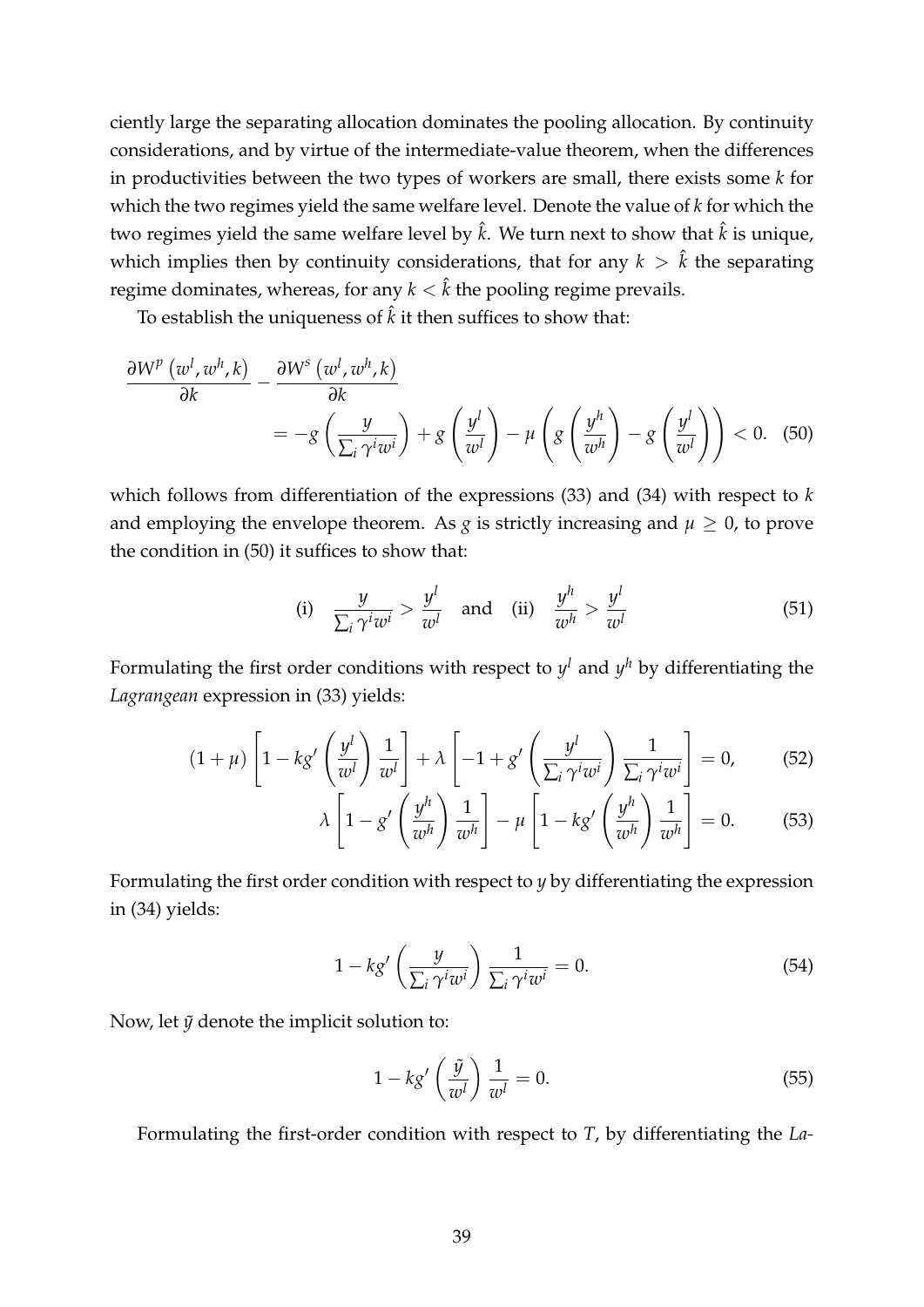*grangean* expression in [\(33\)](#page-34-1), yields:

<span id="page-41-0"></span>
$$
1 - \frac{\lambda - \mu}{\gamma^h} = 0. \tag{56}
$$

By virtue of condition [\(56\)](#page-41-0) and as  $0 < \gamma^h < 1$  it follows that  $1 + \mu > \lambda \geq 0$ . Therefore, by the strict convexity of  $g$  and as  $k$ >1 and  $\sum_i \gamma^i w^i > w^l$ , it follows from condition [\(52\)](#page-40-1) that:

$$
1 - k g' \left(\frac{y^l}{w^l}\right) \frac{1}{w^l} > 0. \tag{57}
$$

Comparing the expressions in [\(55\)](#page-40-2) and [\(57\)](#page-41-1) it therefore follows, by virtue of the strict convexity of *g* that:

<span id="page-41-3"></span><span id="page-41-2"></span><span id="page-41-1"></span>
$$
y^l < \tilde{y}.\tag{58}
$$

Comparing the expressions in [\(54\)](#page-40-3) and [\(55\)](#page-40-2), it follows by the strict convexity of *g* and as  $\sum_i \gamma^i w^i > w^l$  that:

$$
\frac{y}{\sum_{i} \gamma^{i} w^{i}} > \frac{\tilde{y}}{w^{l}}.
$$
\n(59)

Combining [\(58\)](#page-41-2) and [\(59\)](#page-41-3) establishes (i) in condition [\(51\)](#page-40-4).

By virtue of condition [\(56\)](#page-41-0) it follows that  $\lambda > \mu \geq 0$ . Therefore, as  $k > 1$  and *g* is strictly increasing, it follows from condition [\(53\)](#page-40-5) that:

$$
1 - k g' \left(\frac{y^h}{w^h}\right) \frac{1}{w^h} < 0. \tag{60}
$$

Comparing conditions [\(55\)](#page-40-2) and [\(60\)](#page-41-4) implies, by virtue of the strict convexity of *g* and as  $w^h>w^l$ , that:

<span id="page-41-5"></span><span id="page-41-4"></span>
$$
\frac{y^h}{w^h} > \frac{\tilde{y}}{w^l}.\tag{61}
$$

Combining conditions [\(58\)](#page-41-2) and [\(61\)](#page-41-5) establishes condition (ii) in [\(51\)](#page-40-4). It follows that condition [\(50\)](#page-40-0) holds.

Finally notice that by virtue of condition [\(50\)](#page-40-0) it follows that the welfare gain associated with a switch from a separating to a pooling allocation is decreasing with respect to *k*. This concludes the proof.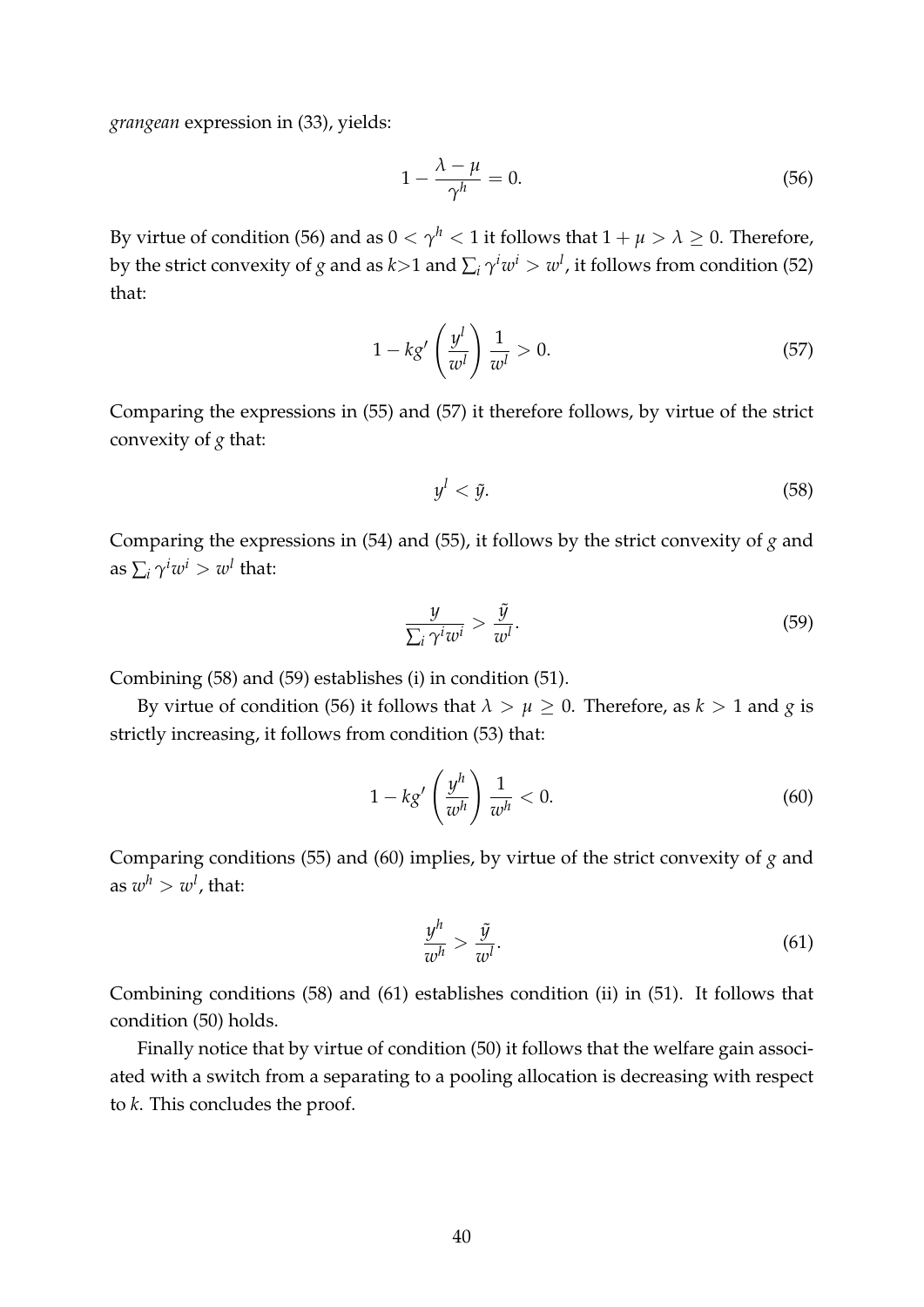### <span id="page-42-0"></span>**C Proof of Proposition [3](#page-30-0)**

Consider some worker-type  $\hat{w}$  where  $\hat{w}$   $>$   $\underline{w}$  and let  $\hat{y}$  denote the gross level of income that satisfies the following equality:

<span id="page-42-1"></span>
$$
c\left(y[n^*(\hat{w})]\right) - g\left[\hat{w}, n^*(\hat{w})\right] = c\left(\hat{y}\right) - g\left[\hat{w}, n^*(\underline{w})\right].\tag{62}
$$

In words, the worker with ability  $\hat{w}$  is just indifferent between his/her optimal contract along the (presumed) equilibrium compensation schedule *y*(*n*) and the contract  $(n<sup>*</sup> (w)$ ,  $\hat{y}$ ). By virtue of the single-crossing property, any worker with ability type  $w < \hat{w}$  will prefer the contract  $(n^*(w), \hat{y})$  to his/her respective optimal contract along the schedule  $y(n)$ ; on the other hand, any worker with ability type  $w > \hat{w}$  will prefer his/her optimal contract along the (presumed) equilibrium compensation schedule to the contract  $(n<sup>*</sup>(w), \hat{y})$ .

The profits associated with the contract  $(n<sup>*</sup> (w)$ ,  $\hat{y}$ ) are therefore given by:

$$
\pi\left(\hat{w}\right) = n^*\left(\underline{w}\right) \cdot \int_{\underline{w}}^{\hat{w}} w dF\left(w\right) - F(\hat{w}) \cdot \hat{y}.
$$

Let  $\bar{\pi}(\hat{w})$  denote the per-worker profits associated with the contract  $(n^*(\underline{w}), \hat{y})$ . Formally,

<span id="page-42-2"></span>
$$
\bar{\pi}(\hat{w}) = n^*(\underline{w}) \cdot \bar{v}(\hat{w}) - \hat{y}, \qquad (63)
$$

where  $\bar{\pi}(\hat{w}) = \pi(\hat{w}) / F(\hat{w})$  and  $\bar{v}(\hat{w}) = \int_{\underline{w}}^{\hat{w}} w dF(w) / F(\hat{w})$ . Substituting for  $\hat{y}$  from [\(62\)](#page-42-1) into [\(63\)](#page-42-2) yields:

$$
\bar{\pi}(\hat{w}) = n^* (\underline{w}) \cdot \bar{v}(\hat{w}) - c^{-1} (c (y [n^* (\hat{w})]) - g [\hat{w}, n^* (\hat{w})] + g [\hat{w}, n^* (\underline{w})])
$$

where  $c$  is invertible by virtue of the single-crossing property and the full separation property of the (presumed) equilibrium.

Differentiating  $\bar{\pi}$  ( $\hat{w}$ ) with respect to  $\hat{w}$ , and employing the envelope theorem, yields:

$$
\partial \bar{\pi} \left( \hat{w} \right) / \partial \hat{w} = n^* \left( \underline{w} \right) \cdot \bar{v}'(\hat{w}) - c^{-1'} \left( \cdot \right) \cdot \left( -\frac{\partial}{\partial \hat{w}} g \left[ \hat{w}, n^* \left( \hat{w} \right) \right] + \frac{\partial}{\partial \hat{w}} g \left[ \hat{w}, n^* \left( \underline{w} \right) \right] \right)
$$

Taking the limit when  $\hat{w} \rightarrow \hat{w}$  yields:

$$
\lim_{\hat{w}\to\underline{w}}\partial\bar{\pi}(\hat{w})/\partial\hat{w}=n^*(\underline{w})\cdot\bar{v}'(\underline{w})>0.
$$

Moreover, by virtue of property (ii) in the definition of the fully separating equilibrium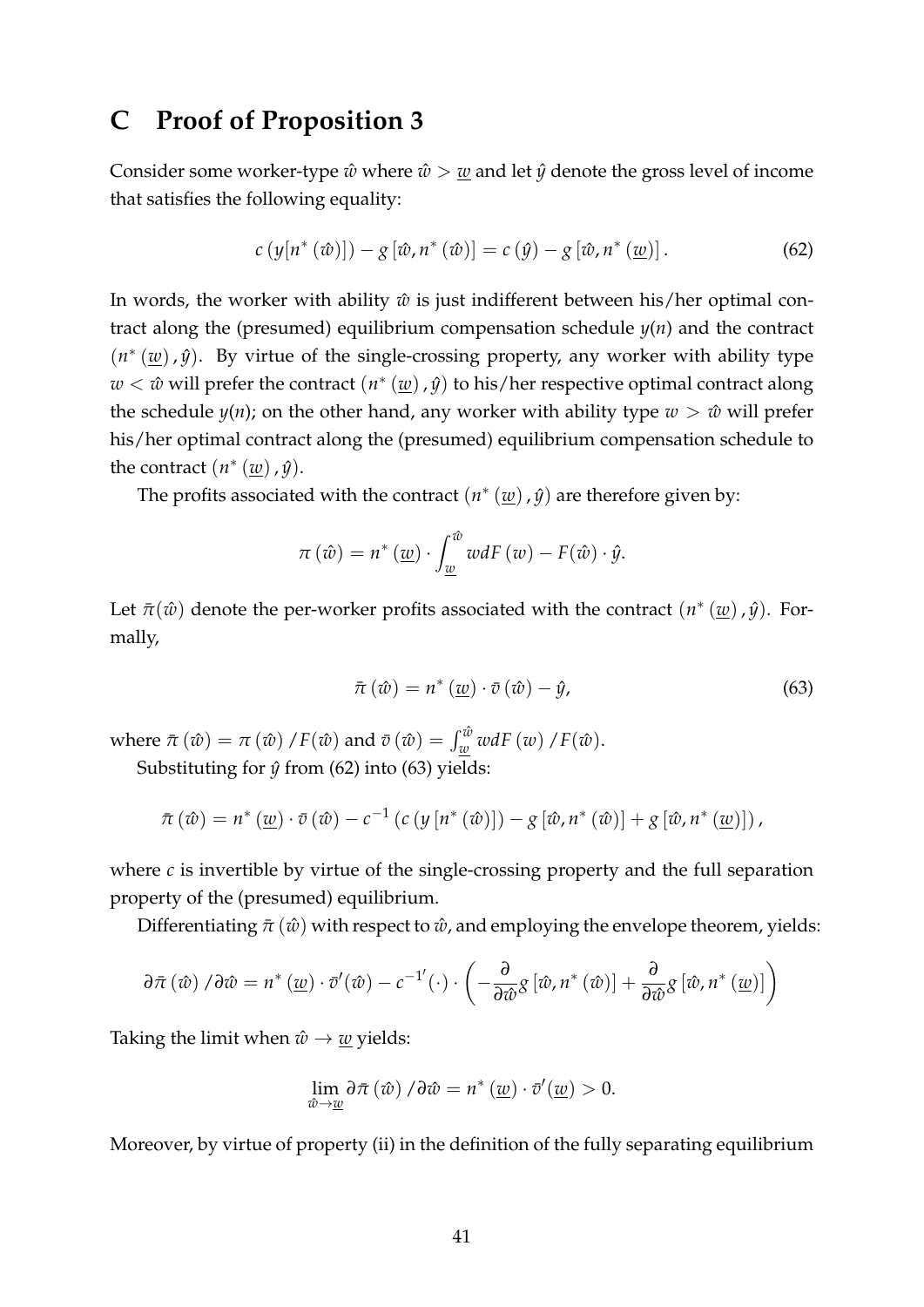(the zero profit condition), it follows that:

$$
\bar{\pi}(\underline{w})=0.
$$

Invoking a first-order approximation, it then follows that for *w* sufficiently close to *w*,  $\bar{\pi}$  (*w*) > 0. Thus, there exists a  $\hat{y}$  sufficiently close to  $y[n^*(\underline{w})]$ , such that the contract  $(n<sup>*</sup> (w)$ ,  $\hat{y}$ ) yields strictly positive profits. However, this violates property (iii) in the definition of the fully separating equilibrium. This concludes the proof.

# <span id="page-43-0"></span>**D Proof of Proposition [4](#page-31-1)**

Consider a tax schedule with only two available bundles featuring positive levels of after-tax income:  $(\bar{y}, \bar{t})$  and  $(y, t)$ , where *y* denotes the gross level of income and *t* the tax (transfer when negative) associated with *y*, and where  $\overline{y} - \overline{t} > y - \underline{t}$ . Given the tax schedule in place, a RS separating equilibrium is given by a cutoff level of ability,  $\hat{w}$ , and work hours  $\overline{n}$  and  $\underline{n}$ ,  $\overline{n} > \underline{n}$ , associated respectively with  $\overline{y}$  and  $y$ , that satisfy the following set of properties:

<span id="page-43-2"></span><span id="page-43-1"></span>
$$
\underline{y} - \underline{t} - g\left(\hat{w}, \underline{n}\right) = \overline{y} - \overline{t} - g(\hat{w}, \overline{n});\tag{64}
$$

$$
\underline{y} = \underline{n} \cdot \int_{\underline{w}}^{\hat{w}} \frac{wdF(w)}{F(\hat{w})}, \overline{y} = \overline{n} \cdot \int_{\hat{w}}^{\overline{w}} \frac{wdF(w)}{[1 - F(\hat{w})]};
$$
(65)

<span id="page-43-3"></span>
$$
F(\hat{w}) \cdot \underline{t} + [1 - F(\hat{w})] \cdot \overline{t} \ge 0; \tag{66}
$$

<span id="page-43-4"></span>
$$
n\int_{\underline{w}}^{w(n)}\,wdF\left(w\right)-\underline{y}F\left[w\left(n\right)\right]<0,\forall n<\underline{n},\tag{67}
$$

where  $w(n)$  is implicitly given by:  $y - \underline{t} - g(w(n), n) = \overline{y} - \overline{t} - g(w(n), \overline{n}).$ 

By virtue of the single-crossing property, the cutoff level defined by condition [\(64\)](#page-43-1) implies that all workers with ability level exceeding the threshold,  $\hat{w}$ , will choose the bundle  $(\bar{y}, t)$ , whereas, all workers with ability level lower than the cutoff level,  $\hat{w}$ , will choose the bundle (*y*, *t*). Condition [\(65\)](#page-43-2) states that each of the two labor contracts offered in equilibrium  $[(\underline{n}, y)$  and  $(\overline{n}, \overline{y})]$  yields zero profits. Condition [\(66\)](#page-43-3) states that the public budget is balanced. Finally, condition [\(67\)](#page-43-4) ensures that any contract other than the two offered in equilibrium would yield negative profits. To see this, notice that by assumption the government cannot control directly the working hours specified by each labor contract. As firms can only offer a compensation level that coincides with one of the two levels of income associated with the tax schedule, the only margin of maneuver for firms is to reduce the working hours (associated with any given level of compensation). Condition [\(67\)](#page-43-4) considers the only potentially profitable deviation, which is a reduction in the working hours associated with the compensation level *y* to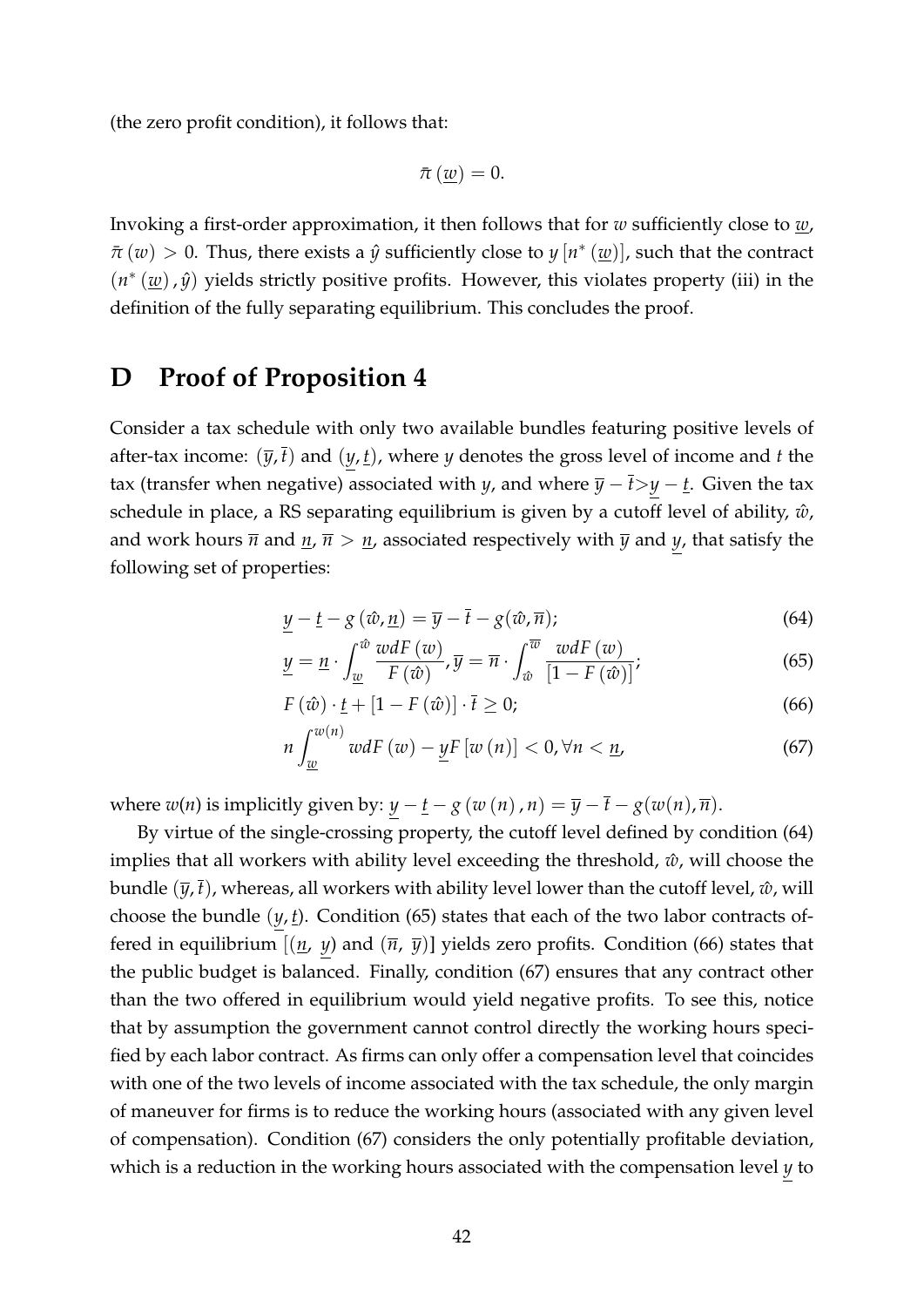some  $n < n$ . Such a deviation will result in two effects: (i) a mechanical effect due to the decrease in the working hours (given the maintained level of compensation) that results in a reduction in profits; (ii) a behavioral effect due to the attraction of additional workers whose ability level lies within the interval  $[\hat{w}, w(n)]$  (namely, workers with higher-than-average productivity levels) that results in an increase in profits. $41$ Condition [\(67\)](#page-43-4) states that the combined (mechanical and behavioral) effect results in a decrease in profits and, hence, renders the deviation unprofitable. Notice that we only consider a deviation at the lower level of compensation, since at the higher level of compensation the behavioral effect will induce a further decrease in profits by attracting workers whose ability level satisfies  $w < \hat{w}$ , namely, workers with lower-thanaverage ability levels.<sup>42</sup>

We turn next to show that full pooling does not constitute the optimal solution for the government's problem. The government is seeking to maximize the wellbeing of the least well-off individual, *w*, given by:

<span id="page-44-0"></span>
$$
u\left(\underline{w}, \underline{n}, \underline{y} - \underline{t}\right) = \underline{y} - \underline{t} - g(\underline{w}, \underline{n}),\tag{68}
$$

subject to constraints [\(64\)](#page-43-1)-[\(67\)](#page-43-4), by setting:  $\overline{y}$ ,  $y \overline{t}$ ,  $\overline{t}$ ,  $\overline{n}$ ,  $\overline{n}$ , and  $\hat{w}$ .

We will henceforth assume that condition [\(67\)](#page-43-4) is satisfied and focus on constraints  $(64)-(66).^{43}$  $(64)-(66).^{43}$  $(64)-(66).^{43}$  $(64)-(66).^{43}$ 

Notice that by setting  $\hat{w} = \overline{w}$ , the government implements a full wage-pooling allocation, in which all workers receive an hourly wage rate equaling the economy-wide average productivity and re-distribution is carried out exclusively via the wage channel (by virtue of condition  $(66)$ ,  $t = 0$ , hence no income re-distribution takes place). In order to show that full wage-pooling does not constitute the optimal solution, it suffices to show that the welfare level associated with some cutoff level,  $\hat{w} < \overline{w}$ , exceeds the welfare level associated with the optimal full wage-pooling allocation.

One can reformulate the government's problem as an unconstrained maximization

<sup>&</sup>lt;sup>41</sup>Recall that the average productivity associated with workers that choose the lower level of compensation is given by  $\int_{\underline{w}}^{\hat{w}}$  $\frac{wdF(w)}{F(\hat{w})}$ .

<sup>&</sup>lt;sup>42</sup>Recall that the average productivity associated with workers that choose the higher level of compensation is given by  $\int_{\hat{w}}^{\overline{w}}$ *wdF*(*w*)  $\frac{w u F(w)}{[1-F(\hat{w})]}$ .

<sup>&</sup>lt;sup>43</sup>Notice that for our purposes, i.e. to prove Proposition 4, assuming that [\(67\)](#page-43-4) is satisfied is not restrictive. The reason is that our proof relies on showing that, for  $\hat{w}$  sufficiently close to  $\overline{w}$ , the welfare level attained by the optimal two-bundles tax-and-transfer system associated with the cutoff level  $\hat{w}$  exceeds the welfare level associated with the optimal full wage-pooling allocation. The deviation considered in [\(67\)](#page-43-4) entails a reduction in the working hours associated with the compensation level *y* to some  $n < n$ . However, when  $\hat{w}$  is close to  $\overline{w}$ , such a deviation generates a very large mechanical effect, resulting in a reduction in profits, given that the size of the workers' population whose labor supply is reduced is given by  $F(\hat{w})$ . On the other hand, the increase in profits associated with the behavioral effect is quite small, given that only few additional higher skilled agents (less than  $1-F(\hat{w})$ ) can be attracted to the  $(y, t)$ -bundle. Thus, when attention is restricted to the cases when  $\hat{w}$  is sufficiently close to  $\overline{w}$ , one can safely disregard constraint [\(67\)](#page-43-4).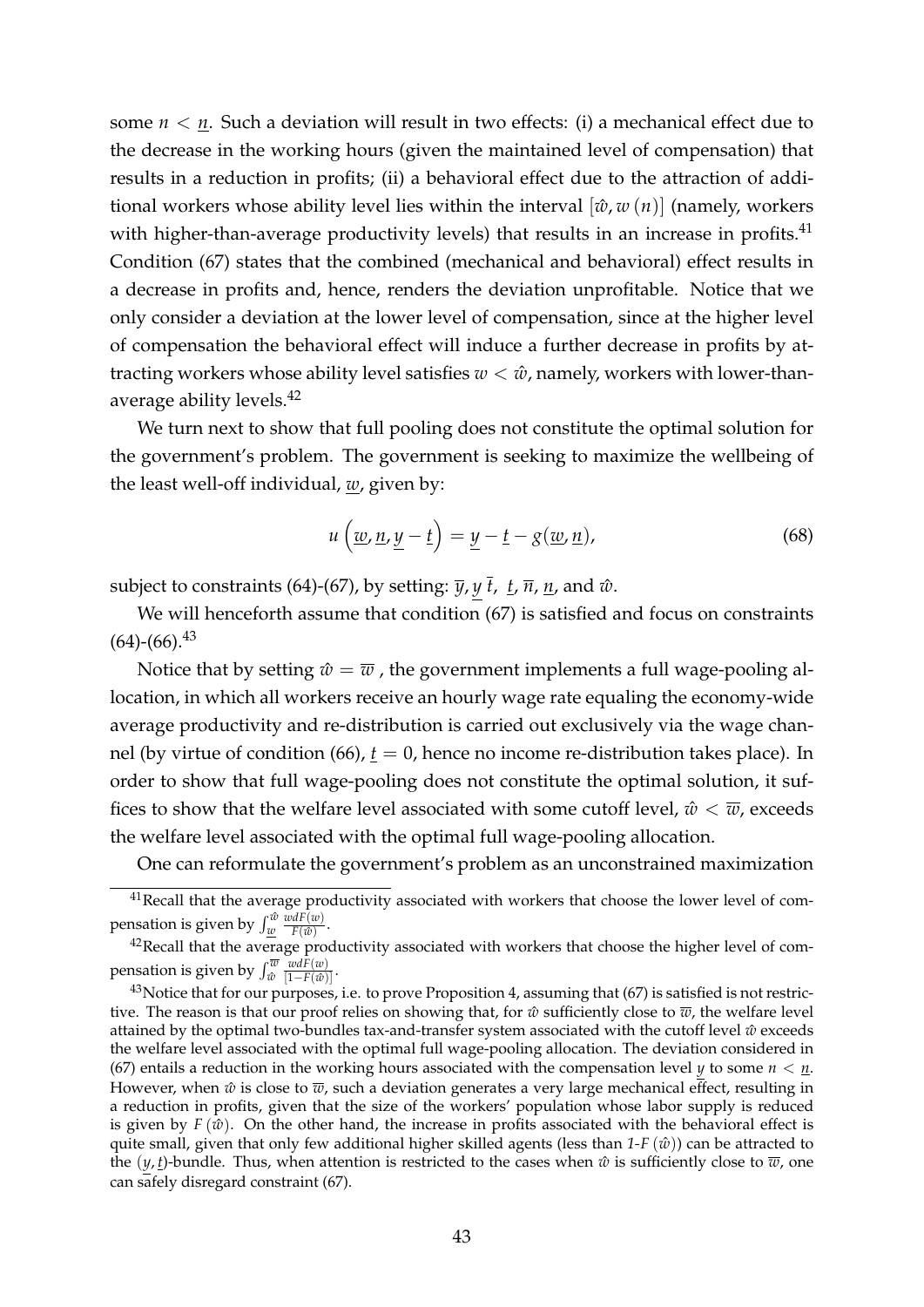program by eliminating constraints [\(64\)](#page-43-1)-[\(66\)](#page-43-3) through substitution. Substituting for *y*,  $\bar{y}$  and  $\bar{t}$  from [\(65\)](#page-43-2) and [\(66\)](#page-43-3) into [\(64\)](#page-43-1) yields upon re-arrangement:

$$
\underline{t} = \left[1 - F\left(\hat{w}\right)\right] \cdot \left[\underline{n} \cdot \int_{\underline{w}}^{\hat{w}} \frac{wdF\left(w\right)}{F\left(\hat{w}\right)} - g\left(\hat{w}, \underline{n}\right) - \overline{n} \cdot \int_{\hat{w}}^{\overline{w}} \frac{wdF\left(w\right)}{\left[1 - F\left(\hat{w}\right)\right]} + g\left(\hat{w}, \overline{n}\right)\right].\tag{69}
$$

Substituting for *y* [from [\(65\)](#page-43-2)] and for *t* [from [\(69\)](#page-45-1)] into [\(68\)](#page-44-0) yields:

$$
V(\underline{w}, \underline{n}, \overline{n}, \hat{w}) \equiv \left\{ \underline{n} \cdot \int_{\underline{w}}^{\hat{w}} \frac{wdF(\underline{w})}{F(\hat{w})} - [1 - F(\hat{w})] \cdot \left[ \underline{n} \cdot \int_{\underline{w}}^{\hat{w}} \frac{wdF(\underline{w})}{F(\hat{w})} - g(\hat{w}, \underline{n}) - \overline{n} \cdot \int_{\hat{w}}^{\overline{w}} \frac{wdF(\underline{w})}{[1 - F(\hat{w})]} + g(\hat{w}, \overline{n}) \right] - g(\underline{w}, \underline{n}) \right\}
$$
(70)

The government's problem is thus given by the (unconstrained) maximization of [\(70\)](#page-45-2) with respect to  $n, \overline{n}$  and  $\hat{w}$ .

Formulating the first-order conditions with respect to *n* and  $\overline{n}$ , and taking the limit where  $\hat{w} \rightarrow \overline{w}$  yields, respectively:

<span id="page-45-3"></span><span id="page-45-2"></span><span id="page-45-1"></span>
$$
\frac{\partial}{\partial \underline{n}} g\left(\underline{w}, \underline{n}\right) = \int_{\underline{w}}^{\overline{w}} w dF\left(w\right); \tag{71}
$$

<span id="page-45-5"></span><span id="page-45-4"></span>
$$
\frac{\partial}{\partial \overline{n}} g\left(\overline{w}, \overline{n}\right) = \overline{w}.\tag{72}
$$

By virtue of the fact that  $\frac{\partial^2 g}{\partial n^2} > 0$  and  $\frac{\partial^2 g}{\partial n \partial w} < 0$  it follows from conditions [\(71\)](#page-45-3) and [\(72\)](#page-45-4) that  $\overline{n} > n$ .

Differentiating the expression in [\(70\)](#page-45-2) with respect to  $\hat{w}$  and taking the limit where  $\hat{w} \rightarrow \overline{w}$  yields upon re-arrangement:

$$
\lim_{\hat{w}\to\overline{w}}\frac{\partial}{\partial\hat{w}}V\left(\underline{w},\,\underline{n},\overline{n},\hat{w}\right)=F'(\overline{w})\cdot\left[\left[\underline{n}\cdot\overline{w}-g\left(\overline{w},\underline{n}\right)\right]-\left[\overline{n}\cdot\overline{w}-g\left(\overline{w},\overline{n}\right)\right]\right]<0.\tag{73}
$$

The inequality sign follows from the fact that  $\overline{n} > \underline{n}$  and by virtue of [\(72\)](#page-45-4) which implies that  $\overline{n} = \argmax_{n} [n \cdot \overline{w} - g(\overline{w}, n)].$ 

The inequality condition in [\(73\)](#page-45-5) implies that for  $\hat{w}$  sufficiently close to  $\overline{w}$ , the welfare level attained by the optimal two-bundles tax-and-transfer system associated with the cutoff level  $\hat{w}$  exceeds the welfare level associated with the optimal full wage-pooling allocation. This concludes the proof.

# <span id="page-45-0"></span>**E Proof of Lemma [1](#page-21-0)**

Suppose by way of contradiction that a hybrid equilibrium in which types 1 and 3 are bunched together exists. Let the net income (consumption) levels in the bundles